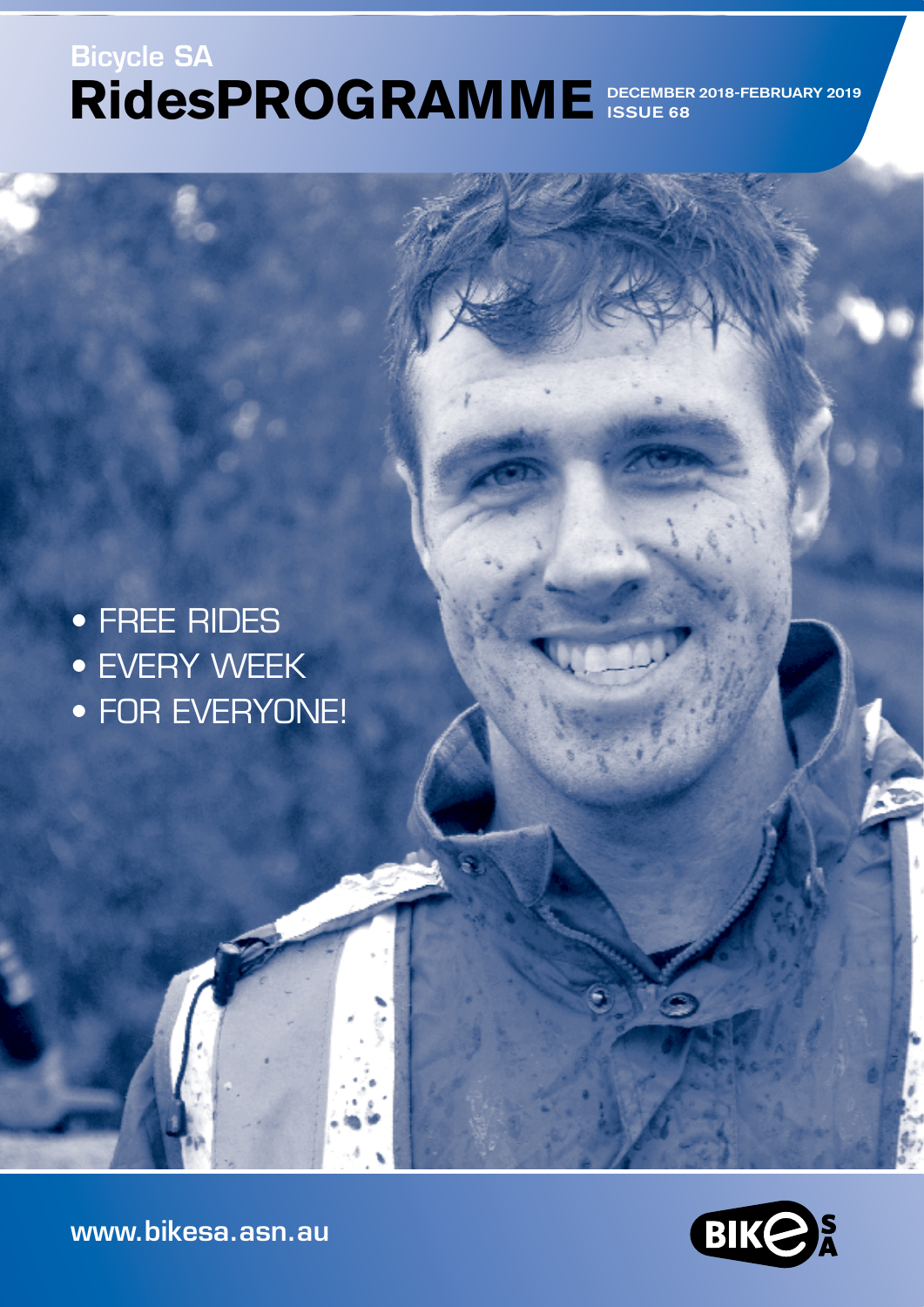December 2018-February 2019

### *Information*

The rides are free of charge (unless indicated otherwise) and available to the general public. For a punctual start, please arrive 15 minutes prior to the scheduled starting time. Riders are encouraged to join Bicycle SA after three rides. Only Bicycle SA members are eligible to lead and coordinate rides. The ride leaders can be contacted for additional rides information. Each ride has been coded for your convenience and it is suggested that you choose the ride to suit your ability. Children under 16 shall be accompanied by a responsible adult. The *Rides Programme* is subject to change without notice.

#### *On Road Ride Codes*

- 1 Up to 15km/h  $\overline{A}$  Flat<br>2 15 to 18km/h  $\overline{B}$  A fe 2 15 to 18km/h **B** A few hills 3 18 to 20 km/h **C** Hilly and steep<br>4 20 to 23 km/h **D** Challenging Challenging
- 
- **5** 23 to 26km/h
- $6$  26+km/h

#### *Mountain Bike Ride Codes*

**Class 1 (MTB Beginner)** Limited off road experience. Obstacle free. Smooth fire tracks. Ride time 45 minutes. 10% gradient. Class 2 (MTB Intermediate) Fire Roads, 20–30km. Numerous obstacles, various rock jumps, drop offs, technical tracks. Class 3 (MTB Experience) Experienced riders, 30+km. Frequent single tracks, steep slopes, sand, drop offs, log jumps.

#### *What to Take on a Ride*

| Puncture kit          | Pump            | Water       |
|-----------------------|-----------------|-------------|
| Rain jacket           | Money           | Sun glasses |
| Spare tube            | Sun screen      |             |
| <b>Identification</b> | Lights at night |             |

#### *Hot Weather Policy*

Cancel non-fee paying rides, as listed in the *Rides Programme*, if the official forecast temperature on the day is 35°C or greater. Early morning and evening rides shall occur at the ride leaders and/or coordinators discretion. The hot weather policy does not apply to fee-paying events, which are managed within their own risk management protocols.

#### *Ride Group Coordinators*

**30/30 Beach Streak** Daniel 0433 391 674 **All Women's Bike Rides** Lanie 0406 452 117 **Better Harts**  Sharon 8723 0805 sharonholmes@ozemail.com.au **Border BUG** Marcus 0407 978 763 **Cobwebs** cobwebsadelaide@yahoo.com.au **Cogs & Coffee** Jane 0402 102 608 **'Cycle Salisbury'** Elaine 0422 393 997 **GAD-BUG (Goolwa and District Bicycle User Group)** Gavin 0468 909 397 Peter 0418 820 921 **Gawler Wheelers** Paul 0431 866 586 **Getonyabike** Michele 0438 010 220 **Hills Ride** Rob 0428 990 059 **Kangaroo Island BUG**

#### Manfred 8553 0383 **Mannum Peddle Wheelers**

Terry 0427 319 004 www.facebook.com/groups/mannumpedalwheelers or mannumpedalwheelers@groups.facebook.com

# *Advertisements*

Bicycle SA takes no responsibility for any advertised ride/event/activity appearing in this programme that it has not organised.

# BECOME A BICYCLE SA MEMBER

**Bicycle SA was established in 1982. Since that time the organisation has grown and is now recognised as South Australia's peak body for cyclists. Bicycle SA is a non government, not–for–profit volunteer based organisation, staffed by a group of dedicated professionals.**

#### *10 great reasons to join*

- 1. Comprehensive personal accident insurance
- 2. Comprehensive public liability insurance
- 3. Discounted entry fee to all Bicycle SA events

*Become a Bicycle SA Member*

- 4. Discounted registration fee to all Bicycle SA coaching and bike maintenance courses
- 5. Access to cycling information including our members only quarterly *Cycle! Magazine* and *Rides Programme*
- 6. Up to 10% discounts from supporting bicycle and outdoor stores – see contact list of stores
- 7. WIN great prizes at Bicycle SA's recreational events
- 8. Assistance and friendly advice on all aspects of cycling
- 9. Reduced subscription rates for Bicycling Australia
- 10. Free first interview and 10% discount from Andersons Solicitors on any legal matter.

There has never been a better time to become a member of Bicycle SA. Membership now includes personal accident cover worldwide excluding USA and Canada, 24 hours a day, 7 days a week!\*

Bicycle SA offers more than just third party cover. Membership also includes protection for you AND your income. With public liability insurance, medical cover, rehabilitation and income protection, this is one of the best membership packages in Australia. Individual membership from \$80 with household and concession rates available.

#### *Contact us to join now.*

**II**

\* Conditions apply. Visit www.bikesa.asn.au for full details.

**Mishmash** Michele 0438 010 220 **Night Espresso** Rob 8299 0230 **Northside Cycling Group** Gary 8255 1979 **Peninsula Pedallers** Raelene 8682 3196 **Poseurs d'Adelaide** Peter 0407 182 376 **Ride with Keith** Rebecca 8232 7277 **Riverland Riders** Ruth 0427 752 815 **Saturday Express** Patsy 8379 6477 **Saturday Sojourn** Chris 0414 802 919 **Southern Flinders Rough Riders** Richard 0417 341 462 **Tuesday Traverse** Rick 0417 816 372 **Tuesday Treadlers** Tony 8388 4730 **Wednesday Wheelers**

Steve 8271 1140

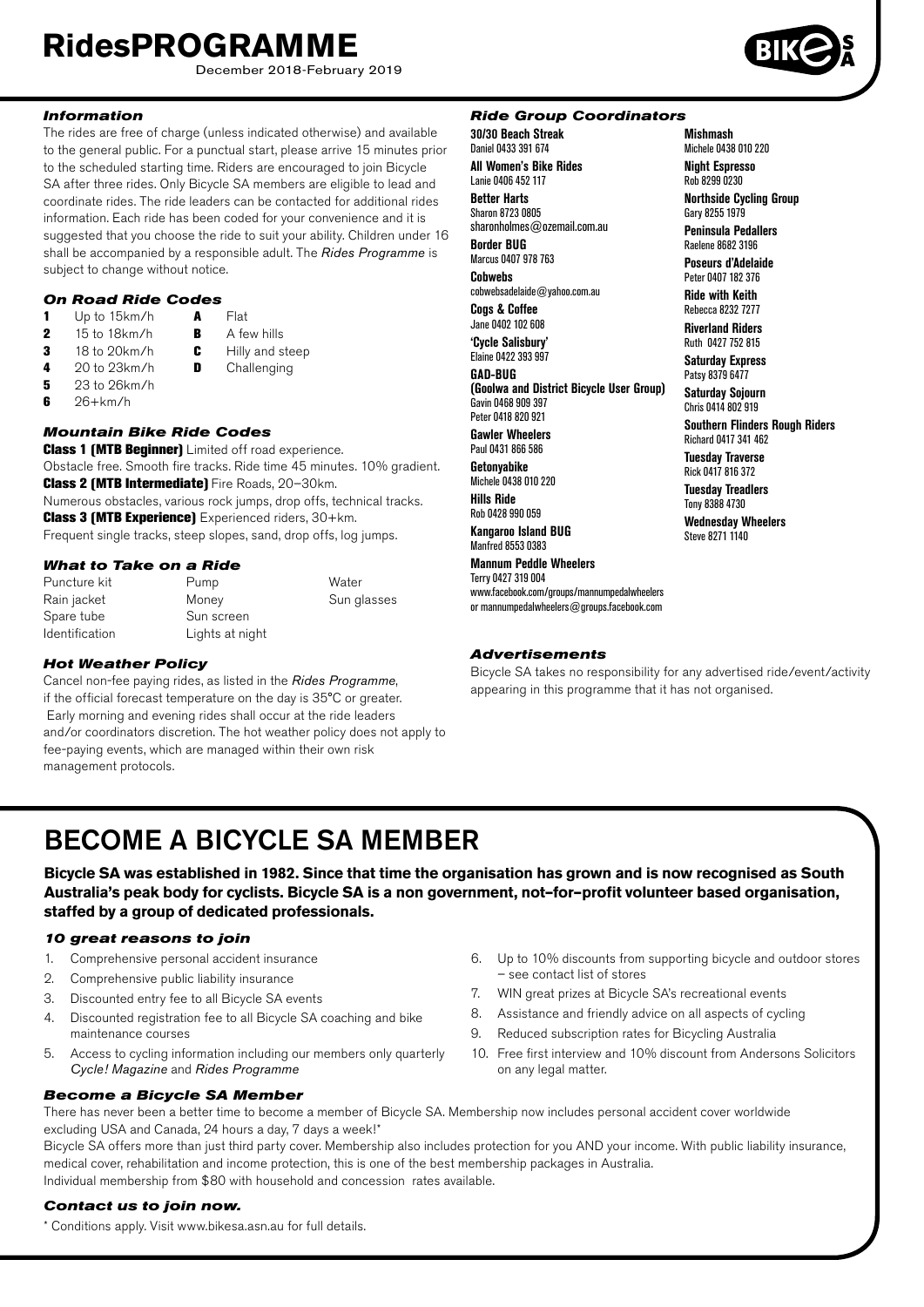# WELCOME

Each year, over 2,000 organised rides are delivered as part of Bicycle SA's free *Rides Programme*.

From Willunga to Gawler and Mt Gambier to the Eyre Peninsula all rides are delivered by our experienced rides leaders. Our *Rides Programme* is the most comprehensive in Australia – with an experience for everyone–and best of all they are FREE.

These rides are ideal for those who are getting back on the bike after a few years off or those taking it up for the first time. Each of the rides are coded with a degree of difficulty so you know exactly what to expect. But if you're not quite sure, you can call any of our rides leaders and have a chat with them.

The *Rides Programme* is also available on our website,

#### *www.bikesa.asn.au*

All are welcome, so get involved and go for a ride.

# SAT 1 DEC

## ADVERTISEMENT

# Audax

**Fleurieu Leg Buster Saturday 1 December 2018 7:00 AM Start – Kingswood Ave (Reserve near Upper Penny Hill Rd) Onkaparinga Hills 205 km**

#### **Unsupported**

The Fleurieu Leg Buster is a combination of steep climbs and fast descents. You will get to climb and descend Willunga Hill. The scenery is some of the best in SA.

#### **Entry fee applies**

**Luke Cutting 0414 607 478 cuttingluke@yahoo.com.au**

#### Mannum Peddle Wheelers

7:00 AM, Arnold Park (car park by the Mannum Ferry), Mannum. A regular social group ride. Cross the ferry, ride along the scenic river road to the Younghusband Store. Return to Mannum after coffee and a chat at Younghusband Store. Bring money for coffee. Visitors and new riders are welcome. Visit us on face book. www.facebook.com/groups/mannumpedalwheel mannumpeddlewheelers.weebly.com 35 km **2B-3B** Terry or Wally<br>0427 319 004 or 0428 592 282

#### Riverland Riders

7:00 AM, Renmark Fountain/Lion car park, Renmark. Distance varies depending on how far the group want to ride. 35-50 km 6B Ruth 0427 752 815

#### Gawler Wheelers

7:30 AM, 41 High St Gawler, southern car park (next to Gawler Council Administration Building). Gawler Wheelers is a social road cycling group, meeting at 41 High St Gawler. Rides are held every Saturday morning. Ride and safety briefing at 7:15 am, roll out at 7.30 am. Ride distances range from 50 km to 100 km. Three options per week: Short (5A and 6A), Intermediate (5B and 6B) and challenging (5D and 6D). Riders must have bike fitness (age 16+ only) Refreshments and coffee at the Exchange Hotel. Join us for a chat. All welcome. For ride options and the latest news visit www.facebook.com/groups/210163156066987 [www.adelaidecyclists.com](http://www.adelaidecyclists.com) 50-100 km Paul 0431 866 586 For cycling route in Gawler and surrounds, visit the following site:

gawler.org.au/portfolio-item/gawler-surrounds-cycling-guide

#### **Cobwebs**

8:00 AM, Buffalo Tall Ship, Wigley Reserve, Adelphi Tce, Glenelg. Group road ride to Outer Harbour and return. Generally 70 to 100+ riders with 6 plus sub-groups. Coffee afterwards at the Watermark Hotel. cobwebsadelaide@yahoo.com.au 54 km **6A** 

### Mishmash Cycling

8:00 AM, Birdwood Foodland (car park at rear of supermarket) Birdwood. Social roadie ride meets at 7:45 am for 8:00 am start. Two distance/speed groups. Different route every week. Riders look after each other so no-one gets left behind. Regroup at every intersection. Slowest rider dictates overall speed. 40 km leisurely ride, 60 km faster ride. Weather dependent. Follow us on Facebook for ride updates. Coffee afterwards at Pomegranate Cottage. 3B and 5C Michele 0438 010 220

#### Peninsula Pedallers

8:30 AM, Arteyrea Hall, Mortlock Terrace, Port Lincoln. Coffee afterwards. 40 km 4B Jim 0448 412 992

#### Para District Pedallers 'Cycle Salisbury'

9:00 AM, Beefacres Hall car park, Pittwater Cres. Windsor Gardens, next to Linear Park Trail. Ride along the Linear Park Trail to the end or the trail at Athelstone and return. Some climbs. 20 km MTB Class 1-3B Jim 0401 984 767

#### All Women's Bike Rides

9:30 AM, Cycle On' 2/19 Albyn Tce, Strathalbyn. An all women's social bike ride with coffee afterwards. Various start locations Contact Lanie for details. 20 km 2B Lanie 0406 452 117

#### Cogs & Coffee

10:00 AM, Japanese Gardens, corner South Tce and Glen Osmond Rd, Adelaide. Introducing the Cogs & Coffee ride group, who meet for a morning ride with the obligatory coffee stop. The Japanese Gardens is our usual meeting point but if you are a new or intermittent rider, please ring on Friday (latest) to double-check. There is no pre-planned direction or route each week; this is decided by everyone before we head off. Jane 0402 102 608 Richard 0419 033 140 50 km 4B Jane 0402 102 608

#### Saturday Express

1:00 PM, Glenelg Town Hall, (by Clock Tower), Moseley Square, Glenelg. Café stop for afternoon tea. If the temperature is forecast to be over 35o the ride will commence at 10:00 am from the Torrens Weir. Please contact the ride leader for information on the ride. 40 km **3B** Alan 0414 392 179

#### Southern Flinders Rough Riders

2:00 PM, Over the Edge Shop, Melrose. 20 km Richard 0417 341 462

# SUN 2 DEC

#### Border BUG

8:00 AM, Caltex Service Station, Bordertown. Social ride on quiet roads. Riders choose their turnaround point. Coffee afterwards. 40 km 6B Marcus 0407 978 763

#### GAD-BUG (Goolwa & District Bicycle User Group)

8:00 AM, Goolwa Wharf area, under Hindmarsh Island Bridge, Goolwa. Uses Encounter Bikeway, Beacon 19, Hindmarsh Island and Laffins Point. Route chosen each week based on group's ability, weather, etc. Usually two groups, fast and slow. Rides vary from 1A to 3B. Riders choose when to turn back. Usually coffee afterwards, Ride starts ½ hour earlier when BOM Victor Harbor forecast >= 32°C.

30 km 2B Gavin 0468 909 397

#### Hills Ride

8:00 AM, Kersbrook. Memorial Hall, Kersbrook. MTB or Hybrid advised. Coffee stop en route. Mainly dirt roads. Ride cancelled if forecast is over 38°C. 50 km 2C Steve 0401 603 596

#### Poseurs d'Adelaide

8:00 AM, Corner Portrush & Greenhill Rds. (in front of the Burnside Town Hall). Bitumen road ride, 4C to 5B, generally in the hills or quieter Adelaide roads. We don't take ourselves too seriously and aim for a good bakery or cafe towards the end. 60-80 km 5B Peter 0407 182 376

#### Peninsula Pedallers

9:00 AM, Arteyrea Hall, Mortlock Terrace, Port Lincoln. Coffee afterwards. 40 km 4B Jim 0448 412 992

# MON 3 DEC

**Northside Cycling Group**<br>9:30 AM, Elizabeth Star Cycles, 5 Barfield Crescent, Elizabeth. Ride with 2 options, from 3A to 5A with a coffee stop en route. 30 km 5A Gary 8255 1979

# *BICYCLE SA*

**Phone + 61 8 8168 9999** 

**www.bikesa.asn.au office@bikesa.asn.au**

**53 Carrington St Adelaide 5000**

**Office open 9am-5pm Monday-Sunday Emergency Phone** 

**0409 950 884**

# TUE 4 DEC

**Getonyabike**<br>9:00 AM, Charleston Tennis Courts, Charleston. GETONYABIKE is a group aimed at encouraging people of all ages and stages of fitness to get back on their bikes. You don't need to wear lycra, be skinny, fit or young. It does not matter whether you have an old bike that has been in your shed for 40 years or a new bike that you have not gotten around to riding. If your bike wont fit in your car, take the front wheel off. We will help you put it back on. We will ride on the Amy Gillett Bikeway. After the ride we will head to the Charleston Hotel for coffee. Please come along and give it a try. Whether you ride 1 km or 10 km, you will have a nice ride with friendly people. Ride is weather dependent. Follow us on Facebook. 0-38 km 1A Michele 0438 010 220

#### Peninsula Pedallers

9:30 AM, Arteyrea Hall, Mortlock Terrace, Port Lincoln. Beginners ride, with the group riding at the pace of the slowest rider. Bring money for coffee afterwards. We will meet at a convenient location for the riders on the day! 30 km 1A Raelene 0419 842 007

#### Tuesday Treadlers

9:30 AM, Balhannah Oval, Balhannah. Road bike ride, with a mid-way stop for coffee and back by lunchtime. Two options, a longer, more challenging route or a shorter less demanding route, but all meet up for coffee. Usually a different start location on the first Tuesday of each month. Ride Coordinator to confirm. 50-70 km 4B or 5C Tony 8388 4730 or 0407 884 730

#### Tuesday Traverse

10:00 AM, Belair Railway Station National Park and Coromandel Valley ride. Some Hills. BYO lunch. 40 km 2B Sue 0402 880 655

#### Border BUG

6:00 PM, Apex Park, Woolshed Street Bordertown. Social ride on quiet roads. Ride returns to start point for a chat after. Lights required. 30 km 6A Marcus 0407 978 763

#### Night Espresso

7:00 PM, Hurtle Square Adelaide. An easier ride option for those wishing to join the Espresso 'night riders' Good lights essential. Coffee afterwards at a café. 40 km 4A Rob 8299 0230

#### Night Espresso

7:00 PM, Hurtle Square Adelaide. The rides vary from 6A, 5B, 4C usually with a slightly easier option. Good lights essential. Coffee afterwards at a café. 40 km Rob 8299 0230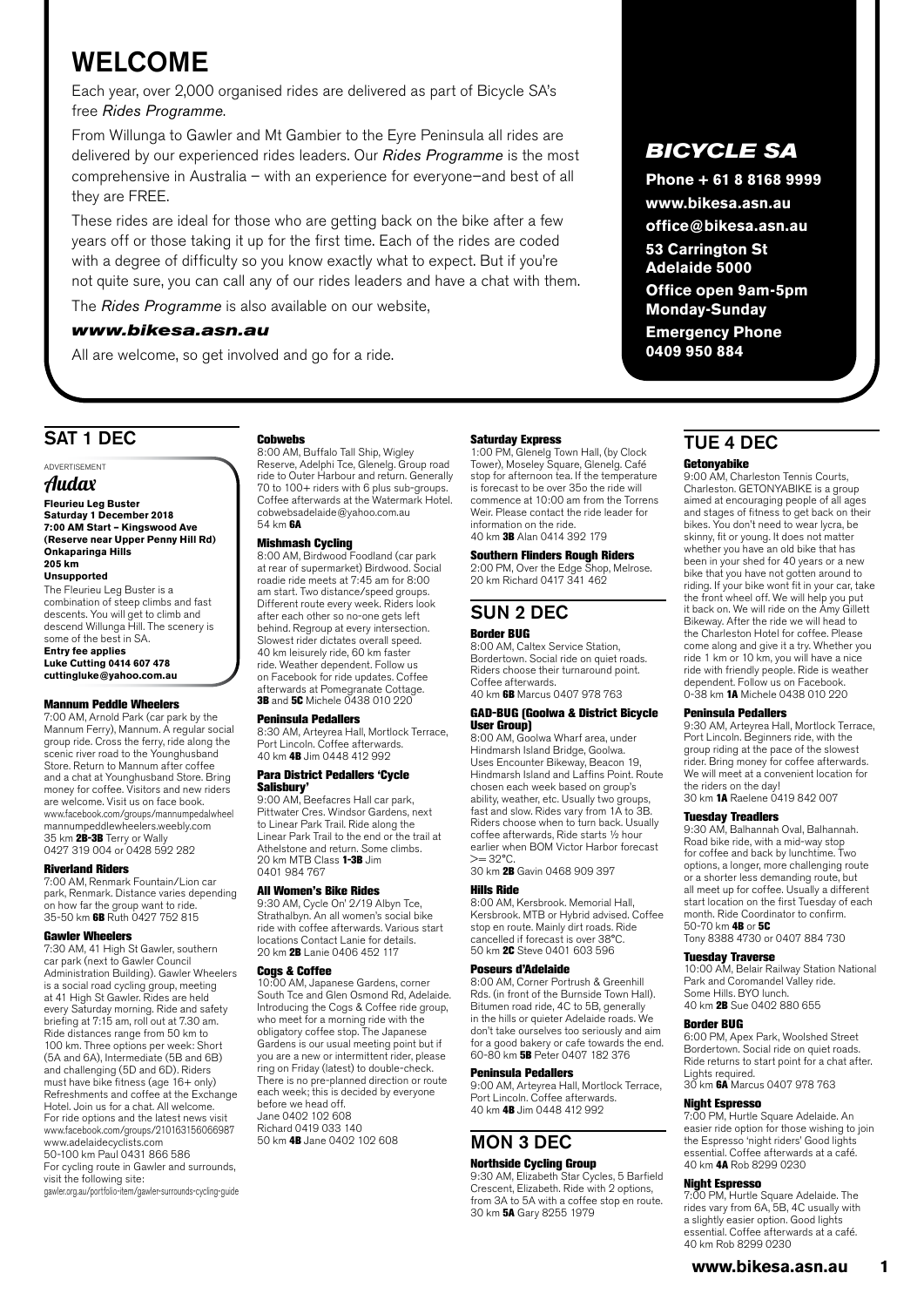December 2018-February 2019

# WED 5 DEC

#### Mannum Peddle Wheelers

7:00 AM, Mid-Murray Council Chambers, car park, 49 Adelaide Rd, Mannum. Enjoy a mid-week ride starting from the historic township of Mannum, exploring the surrounding countryside and stopping for coffee during or after the ride. Route and coffee stop depending on who is riding. Visitors and new riders are most welcome. Visit us on face book.

www.facebook.com/groups/mannumpedalwheelers or mannumpeddlewheelers.weebly.com 30-80 km **3B** Terry or Wally<br>0427 319 004 or 0428 592 282

#### GAD-BUG (Goolwa & District Bicycle User Group)

8:00 AM, Goolwa Wharf area, under Hindmarsh Island Bridge, Goolwa. Generally two ride options along Encounter Bikeway. Either 30 km easy for coffee at Middleton/Port Elliot or 45 km to Victor Harbor. Options from 1B to 3B. Ride starts ½ hour earlier when BOM Victor Harbor forecast >= 32°C 30 km 1B Gavin 0468 909 397

#### Para Pedallers 'Cycle Salisbury'

8:30 AM, Salisbury Waterwheel Museum car park, Commercial Rd, Salisbury. Easy ride along local trails and/or local roads, as decided by the group on the day. Coffee afterwards.<br>20-30 km **1A** to **3A** 

Elaine 0422 393 997

#### Ride with Keith

9:00 AM, Bicycle Express, 124 Halifax St, Adelaide. Join Adelaide television and radio personality Keith Conlon for this relaxed pace, 90 minute ride along the bike paths and back streets of Adelaide. Departing from Bicycle Express on Halifax St at 9:00 am and returning for coffee by 10:30 am, this ride is informative and fun, and open to all riders of any age and ability. Pace is steady and the rides are flat, often taking in the Linear Park and<br>parklands of Adelaide.<br>20-25 km **3A** Rebecca 8232 7277

**Northside Cycling Group**<br>9:30 AM, Elizabeth Star Cycles, 5 Barfield<br>Crescent, Elizabeth. Ride with 2 options, from 3A to 5A with a coffee stop en route.<br>30 km **5A** Gary 8255 1979

#### Wednesday Wheelers

10:00 AM, Gawler Railway Station. Catch the 9:08 am train from Adelaide. All bitumen ride. Pub lunch at Freeling. If hot, 35°C or more, contact ride leader. 50 km 3C Malcolm 8379 7339

# THU 6 DEC

#### 30/30 Beach Streak

6:00 PM, Henley Square, Henley Beach. Start at 6:15 pm. Join the 30kph average for 30 km or the 35kph average for 30 km graduates (40kph often). Refreshments at the Adelaide Sailing Club, West Beach,

afterwards.<br>30 km **6A** Daniel 0433 391 674

#### Border BUG

6:00 PM, Apex Park, Woolshed Street, Bordertown. Social ride on quiet roads. Ride returns to start point for a chat after. Lights required.

#### 30 km 6A Marcus 0407 978 763

## FRI 7 DEC

#### GAD-BUG (Goolwa & District Bicycle User Group)

8:00 AM, Goolwa Wharf area, under Hindmarsh Island Bridge, Goolwa. Road bike ride of approximately 50 km with a break for coffee. From time to time location/terrain may change in favour of an off-road mountain bike ride. Please contact Ride Coordinator to confirm. 50 km 3B Peter 0418 820 921

## SAT 8 DEC Mannum Peddle Wheelers

7:00 AM, Arnold Park (car park by the Mannum Ferry), Mannum. A regular social group ride. Cross the ferry, ride along the scenic river road to the Younghusband Store. Return to Mannum after coffee and a chat at Younghusband Store. Bring money for coffee. Visitors and new riders are welcome. Visit us on face book. www.facebook.com/groups/mannumpedalwheel mannumpeddlewheelers.weebly.com 35 km **2B-3B** Terry or Wally<br>0427 319 004 or 0428 592 282

#### Riverland Riders

7:00 AM, Renmark Fountain/Lion car park, Renmark. Distance varies depending on how far the group want to ride. 35-50 km 6B Ruth 0427 752 815

#### Gawler Wheelers

7:30 AM, 41 High St Gawler, southern car park (next to Gawler Council Administration Building). Gawler Wheelers is a social road cycling group, meeting at 41 High St Gawler. Rides are held every Saturday morning. Ride and safety briefing at 7:15 am, roll out at 7.30 am. Ride distances range from 50 km to 100 km. Three options per week: Short (5A and 6A), Intermediate (5B and 6B) and challenging (5D and 6D). Riders must have bike fitness (age 16+ only) Refreshments and coffee at the Exchange Hotel. Join us for a chat. All welcome. For ride options and the latest news visit www.facebook.com/groups/210163156066987 [www.adelaidecyclists.com](http://www.adelaidecyclists.com) 50-100 km Paul 0431 866 586

For cycling route in Gawler and surrounds, visit the following site: gawler.org.au/portfolio-item/gawler-surrounds-cycling-guide

**Cobwebs** 

# 8:00 AM, Buffalo Tall Ship, Wigley Reserve, Adelphi Tce, Glenelg. Group road ride to Outer Harbour and return. Generally 70 to 100+ riders with 6 plus sub-groups. Coffee afterwards at the Watermark Hotel. cobwebsadelaide@yahoo.com.au 54 km 6A

# Mishmash Cycling

8:00 AM, Birdwood Foodland (car park at rear of supermarket) Birdwood. Social roadie ride meets at 7:45 am for 8:00 am start. Two distance/speed groups. Different route every week. Riders look after each other so no-one gets left behind. Regroup at every intersection. Slowest rider dictates overall speed. 40 km leisurely ride, 60 km faster ride. Weather dependent. Follow us on Facebook for ride updates. Coffee afterwards at Pomegranate Cottage. **3B** and 5C Michele 0438 010 220

#### Peninsula Pedallers

8:30 AM, Arteyrea Hall, Mortlock Terrace, Port Lincoln. Coffee afterwards. 40 km 4B Jim 0448 412 992

#### Salisbury Off Road Riders 'Cycle Salisbury'

8:50 AM, Salisbury Waterwheel Museum car park, Commercial Rd, Salisbury. (opposite Parabanks). Mainly off road ride along local Salisbury tracks and trails, stopping along the way for coffee/ refreshments. Mountain/hybrid bikes preferred. We leave at 9:00 am prompt. 30 km **2B** to 3B Mark 0456 403 293

#### Dry Creek Trailers 'Cycle Salisbury'

9:00 AM, Car park of BMX Club/Skate Park, cnr Bridge Rd and South Tce, Pooraka. Beginners ride on good gravel trail, no traffic and great scenery. Coffee at Valley View shops. MTB bikes please. 15 km MTB Class **1-3B** Bryce 0432 732 540

#### All Women's Bike Rides

9:30 AM, Cycle On' 2/19 Albyn Tce, Strathalbyn. An all Women's Bike Ride aimed to help build confidence for ladies of all ages. Suitable for the beginner or women wanting to get back into cycling on a casual and social level. Buy coffee afterwards. 15 km **2B** Lanie 0406 452 117

#### Cogs & Coffee

10:00 AM, Japanese Gardens, corner South Tce and Glen Osmond Rd, Adelaide. A morning ride with the obligatory coffee stop. The Japanese Gardens is our usual meeting point but if you are a new or intermittent rider, please ring on Friday (latest) to double-check. There is no preplanned direction or route each week; this is decided by everyone before we head off. Jane 0402 102 608 Richard 0419 033 140

50 km 4B Jane 0402 102 608

#### Saturday Express

1:00 PM, Torrens Weir, War Memorial Drive, North Adelaide. Café stop for afternoon tea. If the temperature is forecast to be over 35o the ride will commence at 10:00 am from the Torrens Weir. Please contact the ride leader for information on the ride. 40 km 3B Bob 8356 0906

#### Saturday Sojourn

1:00 PM, Velo Precinct, Victoria Park Grandstand, Fullarton Rd, Adelaide. Explore west and north of the city. swinging back to the east. An easy paced, sociable ride. BYO or buy refreshments. 25 km 2A Helen 0428 511 724

#### Southern Flinders Rough Riders

2:00 PM, Over the Edge Shop, Melrose. 20 km Richard 0417 341 462

### SUN 9 DEC Border BUG

8:00 AM, Caltex Service Station, Bordertown. Social ride on quiet roads. Riders choose their turnaround point. Coffee afterwards. 40 km 6B Marcus 0407 978 763

#### GAD-BUG (Goolwa & District Bicycle User Group)

8:00 AM, Goolwa Wharf area, under Hindmarsh Island Bridge, Goolwa. Uses Encounter Bikeway, Beacon 19, Hindmarsh Island and Laffins Point. Route chosen each week based on group's ability, weather, etc. Usually two groups, fast and slow. Rides vary from 1A to 3B. Riders choose when to turn back. Usually coffee afterwards, Ride starts ½ hour earlier when BOM Victor Harbor forecast  $\sim$   $-30^{\circ}$ C

30 km **2B** Gavin 0468 909 397

#### Hills Ride

8:00 AM, Woodside. Swimming pool car park, Woodside. MTB or Hybrid advised. Coffee stop en route. Mainly dirt roads. Ride cancelled if forecast is over 38°C. 50 km 2C Neil 0429 201 144

#### Poseurs d'Adelaide

8:00 AM, Corner Portrush & Greenhill Rds. (in front of the Burnside Town Hall). Bitumen road ride, 4C to 5B, generally in the hills or quieter Adelaide roads. We don't take ourselves too seriously and aim for a good bakery or cafe towards the end. 60-80 km 5B Peter 0407 182 376

#### Peninsula Pedallers

9:00 AM, Arteyrea Hall, Mortlock Terrace, Port Lincoln. Coffee afterwards. 40 km 4B Jim 0448 412 992

# MON 10 DEC

### Northside Cycling Group

9:30 AM, Elizabeth Star Cycles, 5 Barfield Crescent, Elizabeth. Ride with 2 options, from 3A to 5A with a coffee stop en route. 30 km 5A Gary 8255 1979

# TUE 11 DEC

#### Getonyabike

9:00 AM, Charleston Tennis Courts, Charleston. GETONYABIKE is a group aimed at encouraging people of all ages and stages of fitness to get back on their bikes. You don't need to wear lycra, be skinny, fit or young. It does not matter whether you have an old bike that has been in your shed for 40 years or a new bike that you have not gotten around to riding. If your bike wont fit in your car, take the front wheel off. We will help you put it back on. We will ride on the Amy Gillett Bikeway. After the ride we will head to the Charleston Hotel for coffee. Please come along and give it a try. Whether you ride 1 km or 10 km, you will have a nice ride with friendly people. Ride is weather dependent. Follow us on Facebook. 0-38 km 1A Michele 0438 010 220

#### Peninsula Pedallers

9:30 AM, Arteyrea Hall, Mortlock Terrace, Port Lincoln. Beginners ride, with the group riding at the pace of the slowest rider. Bring money for coffee afterwards. We will meet at a convenient location for the riders on the day! 30 km 1A Raelene 0419 842 007

#### Tuesday Treadlers

9:30 AM, Balhannah Oval, Balhannah. Road bike ride, with a mid-way stop for coffee and back by lunchtime. Two options, a longer, more challenging route or a shorter less demanding route, but all meet up for coffee. Usually a different start location on the first Tuesday of each month. Ride Coordinator to confirm. 50-70 km **4B** or 5C

Tony 8388 4730 or 0407 884 730

#### Tuesday Traverse

10:00 AM, Torrens Weir, War Memorial Drive, North Adelaide. Ride to Glenelg South for lunch and back to city for coffee. BYO lunch. 40 km 2B Bob 8356 0906

Border BUG 6:00 PM, Apex Park, Woolshed Street Bordertown. Social ride on quiet roads. Ride returns to start point for a chat after. Lights required.

30 km 6A Marcus 0407 978 763

#### Night Espresso

7:00 PM, Hurtle Square Adelaide. The rides vary from 6A, 5B, 4C usually with a slightly easier option. Good lights essential. Coffee afterwards at a café. 40 km Rob 8299 0230

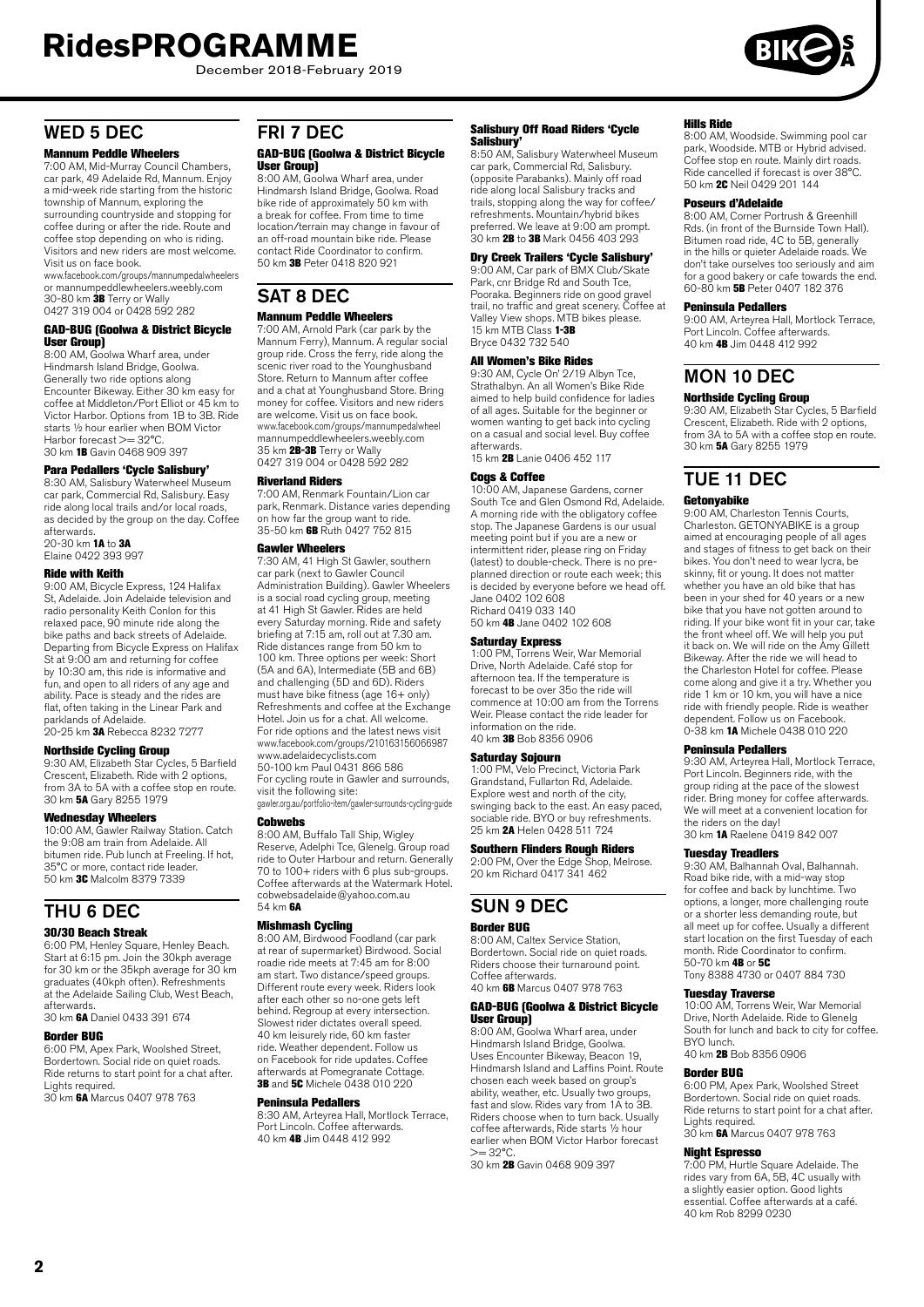# WED 12 DEC

#### Mannum Peddle Wheelers

7:00 AM, Mid-Murray Council Chambers, car park, 49 Adelaide Rd, Mannum. Enjoy a mid-week ride starting from the historic township of Mannum, exploring the surrounding countryside and stopping for coffee during or after the ride. Route and coffee stop depending on who is riding. Visitors and new riders are most welcome. Visit us on face book.

www.facebook.com/groups/mannumpedalwheelers or mannumpeddlewheelers.weebly.com 30-80 km 3B Terry or Wally 0427 319 004 or 0428 592 282

#### GAD-BUG (Goolwa & District Bicycle User Group)

8:00 AM, Goolwa Wharf area, under Hindmarsh Island Bridge, Goolwa. Generally two ride options along Encounter Bikeway. Either 30 km easy for coffee at Middleton/Port Elliot or 45 km to Victor Harbor. Options from 1B to 3B. Ride starts ½ hour earlier when BOM Victor Harbor forecast >= 32°C.<br>30 km **1B** Gavin 0468 909 397

#### Ride with Keith

9:00 AM, Bicycle Express, 124 Halifax St, Adelaide. Join Adelaide television and radio personality Keith Conlon for this relaxed pace, 90 minute ride along the bike paths and back streets of Adelaide. Departing from Bicycle Express on Halifax St at 9:00 am and returning for coffee by 10:30 am, this ride is informative and fun, and open to all riders of any age and ability. Pace is steady and the rides are flat, often taking in the Linear Park and parklands of Adelaide.<br>20-25 km **3A** Rebecca 8232 7277

#### Northside Cycling Group

9:30 AM, Elizabeth Star Cycles, 5 Barfield Crescent, Elizabeth. Ride with 2 options, from 3A to 5A with a coffee stop en route. 30 km 5A Gary 8255 1979

#### Wednesday Wheelers

10:00 AM, Balhannah, Johnston Oval, Onkaparinga Valley Rd, Balhannah. All bitumen, BYO or buy lunch. If hot, 35°C or more, contact ride leader. 50 km 3C Tim 0407 605 583

### THU 13 DEC 30/30 Beach Streak

6:00 PM, Henley Square, Henley Beach. Start at 6:15 pm. Join the 30kph average for 30 km or the 35kph average for 30 km graduates (40kph often). Refreshments at the Adelaide Sailing Club, West Beach, afterwards.

30 km 6A Daniel 0433 391 674

#### Border BUG

6:00 PM, Apex Park, Woolshed Street, Bordertown. Social ride on quiet roads. Ride returns to start point for a chat after. Lights required.<br>30 km **6A** Marcus 0407 978 763

# FRI 14 DEC

#### GAD-BUG (Goolwa & District Bicycle User Group)

8:00 AM, Goolwa Wharf area, under Hindmarsh Island Bridge, Goolwa. Road bike ride of approximately 50 km with a break for coffee. From time to time location/terrain may change in favour of an off-road mountain bike ride. Please contact Ride Coordinator to confirm. 50 km 3B Peter 0418 820 921

# SAT 15 DEC

ADVERTISEMENT

# Audax

**The Classic 400 Saturday 15 December 2018 7:00 AM Start – Blackwood 411 km**

#### **Unsupported**

Make full use of the favourable winds. Blackwood, Delamere, Goolwa, Wellington, Mannum, Birdwood, Blackwood. **Matthew Rawnsley 0427 379 640**

**longdistance1200@hotmail.com**

#### Mannum Peddle Wheelers

7:00 AM, Arnold Park (car park by the Mannum Ferry), Mannum. A regular social group ride. Cross the ferry, ride along the scenic river road to the Younghusband Store. Return to Mannum after coffee and a chat at Younghusband Store. Bring money for coffee. Visitors and new riders are welcome. Visit us on face book. www.facebook.com/groups/mannumpedalwheel mannumpeddlewheelers.weebly.com 35 km 2B-3B Terry or Wally 0427 319 004 or 0428 592 282

#### Riverland Riders

7:00 AM, Renmark Fountain/Lion car park, Renmark. Distance varies depending on how far the group want to ride. 35-50 km 6B Ruth 0427 752 815

#### Gawler Wheelers

7:30 AM, 41 High St Gawler, southern car park (next to Gawler Council Administration Building). Gawler Wheelers is a social road cycling group, meeting at 41 High St Gawler. Rides are held every Saturday morning. Ride and safety briefing at 7:15 am, roll out at 7.30 am. Ride distances range from 50 km to 100 km. Three options per week: Short (5A and 6A), Intermediate (5B and 6B) and challenging (5D and 6D). Riders must have bike fitness (age 16+ only) Refreshments and coffee at the Exchange Hotel. Join us for a chat. All welcome. For ride options and the latest news visit www.facebook.com/groups/210163156066987 [www.adelaidecyclists.com](http://www.adelaidecyclists.com) 50-100 km Paul 0431 866 586 For cycling route in Gawler and surrounds, visit the following site:

gawler.org.au/portfolio-item/gawler-surrounds-cycling-guide Cobwebs

8:00 AM, Buffalo Tall Ship, Wigley Reserve, Adelphi Tce, Glenelg. Group road ride to Outer Harbour and return. Generally 70 to 100+ riders with 6 plus sub-groups. Coffee afterwards at the Watermark Hotel. cobwebsadelaide@yahoo.com.au 54 km 6A

#### Mishmash Cycling

8:00 AM, Birdwood Foodland (car park at rear of supermarket) Birdwood. Social roadie ride meets at 7:45 am for 8:00 am start. Two distance/speed groups. Different route every week. Riders look after each other so no-one gets left behind. Regroup at every intersection. Slowest rider dictates overall speed. 40 km leisurely ride, 60 km faster ride. Weather dependent. Follow us on Facebook for ride updates. Coffee afterwards at Pomegranate Cottage. 3B and 5C Michele 0438 010 220

#### Peninsula Pedallers

8:30 AM, Arteyrea Hall, Mortlock Terrace, Port Lincoln. Coffee afterwards. 40 km 4B Jim 0448 412 992

#### Para District Pedallers 'Cycle Salisbury'

9:00 AM, Car park behind BOSA Soccer Club (Charles Cane Reserve) Devenport Tce, Prospect. Ride to Port Adelaide via Bowden and Outer Harbour Greenway and return. Coffee in Port Adelaide. Suitable for all types of bikes.<br>30 km **1A-3A** Elaine 0422 393 997

#### All Women's Bike Rides

9:30 AM, Cycle On' 2/19 Albyn Tce, Strathalbyn. An all women's social bike ride with coffee afterwards. Various start locations Contact Lanie for details. 20 km 2B Lanie 0406 452 117

#### Cogs & Coffee

10:00 AM, Japanese Gardens, corner South Tce and Glen Osmond Rd, Adelaide. A morning ride with the obligatory coffee stop. The Japanese Gardens is our usual meeting point but if you are a new or intermittent rider, please ring on Friday (latest) to double-check. There is no pre-planned direction or route each week; this is decided by everyone before we head off. Jane 0402 102 608 Richard 0419 033 140 50 km 4B Jane 0402 102 608

Saturday Express

1:00 PM, Heywood Park, Addiscombe Place, Unley Park. Café stop for afternoon tea. If the temperature is forecast to be over 35o the ride will commence at 10:00 am from the Torrens Weir. Please contact the ride leader for information on the ride. 40 km 3B Jeff 0407 191 958

#### Saturday Sojourn

1:00 PM, Heywood Park, Addiscombe Place, Unley Park. Ride to Glenelg through the south western suburbs and return via Mike Turtur Bikeway or Westside Bikeway. An easy paced, sociable ride. BYO or buy refreshments. 25 km 2A Chris 0414 802 919

### Southern Flinders Rough Riders

2:00 PM, Over the Edge Shop, Melrose. 20 km Richard 0417 341 462

# SUN 16 DEC

#### Border BUG

8:00 AM, Caltex Service Station, Bordertown. Social ride on quiet roads. Riders choose their turnaround point. Coffee afterwards. 40 km 6B Marcus 0407 978 763

#### GAD-BUG (Goolwa & District Bicycle User Group)

8:00 AM, Goolwa Wharf area, under Hindmarsh Island Bridge, Goolwa. Uses Encounter Bikeway, Beacon 19, Hindmarsh Island and Laffins Point. Route chosen each week based on group's ability, weather, etc. Usually two groups, fast and slow. Rides vary from 1A to 3B. Riders choose when to turn back. Usually coffee afterwards, Ride starts 1/2 hour earlier when BOM Victor Harbor forecast  $= 32^{\circ}C$ 

30 km 2B Gavin 0468 909 397

#### Poseurs d'Adelaide

8:00 AM, Corner Portrush & Greenhill Rds. (in front of the Burnside Town Hall). Bitumen road ride, 4C to 5B, generally in the hills or quieter Adelaide roads. We don't take ourselves too seriously and aim for a good bakery or cafe towards the end. 60-80 km 5B Peter 0407 182 376

#### Hills Ride

9:00 AM, Thebarton. 28 Ballantyne St. Christmas ride. BYO drinks – food provided. Spa optional. MTB or Hybrid advised. Coffee stop en route. Mainly dirt roads. Ride cancelled if forecast is over 38°C.

50 km 2C Rob 0428 990 059

#### Peninsula Pedallers

9:00 AM, Arteyrea Hall, Mortlock Terrace, Port Lincoln. Mystery Ride. Please phone for details. Coffee afterwards. 40 km 4B Jim 0448 412 992

#### Semaphore Sojourn 'Cycle Salisbury'

9:00 AM, Semaphore Foreshore Clock Tower, end of Semaphore Rd, Semaphore. Easy, late afternoon ride along foreshore shared path to Outer Harbour and return. Suitable for all types of bikes. Coffee/refreshments afterwards. 15-20 km MTB Class 1 Nigel 0431 838 735

#### Kangaroo Island BUG

10:00AM, 43 Juniper Rd, Brownlow, Kangaroo Island. Kingscote and surrounds cycling Circuit. See Kingscote cycle brochure. Optional 6 km along beach to Cygnet River mouth. 27 km 65% sealed or designated bike path. BYO Christmas food and drink. Barbeque and stove/oven available. Jenni 0429 877 146 Manfred 8553 0383

# MON 17 DEC Northside Cycling Group

9:30 AM, Elizabeth Star Cycles, 5 Barfield Crescent, Elizabeth. Ride with 2 options, from 3A to 5A with a coffee stop en route. 30 km 5A Gary 8255 1979

# TUE 18 DEC

#### Getonyabike

9:00 AM, Charleston Tennis Courts, Charleston. GETONYABIKE is a group aimed at encouraging people of all ages and stages of fitness to get back on their bikes. You don't need to wear lycra, be skinny, fit or young. It does not matter whether you have an old bike that has been in your shed for 40 years or a new bike that you have not gotten around to riding. If your bike wont fit in your car, take the front wheel off. We will help you put it back on. We will ride on the Amy Gillett Bikeway. After the ride we will head to the Charleston Hotel for coffee. Please come along and give it a try. Whether you ride 1 km or 10 km, you will have a nice ride with friendly people. Ride is weather dependent. Follow us on Facebook. 0-38 km 1A Michele 0438 010 220

#### Peninsula Pedallers

9:30 AM, Arteyrea Hall, Mortlock Terrace, Port Lincoln. Beginners ride, with the group riding at the pace of the slowest rider. Bring money for coffee afterwards. We will meet at a convenient location for the riders on the day! 30 km **1A** Raelene 0419 842 007

#### Tuesday Treadlers

9:30 AM, Balhannah Oval, Balhannah. Road bike ride, with a mid-way stop for coffee and back by lunchtime. Two options, a longer, more challenging route or a shorter less demanding route, but all meet up for coffee. Usually a different start location on the first Tuesday of each month. Ride Coordinator to confirm. 50-70 km 4B or 5C

Tony 8388 4730 or 0407 884 730

#### Tuesday Traverse

10:00 AM, Drage Reserve, Briar Road. Felixstow. Ride to North Eastern Suburbs via Tea Tree Gully. Some hilly sections. BYO lunch.<br>40 km 2C Barry 0403 307 172

### Border BUG

6:00 PM, Apex Park, Woolshed Street Bordertown. Social ride on quiet roads. Ride returns to start point for a chat after. Lights required. 30 km 6A Marcus 0407 978 763

#### Night Espresso

7:00 PM, Hurtle Square Adelaide. The rides vary from 6A, 5B, 4C usually with a slightly easier option. Good lights essential. Coffee afterwards at a café. 40 km Rob 8299 0230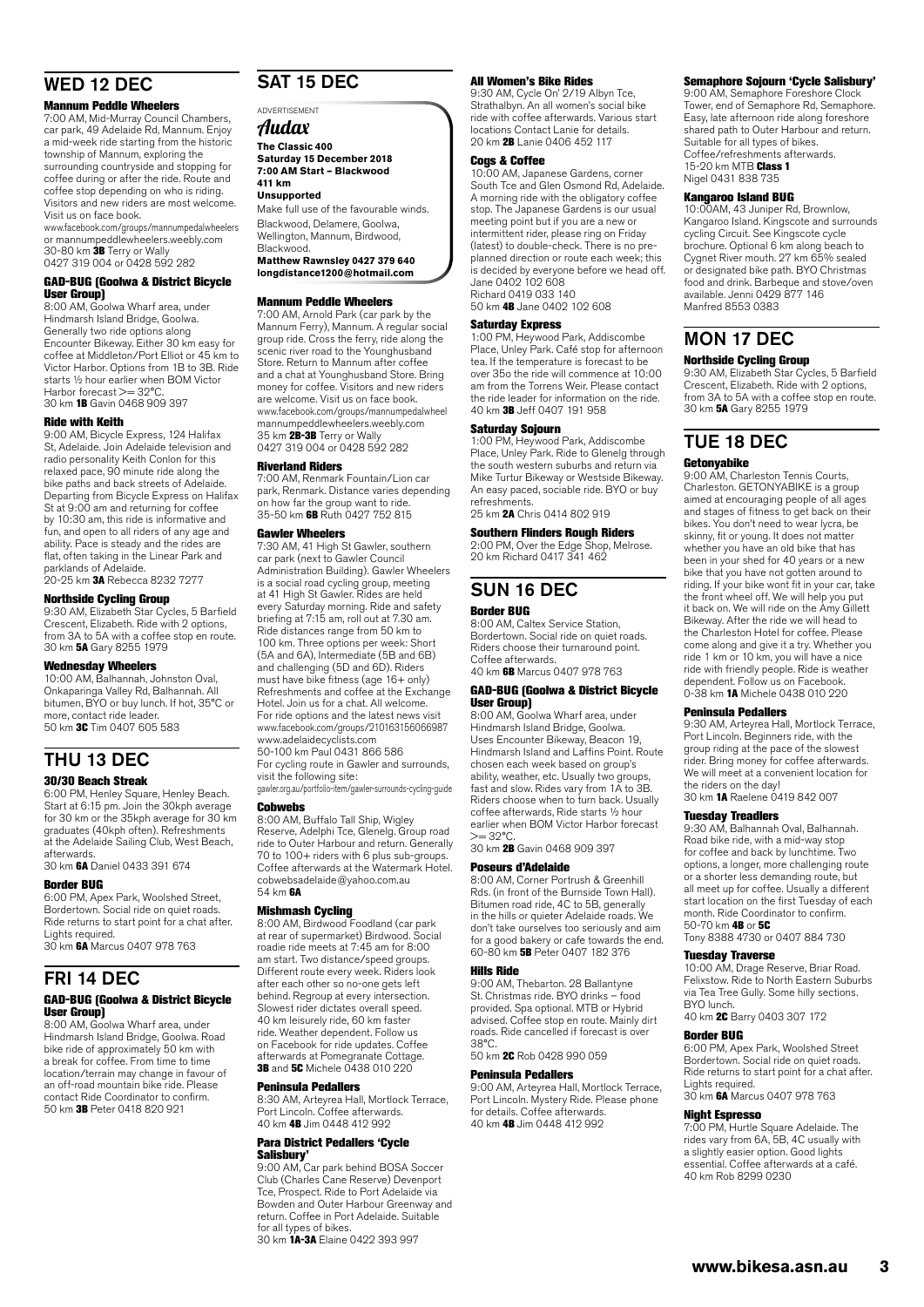December 2018-February 2019

# WED 19 DEC

#### Mannum Peddle Wheelers

7:00 AM, Mid-Murray Council Chambers, car park, 49 Adelaide Rd, Mannum. Enjoy a mid-week ride starting from the historic township of Mannum, exploring the surrounding countryside and stopping for coffee during or after the ride. Route and coffee stop depending on who is riding. Visitors and new riders are most welcome. Visit us on face book.

www.facebook.com/groups/mannumpedalwheelers or mannumpeddlewheelers.weebly.com 30-80 km **3B** Terry or Wally<br>0427 319 004 or 0428 592 282

# GAD-BUG (Goolwa & District Bicycle

**User Group)**<br>8:00 AM, Goolwa Wharf area, under Hindmarsh Island Bridge, Goolwa. Generally two ride options along Encounter Bikeway. Either 30 km easy for coffee at Middleton/Port Elliot or 45 km to Victor Harbor. Options from 1B to 3B. Ride starts ½ hour earlier when BOM Victor Harbor forecast >= 32°C 30 km 1B Gavin 0468 909 397

#### Para Pedallers 'Cycle Salisbury'

8:30 AM, Salisbury Waterwheel Museum car park, Commercial Rd, Salisbury. Easy ride along local trails and/or local roads, as decided by the group on the day. Coffee afterwards.<br>20–30 km **1A** to **3A** Elaine 0422 393 997

#### Ride with Keith

9:00 AM, Bicycle Express, 124 Halifax St, Adelaide. Join Adelaide television and radio personality Keith Conlon for this relaxed pace, 90 minute ride along the bike paths and back streets of Adelaide. Departing from Bicycle Express on Halifax St at 9:00 am and returning for coffee by 10:30 am, this ride is informative and fun, and open to all riders of any age and ability. Pace is steady and the rides are flat, often taking in the Linear Park and parklands of Adelaide.<br>20-25 km **3A** Rebecca 8232 7277

#### Northside Cycling Group

9:30 AM, Elizabeth Star Cycles, 5 Barfield Crescent, Elizabeth. Ride with 2 options, from 3A to 5A with a coffee stop en route. 30 km 5A Gary 8255 1979

#### Wednesday Wheelers

10:00 AM, Cnr Elizabeth St/ William St, Croydon. Short ride and long lunch, for Christmas.

30 km 3C John 8346 9765

# THU 20 DEC

# 30/30 Beach Streak

6:00 PM, Henley Square, Henley Beach. Start at 6:15 pm. Join the 30kph average for 30 km or the 35kph average for 30 km graduates (40kph often). Refreshments at the Adelaide Sailing Club, West Beach, afterwards.

30 km 6A Daniel 0433 391 674

#### Border BUG

6:00 PM, Apex Park, Woolshed Street, Bordertown. Social ride on quiet roads. Ride returns to start point for a chat after. Lights required. 30 km 6A Marcus 0407 978 763

# FRI 21 DEC

#### GAD-BUG (Goolwa & District Bicycle User Group) 8:00 AM, Goolwa Wharf area, under

Hindmarsh Island Bridge, Goolwa. Road bike ride of approximately 50 km with a break for coffee. From time to time location/terrain may change in favour of an off-road mountain bike ride. Please contact Ride Coordinator to confirm. 50 km 3B Peter 0418 820 921

# SAT 22 DEC

#### Mannum Peddle Wheelers

7:00 AM, Arnold Park (car park by the Mannum Ferry), Mannum. A regular social group ride. Cross the ferry, ride along the scenic river road to the Younghusband Store. Return to Mannum after coffee and a chat at Younghusband Store. Bring money for coffee. Visitors and new riders are welcome. Visit us on face book. www.facebook.com/groups/mannumpedalwheel mannumpeddlewheelers.weebly.com 35 km 2B-3B Terry or Wally 0427 319 004 or 0428 592 282

#### Riverland Riders

7:00 AM, Renmark Fountain/Lion car park, Renmark. Distance varies depending on how far the group want to ride. 35-50 km 6B Ruth 0427 752 815

#### Gawler Wheelers

7:30 AM, 41 High St Gawler, southern car park (next to Gawler Council Administration Building). Gawler Wheelers is a social road cycling group, meeting at 41 High St Gawler. Rides are held every Saturday morning. Ride and safety briefing at 7:15 am, roll out at 7.30 am. Ride distances range from 50 km to 100 km. Three options per week: Short (5A and 6A), Intermediate (5B and 6B) and challenging (5D and 6D). Riders must have bike fitness (age 16+ only) Refreshments and coffee at the Exchange Hotel. Join us for a chat. All welcome. For ride options and the latest news visit www.facebook.com/groups/210163156066987 [www.adelaidecyclists.com](http://www.adelaidecyclists.com) 50-100 km Paul 0431 866 586

For cycling route in Gawler and surrounds, visit the following site: gawler.org.au/portfolio-item/gawler-surrounds-cycling-guide

**Cobwebs** 

8:00 AM, Buffalo Tall Ship, Wigley Reserve, Adelphi Tce, Glenelg. Group road ride to Outer Harbour and return. Generally 70 to 100+ riders with 6 plus sub-groups. Coffee afterwards at the Watermark Hotel. cobwebsadelaide@yahoo.com.au 54 km 6A

**Mishmash Cycling**<br>8:00 AM, Birdwood Foodland (car park at rear of supermarket) Birdwood. Social roadie ride meets at 7:45 am for 8:00 am start. Two distance/speed groups. Different route every week. Riders look after each other so no-one gets left behind. Regroup at every intersection. Slowest rider dictates overall speed. 40 km leisurely ride, 60 km faster ride. Weather dependent. Follow us on Facebook for ride updates. Coffee afterwards at Pomegranate Cottage. 3B and 5C Michele 0438 010 220

#### Peninsula Pedallers

8:30 AM, Arteyrea Hall, Mortlock Terrace, Port Lincoln. Coffee afterwards. 40 km 4B Jim 0448 412 992

#### Salisbury Off Road Riders 'Cycle Salisbury'

8:50 AM, Shelter Shed, Carisbrooke Park, Main North Rd, Salisbury Park. Mainly off road ride along local Salisbury tracks and trails, stopping along the way for coffee/ refreshments. Mountain/hybrid bikes preferred. We leave at 9:00 am prompt.<br>30 km **2B** to 3B Mark 0456 403 293

#### All Women's Bike Rides

9:30 AM, Cycle On' 2/19 Albyn Tce, Strathalbyn. An all Women's Bike Ride aimed to help build confidence for ladies of all ages. Suitable for the beginner or women wanting to get back into cycling on a casual and social level. Buy coffee afterwards.

15 km 2B Lanie 0406 452 117

#### Cogs & Coffee

10:00 AM, Japanese Gardens, corner South Tce and Glen Osmond Rd, Adelaide. A morning ride with the obligatory coffee stop. The Japanese Gardens is our usual meeting point but if you are a new or intermittent rider, please ring on Friday (latest) to double-check. There is no preplanned direction or route each week; this is decided by everyone before we head off. Jane 0402 102 608 Richard 0419 033 140 50 km 4B Jane 0402 102 608

## Saturday Express

1:00 PM, Conyngham St, (Dog Park) Glenside. Christmas Party today! Leisurely ride to celebrate Christmas. If the temperature is forecast to be over 35o the ride will commence at 10:00 am from the Torrens Weir. Please contact the ride leader for information on the ride. 40 km 3B Patsy 0439 332 533

#### Saturday Sojourn

1:00 PM, Torrens Weir, War Memorial Drive, North Adelaide. Ride through the west parklands and the inner southern suburbs, returning through the east parklands. An easy paced, sociable ride. BYO or buy refreshments. 25 km 2A Chris 0414 802 919

### Southern Flinders Rough Riders

2:00 PM, Over the Edge Shop, Melrose. 20 km Richard 0417 341 462

### SUN 23 DEC Border BUG

8:00 AM, Caltex Service Station,

Bordertown. Social ride on quiet roads. Riders choose their turnaround point. Coffee afterwards. 40 km 6B Marcus 0407 978 763

#### GAD-BUG (Goolwa & District Bicycle User Group)

8:00 AM, Goolwa Wharf area, under Hindmarsh Island Bridge, Goolwa. Uses Encounter Bikeway, Beacon 19, Hindmarsh Island and Laffins Point. Route chosen each week based on group's ability, weather, etc. Usually two groups, fast and slow. Rides vary from 1A to 3B. Riders choose when to turn back. Usually coffee afterwards, Ride starts ½ hour earlier when BOM Victor Harbor forecast  $>=$  30°C.

30 km 2B Gavin 0468 909 397

#### Hills Ride

8:00 AM, McLaren Vale. Field Street car park behind Coles. MTB or Hybrid advised. Coffee stop en route. Mainly dirt roads. Ride cancelled if forecast is over 38°C. 50 km 2C Bruce 0417 895 249

#### Poseurs d'Adelaide

8:00 AM, Corner Portrush & Greenhill Rds. (in front of the Burnside Town Hall). Bitumen road ride, 4C to 5B, generally in the hills or quieter Adelaide roads. We don't take ourselves too seriously and aim for a good bakery or cafe towards the end.<br>60-80 km **5B** Peter 0407 182 376

#### Peninsula Pedallers

9:00 AM, Arteyrea Hall, Mortlock Terrace, Port Lincoln. Coffee afterwards. 40 km 4B Jim 0448 412 992

# MON 24 DEC

### Northside Cycling Group

9:30 AM, Elizabeth Star Cycles, 5 Barfield Crescent, Elizabeth. Ride with 2 options, from 3A to 5A with a coffee stop en route. 30 km 5A Gary 8255 1979

# TUE 25 DEC

#### Getonyabike

9:00 AM, Charleston Tennis Courts, Charleston. GETONYABIKE is a group aimed at encouraging people of all ages and stages of fitness to get back on their bikes. You don't need to wear lycra, be skinny, fit or young. It does not matter whether you have an old bike that has been in your shed for 40 years or a new bike that you have not gotten around to riding. If your bike wont fit in your car, take the front wheel off. We will help you put it back on. We will ride on the Amy Gillett Bikeway. After the ride we will head to the Charleston Hotel for coffee. Please come along and give it a try. Whether you ride 1 km or 10 km, you will have a nice ride with friendly people. Ride is weather dependent. Follow us on Facebook. 0-38 km 1A Michele 0438 010 220

#### Peninsula Pedallers

9:30 AM, Arteyrea Hall, Mortlock Terrace, Port Lincoln. Beginners ride, with the group riding at the pace of the slowest rider. Bring money for coffee afterwards. We will meet at a convenient location for the riders on the day! 30 km 1A Raelene 0419 842 007

#### Tuesday Treadlers

9:30 AM, Balhannah Oval, Balhannah. Road bike ride, with a mid-way stop for coffee and back by lunchtime. Two options, a longer, more challenging route or a shorter less demanding route, but all meet up for coffee. Usually a different start location on the first Tuesday of each month. Ride Coordinator to confirm. 50-70 km 4B or 5C

Tony 8388 4730 or 0407 884 730

#### Border BUG

6:00 PM, Apex Park, Woolshed Street Bordertown. Social ride on quiet roads. Ride returns to start point for a chat after. Lights required.<br>30 km **6A** Marcus 0407 978 763

#### Night Espresso

7:00 PM, Hurtle Square Adelaide. The rides vary from 6A, 5B, 4C usually with a slightly easier option. Good lights essential. Coffee afterwards at a café. 40 km Rob 8299 0230

### WED 26 DEC Mannum Peddle Wheelers

7:00 AM, Mid-Murray Council Chambers, car park, 49 Adelaide Rd, Mannum. Enjoy a mid-week ride starting from the historic township of Mannum, exploring the surrounding countryside and stopping for coffee during or after the ride. Route and coffee stop depending on who is riding. Visitors and new riders are most welcome. Visit us on face book. www.facebook.com/groups/mannumpedalwheelers or mannumpeddlewheelers.weebly.com<br>30-80 km **3B** Terry or Wally<br>0427 319 004 or 0428 592 282

#### GAD-BUG (Goolwa & District Bicycle User Group)

8:00 AM, Goolwa Wharf area, under Hindmarsh Island Bridge, Goolwa. Generally two ride options along Encounter Bikeway. Either 30 km easy for coffee at Middleton/Port Elliot or 45 km to Victor Harbor. Options from 1B to 3B. Ride starts ½ hour earlier when BOM Victor Harbor forecast >= 32°C. 1 anser forecast  $\ge$  – 62 c.<br>30 km **1B** Gavin 0468 909 397

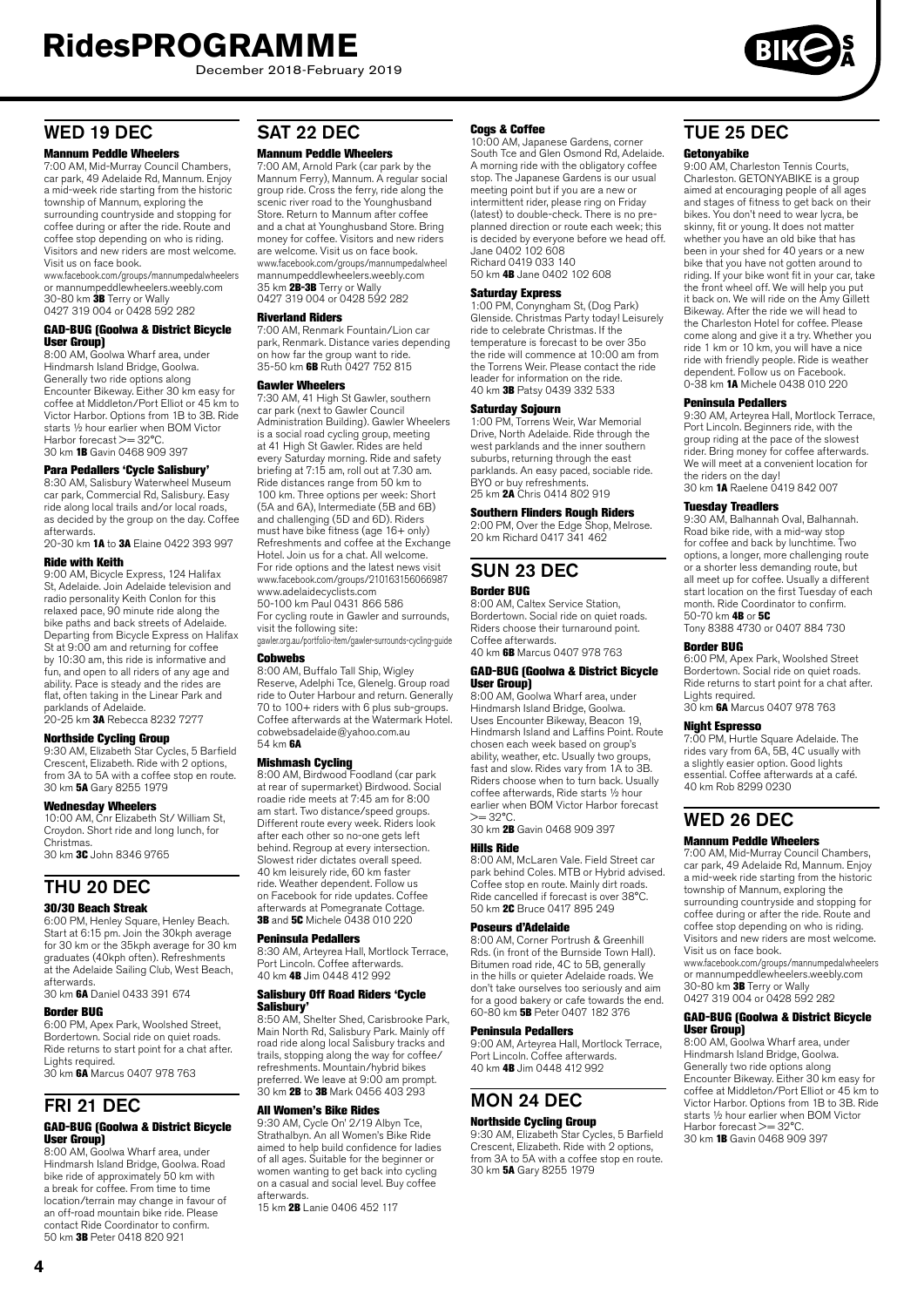#### Ride with Keith

9:00 AM, Bicycle Express, 124 Halifax St, Adelaide. Join Adelaide television and radio personality Keith Conlon for this relaxed pace, 90 minute ride along the bike paths and back streets of Adelaide. Departing from Bicycle Express on Halifax St at 9:00 am and returning for coffee by 10:30 am, this ride is informative and fun, and open to all riders of any age and ability. Pace is steady and the rides are flat, often taking in the Linear Park and parklands of Adelaide. 20-25 km 3A Rebecca 8232 7277

#### Northside Cycling Group

9:30 AM, Elizabeth Star Cycles, 5 Barfield Crescent, Elizabeth. Ride with 2 options, from 3A to 5A with a coffee stop en route. 30 km 5A Gary 8255 1979

**Saturday Express**<br>10:00 AM, Crafers Hotel, Crafers. Boxing Day Holiday Ride. Ride off road tracks between Crafers and Mylor. Lunch at Mylor. All levels of riding, smooth tracks and single tracks. Suitable for MTB riders. If the forecast temperature will be over 35o the ride will be altered. Please contact the ride leader for information. Patsy 0439 332 533

#### Wednesday Wheelers

10:00 AM, Mosely Square, Glenelg. Short ride to recover from Christmas 30 km 3C Steve 0401 603 596

# THU 27 DEC

# ADVERTISEMENT

# Audax

**Epicurean Way Thursday 27 December 2018**

6:30 AM Start – Norwood (24 hr Bakery)

50 km/105 km/200 km/305 km Unsupported

Follow Tourism SA's Epicurean Way Tour and eat (or drink) your way around 200 or 300 km Barossa, Clare Valley, Adelaide Hills and McLaren Vale. A good opportunity to tick off a few Festive 500 km.

**Entry fee applies Matthew Walden 0421 984 080 matthewjameswalden@gmail.com**

#### 30/30 Beach Streak

6:00 PM, Henley Square, Henley Beach. Start at 6:15 pm. Join the 30kph average for 30 km or the 35kph average for 30 km graduates (40kph often). Refreshments at the Adelaide Sailing Club, West Beach, afterwards.<br>30 km **6A** Daniel 0433 391 674

#### Border BUG

6:00 PM, Apex Park, Woolshed Street, Bordertown. Social ride on quiet roads. Ride returns to start point for a chat after. Lights required. 30 km 6A Marcus 0407 978 763

# FRI 28 DEC

# ADVERTISEMENT

# Audax

#### **Adelaide River Gambols Friday 28 December 2018 7:30 AM Start – Kinkaid Rd 50 km/100 km/154 km/200 km Unsupported**

A chance to spend your day riding and enjoying pleasant surroundings without the bother of traffic rushing past at high speeds. There are the regular, well known bike paths in the series, but hopefully you will come away with some new experiences.

**Entry fee applies John Mills 0448 248 974 jhmills4@bigpond.com**

#### GAD-BUG (Goolwa & District Bicycle User Group)

8:00 AM, Goolwa Wharf area, under Hindmarsh Island Bridge, Goolwa. Road bike ride of approximately 50 km with a break for coffee. From time to time location/terrain may change in favour of an off-road mountain bike ride. Please contact Ride Coordinator to confirm. 50 km 3B Peter 0418 820 921

# SAT 29 DEC

ADVERTISEMENT

# Audax

**TDA Reconnaissance Saturday 29 December 2018 6:30 AM Start – Norwood (Enjoy Bakery, corner The Parade & Osmond Terrace) 138 km/200 km Unsupported**

Ride off some Christmas consumption by cycling just the 2019 TDU community ride route (138 km) or add in some extra to complete an Audax 200 km ride. **Entry fee applies Graham Stucley 0418 993 344**

**gstucley@gmail.com**

#### Mannum Peddle Wheelers

7:00 AM, Arnold Park (car park by the Mannum Ferry), Mannum. A regular social group ride. Cross the ferry, ride along the scenic river road to the Younghusband Store. Return to Mannum after coffee and a chat at Younghusband Store. Bring money for coffee. Visitors and new riders are welcome. Visit us on face book. www.facebook.com/groups/mannumpedalwheel mannumpeddlewheelers.weebly.com 35 km 2B-3B Terry or Wally 0427 319 004 or 0428 592 282

#### Riverland Riders

7:00 AM, Renmark Fountain/Lion car park, Renmark. Distance varies depending on how far the group want to ride. 35-50 km 6B Ruth 0427 752 815

#### Gawler Wheelers

7:30 AM, 41 High St Gawler, southern car park (next to Gawler Council Administration Building). Gawler Wheelers is a social road cycling group, meeting at 41 High St Gawler. Rides are held every Saturday morning. Ride and safety briefing at 7:15 am, roll out at 7.30 am. Ride distances range from 50 km to 100 km. Three options per week: Short (5A and 6A), Intermediate (5B and 6B) and challenging (5D and 6D). Riders must have bike fitness (age 16+ only) Refreshments and coffee at the Exchange Hotel. Join us for a chat. All welcome. For ride options and the latest news visit www.facebook.com/groups/210163156066987 [www.adelaidecyclists.com](http://www.adelaidecyclists.com) 50-100 km Paul 0431 866 586 For cycling route in Gawler and surrounds, visit the following site: gawler.org.au/portfolio-item/gawler-surrounds-cycling-guide

#### Salisbury Trail Stars 'Cycle Salisbury'

7:50 AM, Salisbury Waterwheel Museum car park, Commercial Rd, Salisbury (opp. Parabanks). 50 km mainly off road ride along various tracks and trails of Salisbury and surrounding areas. Coffee/ refreshments en route. We leave at 8:00 am prompt. Mountain/hybrid bikes preferred.

50 km 2B to 3B Mark 0456 403 293

# **Cobwebs**

8:00 AM, Buffalo Tall Ship, Wigley Reserve, Adelphi Tce, Glenelg. Group road ride to Outer Harbour and return. Generally 70 to 100+ riders with 6 plus sub-groups. Coffee afterwards at the Watermark Hotel. cobwebsadelaide@yahoo.com.au 54 km **6A** 

#### Mishmash Cycling

8:00 AM, Birdwood Foodland (car park at rear of supermarket) Birdwood. Social roadie ride meets at 7:45 am for 8:00 am start. Two distance/speed groups. Different route every week. Riders look after each other so no-one gets left behind. Regroup at every intersection. Slowest rider dictates overall speed. 40 km leisurely ride, 60 km faster ride. Weather dependent. Follow us on Facebook for ride updates. Coffee afterwards at Pomegranate Cottage. **3B** and 5C Michele 0438 010 220

#### Peninsula Pedallers

8:30 AM, Arteyrea Hall, Mortlock Terrace, Port Lincoln. Coffee afterwards. 40 km 4B Jim 0448 412 992

#### Cogs & Coffee

10:00 AM, Japanese Gardens, corner South Tce and Glen Osmond Rd, Adelaide. A morning ride with the obligatory coffee stop. The Japanese Gardens is our usual meeting point but if you are a new or intermittent rider, please ring on Friday (latest) to double-check. There is no preplanned direction or route each week; this is decided by everyone before we head off. Jane 0402 102 608 Richard 0419 033 140

50 km 4B Jane 0402 102 608

#### Saturday Express

1:00 PM, Velo Café, Victoria Park, Rose Park. Café stop for afternoon tea. If the temperature is forecast to be over 35o the ride will commence at 10:00 am from the Torrens Weir. Please contact the ride leader for information on the ride. 40 km 3B Steve 8339 4368

#### Saturday Sojourn

1:00 PM, Adelaide Sailing Club, Barcoo Rd, Glenelg North. Loop around the airport to Grange, and return by way of the western suburbs and the coast. An easy paced, sociable ride. BYO or buy refreshments. 25 km 2A Chris 0414 802 919

# Southern Flinders Rough Riders

2:00 PM, Over the Edge Shop, Melrose. 20 km Richard 0417 341 462

## SUN 30 DEC

ADVERTISEMENT Audax

# **Northern Run**

**Sunday 30 December 2018 7:00 AM Start – Willaston 202 km/307 km Unsupported**

Starting from Willaston, a run heading north through Balaklava and Auburn. Here the 200 km heads through to Eudunda and back to Willaston via Kapunda. The 300 km heads north again to Clare before then turning east to Burra, then back to Willaston via Eudunda. **Entry fee applies**

#### **Ben Del Fabbro 0414 356 668 bendelfab@gmail.com**

#### Border BUG

8:00 AM, Caltex Service Station, Bordertown. Social ride on quiet roads. Border town: edditional map on quiet redd. Coffee afterwards. 40 km 6B Marcus 0407 978 763

#### GAD-BUG (Goolwa & District Bicycle User Group)

8:00 AM, Goolwa Wharf area, under Hindmarsh Island Bridge, Goolwa. Uses Encounter Bikeway, Beacon 19, Hindmarsh Island and Laffins Point. Route chosen each week based on group's ability, weather, etc. Usually two group fast and slow. Rides vary from 1A to 3B. Riders choose when to turn back. Usually coffee afterwards, Ride starts ½ hour earlier when BOM Victor Harbor forecast  $>= 32^{\circ}C$ 

30 km 2B Gavin 0468 909 397

#### Hills Ride

8:00 AM, Eden Valley. Caravan park car park. MTB or Hybrid advised. Coffee stop en route. Mainly dirt roads. Ride cancelled if forecast is over 38°C. 50 km **2C** Joe 0429 694 022

#### Poseurs d'Adelaide

8:00 AM, Corner Portrush & Greenhill Rds. (in front of the Burnside Town Hall). Bitumen road ride, 4C to 5B, generally in the hills or quieter Adelaide roads. We don't take ourselves too seriously and aim for a good bakery or cafe towards the end. 60-80 km 5B Peter 0407 182 376

#### Peninsula Pedallers

9:00 AM, Arteyrea Hall, Mortlock Terrace, Port Lincoln. Coffee afterwards. 40 km 4B Jim 0448 412 992

#### Salisbury Explorers 'Cycle Salisbury'

9:00 AM, The start of Jack Bobridge Trail, off Calton Rd, Gawler East. Ride along Jack Bobridge Trail to Lyndoch and return. Coffee stops in Lyndoch.<br>20 km MTB Class **1-3A** Jim 0401 984 767

# MON 31 DEC

#### Northside Cycling Group

9:30 AM, Elizabeth Star Cycles, 5 Barfield Crescent, Elizabeth. Ride with 2 options, from 3A to 5A with a coffee stop en route. 30 km 5A Gary 8255 1979

### TUE 1 JAN Getonyabike

9:00 AM, Charleston Tennis Courts, Charleston. GETONYABIKE is a group aimed at encouraging people of all ages and stages of fitness to get back on their bikes. You don't need to wear lycra, be skinny, fit or young. It does not matter whether you have an old bike that has been in your shed for 40 years or a new bike that you have not gotten around to riding. If your bike wont fit in your car, take the front wheel off. We will help you put it back on. We will ride on the Amy Gillett Bikeway. After the ride we will head to the Charleston Hotel for coffee. Please come along and give it a try. Whether you ride 1 km or 10 km, you will have a nice ride with friendly people. Ride is weather dependent. Follow us on Facebook. 0-38 km 1A Michele 0438 010 220

#### Peninsula Pedallers

9:30 AM, Arteyrea Hall, Mortlock Terrace, Port Lincoln. Beginners ride, with the group riding at the pace of the slowest rider. Bring money for coffee afterwards. We will meet at a convenient location for the riders on the day! 30 km 1A Raelene 0419 842 007

#### Tuesday Treadlers

9:30 AM, Balhannah Oval, Balhannah. Road bike ride, with a mid-way stop for coffee and back by lunchtime. Two options, a longer, more challenging route or a shorter less demanding route, but all meet up for coffee. Usually a different start location on the first Tuesday of each month. Ride Coordinator to confirm. 50-70 km **4B** or 5C Tony 8388 4730 or 0407 884 730

#### Border BUG

6:00 PM, Apex Park, Woolshed Street Bordertown. Social ride on quiet roads. Ride returns to start point for a chat after. Lights required. 30 km 6A Marcus 0407 978 763

## Night Espresso

7:00 PM, Hurtle Square Adelaide. An easier ride option for those wishing to join the Espresso 'night riders' Good lights essential. Coffee afterwards at a café 40 km 4A Rob 8299 0230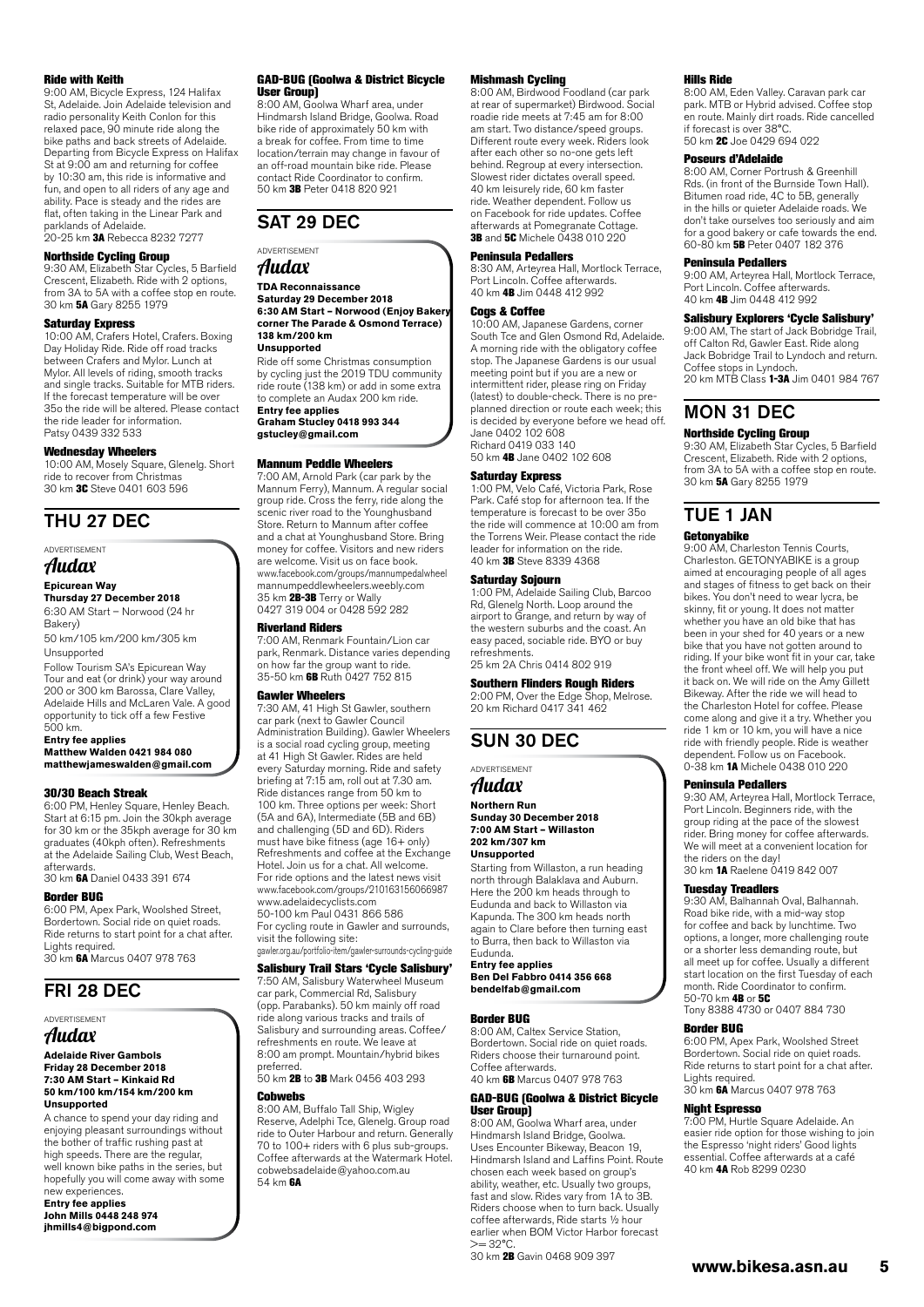December 2018-February 2019



#### Night Espresso

7:00 PM, Hurtle Square Adelaide. The rides vary from 6A, 5B, 4C usually with a slightly easier option. Good lights essential. Coffee afterwards at a café. 40 km Rob 8299 0230

# WED 2 JAN

#### Mannum Peddle Wheelers

7:00 AM, Mid-Murray Council Chambers, car park, 49 Adelaide Rd, Mannum. Enjoy a mid-week ride starting from the historic township of Mannum, exploring the surrounding countryside and stopping for coffee during or after the ride. Route and coffee stop depending on who is riding. Visitors and new riders are most welcome. Visit us on face book.

www.facebook.com/groups/mannumpedalwheelers or mannumpeddlewheelers.weebly.com<br>30-80 km **3B** Terry or Wally<br>0427 319 004 or 0428 592 282

# GAD-BUG (Goolwa & District Bicycle **User Group)**<br>8:00 AM, Goolwa Wharf area, under

Hindmarsh Island Bridge, Goolwa. Generally two ride options along Encounter Bikeway. Either 30 km easy for coffee at Middleton/Port Elliot or 45 km to Victor Harbor. Options from 1B to 3B. Ride starts ½ hour earlier when BOM Victor Harbor forecast >= 32°C.<br>30 km **1B** Gavin 0468 909 397

#### Ride with Keith

9:00 AM, Bicycle Express, 124 Halifax St, Adelaide. Join Adelaide television and radio personality Keith Conlon for this relaxed pace, 90 minute ride along the bike paths and back streets of Adelaide. Departing from Bicycle Express on Halifax St at 9:00 am and returning for coffee by 10:30 am, this ride is informative and fun, and open to all riders of any age and ability. Pace is steady and the rides are flat, often taking in the Linear Park and parklands of Adelaide.

20-25 km 3A Rebecca 8232 7277

#### Northside Cycling Group

9:30 AM, Elizabeth Star Cycles, 5 Barfield Crescent, Elizabeth. Ride with 2 options, from 3A to 5A with a coffee stop en route. 30 km 5A Gary 8255 1979

**Wednesday Wheelers**<br>10:00 AM, Oaklands Estate Reserve, Oaklands Park. All bitumen, BYO or buy lunch. If hot, 35°C or more, contact ride leader.

50 km 3C Mal 0407 870 470

# THU 3 JAN

#### 30/30 Beach Streak

6:00 PM, Henley Square, Henley Beach. Start at 6:15 pm. Join the 30kph average for 30 km or the 35kph average for 30 km araduates (40kph often). Refreshments at the Adelaide Sailing Club, West Beach, afterwards.<br>30 km **6A** Daniel 0433 391 674

#### Border BUG

6:00 PM, Apex Park, Woolshed Street, Bordertown. Social ride on quiet roads. Ride returns to start point for a chat after. Lights required. 30 km 6A Marcus 0407 978 763

# FRI 4 JAN GAD-BUG (Goolwa & District Bicycle

User Group) 8:00 AM, Goolwa Wharf area, under Hindmarsh Island Bridge, Goolwa. Road bike ride of approximately 50 km with a break for coffee. From time to time location/terrain may change in favour of an off-road mountain bike ride. Please

contact Ride Coordinator to confirm.<br>50 km **3B** Peter 0418 820 921

# SAT 5 JAN

### Mannum Peddle Wheelers

7:00 AM, Arnold Park (car park by the Mannum Ferry), Mannum. A regular social group ride. Cross the ferry, ride along the scenic river road to the Younghusband Store. Return to Mannum after coffee and a chat at Younghusband Store. Bring money for coffee. Visitors and new riders are welcome. Visit us on face book. www.facebook.com/groups/mannumpedalwheel mannumpeddlewheelers.weebly.com 35 km 2B-3B Terry or Wally 0427 319 004 or 0428 592 282

#### Riverland Riders

7:00 AM, Renmark Fountain/Lion car park, Renmark. Distance varies depending on how far the group want to ride. 35-50 km 6B Ruth 0427 752 815

#### Gawler Wheelers

7:30 AM, 41 High St Gawler, southern car park (next to Gawler Council Administration Building). Gawler Wheelers is a social road cycling group, meeting at 41 High St Gawler. Rides are held every Saturday morning. Ride and safety briefing at 7:15 am, roll out at 7.30 am. Ride distances range from 50 km to 100 km. Three options per week: Short (5A and 6A), Intermediate (5B and 6B) and challenging (5D and 6D). Riders must have bike fitness (age 16+ only) Refreshments and coffee at the Exchange Hotel. Join us for a chat. All welcome. For ride options and the latest news visit www.facebook.com/groups/210163156066987 [www.adelaidecyclists.com](http://www.adelaidecyclists.com) 50-100 km Paul 0431 866 586

For cycling route in Gawler and surrounds, visit the following site: gawler.org.au/portfolio-item/gawler-surrounds-cycling-guide

**Cobwebs** 

8:00 AM, Buffalo Tall Ship, Wigley Reserve, Adelphi Tce, Glenelg. Group road ride to Outer Harbour and return. Generally 70 to 100+ riders with 6 plus sub-groups. Coffee afterwards at the Watermark Hotel. cobwebsadelaide@yahoo.com.au 54 km 6A

**Mishmash Cycling**<br>8:00 AM, Birdwood Foodland (car park at rear of supermarket) Birdwood. Social roadie ride meets at 7:45 am for 8:00 am start. Two distance/speed groups. Different route every week. Riders look after each other so no-one gets left behind. Regroup at every intersection. Slowest rider dictates overall speed. 40 km leisurely ride, 60 km faster ride. Weather dependent. Follow us on Facebook for ride updates. Coffee afterwards at Pomegranate Cottage. 3B and 5C Michele 0438 010 220

#### Peninsula Pedallers

8:30 AM, Arteyrea Hall, Mortlock Terrace, Port Lincoln. Coffee afterwards. 40 km 4B Jim 0448 412 992

# Para District Pedallers 'Cycle

**Salisbury'**<br>9:00 AM, Salisbury Waterwheel Museum car park, Commercial Rd, Salisbury (opposite Parabanks). Easy ride along the Little para Trail and Dry Creek Trails. Coffee afterwards. Mountain/hybrid bikes preferred.<br>20 km MTB Class **1-3A** Jim 0401 984 767

### All Women's Bike Rides

9:30 AM, Cycle On' 2/19 Albyn Tce, Strathalbyn. An all women's social bike ride with coffee afterwards. Various start locations Contact Lanie for details. 20 km 2B Lanie 0406 452 117

#### Cogs & Coffee

10:00 AM, Japanese Gardens, corner South Tce and Glen Osmond Rd, Adelaide. A morning ride with the obligatory coffee stop. The Japanese Gardens is our usual meeting point but if you are a new or intermittent rider, please ring on Friday (latest) to double-check. There is no preplanned direction or route each week; this is decided by everyone before we head off. Jane 0402 102 608 Richard 0419 033 140 50 km 4B Jane 0402 102 608

Saturday Express

1:00 PM, Heywood Park, Addiscombe Place, Unley Park. Café stop for afternoon tea. If the temperature is forecast to be over 35o the ride will commence at 10:00 am from the Torrens Weir. Please contact the ride leader for information on the ride. 40 km 3B Hal 0427 084 097

#### Saturday Sojourn

1:00 PM, Velo Precinct, Victoria Park Grandstand, Fullarton Rd, Adelaide. Spend some time exploring some of the suburbs adjacent to the city. An easy paced, sociable ride. BYO or buy refreshments. 25 km **2A** Helen 0428 511 724

#### Southern Flinders Rough Riders

2:00 PM, Over the Edge Shop, Melrose. 20 km Richard 0417 341 462

# SUN 6 JAN

# Border BUG

8:00 AM, Caltex Service Station, Bordertown. Social ride on quiet roads. Riders choose their turnaround point. Coffee afterwards. 40 km 6B Marcus 0407 978 763

#### GAD-BUG (Goolwa & District Bicycle User Group)

8:00 AM, Goolwa Wharf area, under Hindmarsh Island Bridge, Goolwa. Uses Encounter Bikeway, Beacon 19, Hindmarsh Island and Laffins Point. Route chosen each week based on group's ability, weather, etc. Usually two groups fast and slow. Rides vary from 1A to 3B. Riders choose when to turn back. Usually coffee afterwards, Ride starts ½ hour earlier when BOM Victor Harbor forecast  $>= 32^{\circ}C$ 30 km 2B Gavin 0468 909 397

#### Hills Ride

8:00 AM, Oaklands Park. Oaklands Estate Reserve. MTB or Hybrid advised. Coffee stop en route. Mainly dirt roads. Ride cancelled if forecast is over 38°C. 50 km 2C Paul 0403 779 411

#### Poseurs d'Adelaide

8:00 AM, Corner Portrush & Greenhill Rds. (in front of the Burnside Town Hall). Bitumen road ride, 4C to 5B, generally in the hills or quieter Adelaide roads. We don't take ourselves too seriously and aim for a good bakery or cafe towards the end. 60-80 km 5B Peter 0407 182 376

#### Peninsula Pedallers

9:00 AM, Arteyrea Hall, Mortlock Terrace, Port Lincoln. Coffee afterwards. 40 km 4B Jim 0448 412 992

## MON 7 JAN Northside Cycling Group

9:30 AM, Elizabeth Star Cycles, 5 Barfield Crescent, Elizabeth. Ride with 2 options, from 3A to 5A with a coffee stop en route. 30 km 5A Gary 8255 1979

# TUE 8 JAN

#### Getonyabike

9:00 AM, Charleston Tennis Courts, Charleston. GETONYABIKE is a group aimed at encouraging people of all ages and stages of fitness to get back on their bikes. You don't need to wear lycra, be skinny, fit or young. It does not matter whether you have an old bike that has been in your shed for 40 years or a new bike that you have not gotten around to riding. If your bike wont fit in your car, take the front wheel off. We will help you put it back on. We will ride on the Amy Gillett Bikeway. After the ride we will head to the Charleston Hotel for coffee. Please come along and give it a try. Whether you ride 1 km or 10 km, you will have a nice ride with friendly people. Ride is weather dependent. Follow us on Facebook. 0-38 km 1A Michele 0438 010 220

#### Peninsula Pedallers

9:30 AM, Arteyrea Hall, Mortlock Terrace, Port Lincoln. Beginners ride, with the group riding at the pace of the slowest rider. Bring money for coffee afterwards. We will meet at a convenient location for the riders on the day! 30 km 1A Raelene 0419 842 007

#### Tuesday Treadlers

9:30 AM, Balhannah Oval, Balhannah. Road bike ride, with a mid-way stop for coffee and back by lunchtime. Two options, a longer, more challenging route or a shorter less demanding route, but all meet up for coffee. Usually a different start location on the first Tuesday of each month. Ride Coordinator to confirm. 50-70 km 4B or 5C

Tony 8388 4730 or 0407 884 730

### Tuesday Traverse

10:00 AM, Hallett Cove Railway Station. Ride south to Port Noarlunga for lunch. Some hills. BYO lunch. 40 km 2C Alan 0414 392 179

#### Border BUG

6:00 PM, Apex Park, Woolshed Street Bordertown. Social ride on quiet roads. Ride returns to start point for a chat after. Lights required. 30 km 6A Marcus 0407 978 763

#### Night Espresso

7:00 PM, Hurtle Square Adelaide. The rides vary from 6A, 5B, 4C usually with a slightly easier option. Good lights essential. Coffee afterwards at a café. 40 km Rob 8299 0230

# WED 9 JAN

### Mannum Peddle Wheelers

7:00 AM, Mid-Murray Council Chambers, car park, 49 Adelaide Rd, Mannum. Enjoy a mid-week ride starting from the historic township of Mannum, exploring the surrounding countryside and stopping for coffee during or after the ride. Route and coffee stop depending on who is riding. Visitors and new riders are most welcome. Visit us on face book. www.facebook. com/groups/mannumpedalwheelers or mannumpeddlewheelers.weebly.com 30-80 km 3B Terry or Wally 0427 319 004 or 0428 592 282

#### GAD-BUG (Goolwa & District Bicycle User Group)

8:00 AM, Goolwa Wharf area, under Hindmarsh Island Bridge, Goolwa. Generally two ride options along Encounter Bikeway. Either 30 km easy for coffee at Middleton/Port Elliot or 45 km to Victor Harbor. Options from 1B to 3B. Ride starts ½ hour earlier when BOM Victor Harbor forecast >= 32°C. 30 km 1B Gavin 0468 909 397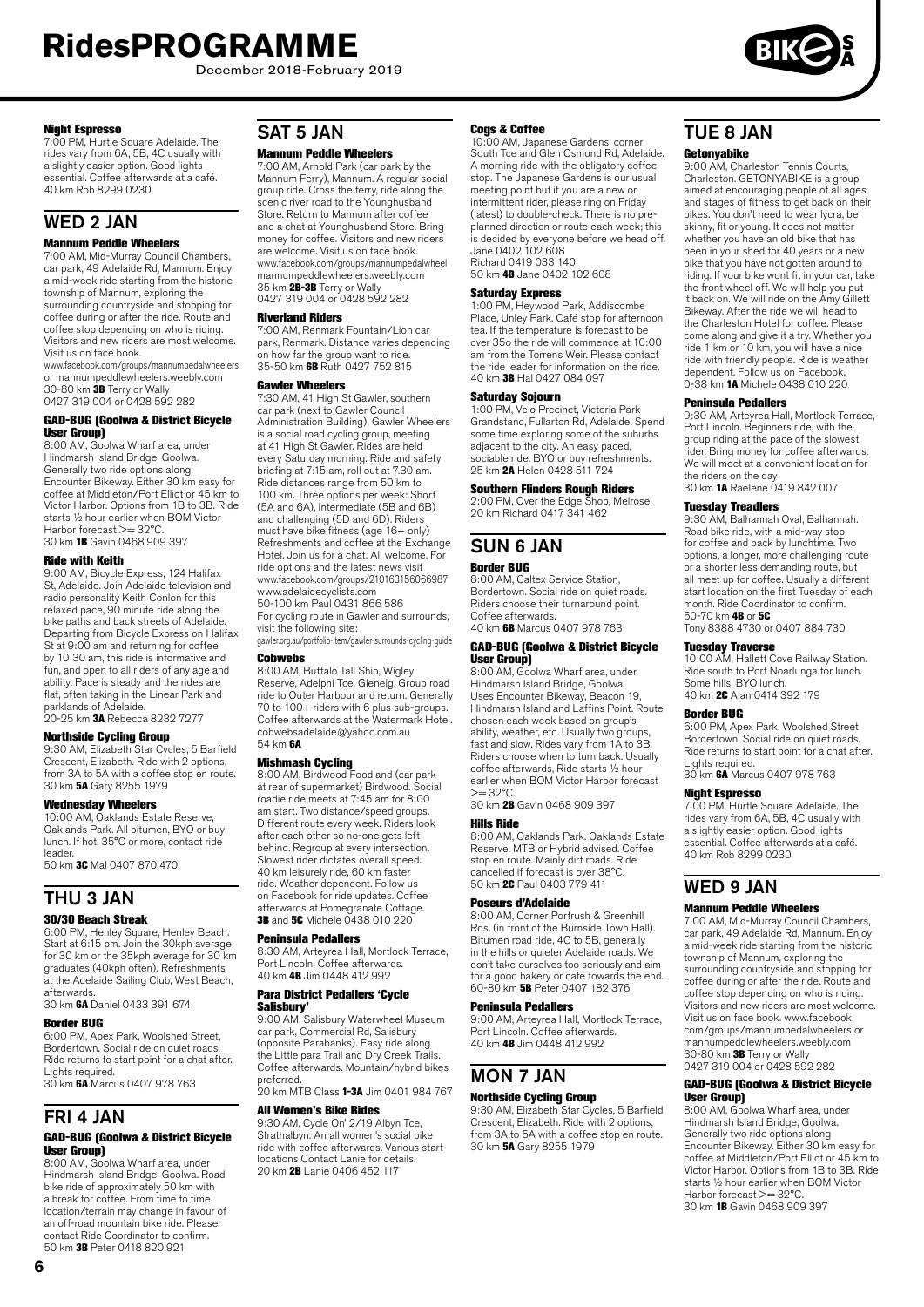#### Para Pedallers 'Cycle Salisbury'

8:30 AM, Salisbury Waterwheel Museum car park, Commercial Rd, Salisbury. Easy ride along local trails and/or local roads, as decided by the group on the day. Coffee afterwards.

20-30 km 1A to 3A Elaine 0422 393 997

#### Ride with Keith

9:00 AM, Bicycle Express, 124 Halifax St, Adelaide. Join Adelaide television and radio personality Keith Conlon for this relaxed pace, 90 minute ride along the bike paths and back streets of Adelaide. Departing from Bicycle Express on Halifax St at 9:00 am and returning for coffee by 10:30 am, this ride is informative and fun, and open to all riders of any age and ability. Pace is steady and the rides are flat, often taking in the Linear Park and parklands of Adelaide. 20-25 km 3A Rebecca 8232 7277

Northside Cycling Group 9:30 AM, Elizabeth Star Cycles, 5 Barfield Crescent, Elizabeth. Ride with 2 options, from 3A to 5A with a coffee stop en route. 30 km 5A Gary 8255 1979

#### Wednesday Wheelers

10:00 AM, Strathalbyn, Commercial Rd, at the Soldiers Memorial Gardens. All bitumen, BYO or buy lunch. If hot, 35°C or more, contact ride leader. 50 km **3C** Roger 8325 1790

THU 10 JAN

### 30/30 Beach Streak

6:00 PM, Henley Square, Henley Beach. Start at 6:15 pm. Join the 30kph average for 30 km or the 35kph average for 30 km graduates (40kph often). Refreshments at the Adelaide Sailing Club, West Beach, afterwards.

30 km 6A Daniel 0433 391 674

#### Border BUG

6:00 PM, Apex Park, Woolshed Street, Bordertown. Social ride on quiet roads. Ride returns to start point for a chat after. Lights required.

30 km 6A Marcus 0407 978 763

## FRI 11 JAN

#### GAD-BUG (Goolwa & District Bicycle User Group)

8:00 AM, Goolwa Wharf area, under Hindmarsh Island Bridge, Goolwa. Road bike ride of approximately 50 km with a break for coffee. From time to time location/terrain may change in favour of an off-road mountain bike ride. Please contact Ride Coordinator to confirm. 50 km 3B Peter 0418 820 921

# SAT 12 JAN

#### ADVERTISEMENT

Audax

#### **The Immortal**

**Saturday 12 January 2019** 7:00 AM Start – Bridgewater 123 km/203 km/262 km Unsupported Rides styled to give distance and

climbing just a little less than the Aline Classic and ACE250. There is also a 123 km ride. The ride goes around a number of the hills of Adelaide.

**Entry fee applies Graham Stucey 0418 993 344 gstucley@gmail.com**

#### Mannum Peddle Wheelers

7:00 AM, Arnold Park (car park by the Mannum Ferry), Mannum. A regular social group ride. Cross the ferry, ride along the scenic river road to the Younghusband Store. Return to Mannum after coffee and a chat at Younghusband Store. Bring money for coffee. Visitors and new riders are welcome. Visit us on face book. www.facebook.com/groups/mannumpedalwheel mannumpeddlewheelers.weebly.com 35 km **2B-3B** Terry or Wally<br>0427 319 004 or 0428 592 282

#### Riverland Riders

7:00 AM, Renmark Fountain/Lion car park, Renmark. Distance varies depending on how far the group want to ride. 35-50 km 6B Ruth 0427 752 815

#### Gawler Wheelers

7:30 AM, 41 High St Gawler, southern car park (next to Gawler Council Administration Building). Gawler Wheelers is a social road cycling group, meeting at 41 High St Gawler. Rides are held every Saturday morning. Ride and safety briefing at 7:15 am, roll out at 7.30 am. Ride distances range from 50 km to 100 km. Three options per week: Short (5A and 6A), Intermediate (5B and 6B) and challenging (5D and 6D). Riders must have bike fitness (age 16+ only) Refreshments and coffee at the Exchange Hotel. Join us for a chat. All welcome. For ride options and the latest news visit www.facebook.com/groups/210163156066987 [www.adelaidecyclists.com](http://www.adelaidecyclists.com) 50-100 km Paul 0431 866 586 For cycling route in Gawler and surrounds. visit the following site:

gawler.org.au/portfolio-item/gawler-surrounds-cycling-guide

### **Cobwebs**

8:00 AM, Buffalo Tall Ship, Wigley Reserve, Adelphi Tce, Glenelg. Group road ride to Outer Harbour and return. Generally 70 to 100+ riders with 6 plus sub-groups. Coffee afterwards at the Watermark Hotel. cobwebsadelaide@yahoo.com.au 54 km 6A

#### Mishmash Cycling

8:00 AM, Birdwood Foodland (car park at rear of supermarket) Birdwood. Social roadie ride meets at 7:45 am for 8:00 am start. Two distance/speed groups. Different route every week. Riders look after each other so no-one gets left behind. Regroup at every intersection. Slowest rider dictates overall speed. 40 km leisurely ride, 60 km faster ride. Weather dependent. Follow us on Facebook for ride updates. Coffee afterwards at Pomegranate Cottage. 3B and 5C Michele 0438 010 220

#### Peninsula Pedallers

8:30 AM, Arteyrea Hall, Mortlock Terrace, Port Lincoln. Coffee afterwards. 40 km 4B Jim 0448 412 992

## Salisbury Off Road Riders 'Cycle Salisbury'<br>8:50 AM, Salisbury Waterwheel Museum

car park, Commercial Rd, Salisbury (opposite Parabanks). Mainly off road ride along local Salisbury tracks and trails, stopping along the way for coffee/ refreshments. Mountain/hybrid bikes preferred. We leave at 9:00 am prompt. 30 km **2B** to 3B Mark 0456 403 293

### Dry Creek Trailers 'Cycle Salisbury'

9:00 AM, Car park of BMX Club/Skate Park, cnr Bridge Rd and South Tce, Pooraka. Beginners ride on good gravel trail, no traffic and great scenery. Coffee at Valley View shops. MTB bikes please. 15 km MTB Class **1-3B** Bryce 0432 732 540

#### All Women's Bike Rides

9:30 AM, Cycle On' 2/19 Albyn Tce, Strathalbyn. An all Women's Bike Ride aimed to help build confidence for ladies of all ages. Suitable for the beginner or women wanting to get back into cycling on a casual and social level. Buy coffee

afterwards. 15 km 2B Lanie 0406 452 117

#### Cogs & Coffee

10:00 AM, Japanese Gardens, corner South Tce and Glen Osmond Rd, Adelaide. A morning ride with the obligatory coffee stop. The Japanese Gardens is our usual meeting point but if you are a new or intermittent rider, please ring on Friday (latest) to double-check. There is no preplanned direction or route each week; this is decided by everyone before we head off. Jane 0402 102 608 Richard 0419 033 140

50 km 4B Jane 0402 102 608

#### Saturday Express

1:00 PM, Henley Square, Henley Beach. Café stop for afternoon tea. If the temperature is forecast to be over 35o the ride will commence at 10:00 am from the Torrens Weir. Please contact the ride leader for information on the ride. 40 km 3B Peter 0414 719 296

#### Saturday Sojourn

1:00 PM, Pt Adelaide – Lighthouse, McLaren Parade, Pt Adelaide. Ride around the LeFevre Peninsula, checking out the big ships and the pleasure craft. An easy paced, sociable ride. BYO or buy refreshments. 25 km **2A** Steve 0405 479 344

#### Southern Flinders Rough Riders

2:00 PM, Over the Edge Shop, Melrose. 20 km Richard 0417 341 462

#### SUN 13 JAN Border BUG

8:00 AM, Caltex Service Station, Bordertown. Social ride on quiet roads. Riders choose their turnaround point. Coffee afterwards. Corree arterwards.<br>40 km 6B Marcus 0407 978 763

#### GAD-BUG (Goolwa & District Bicycle User Group)

8:00 AM, Goolwa Wharf area, under Hindmarsh Island Bridge, Goolwa. Uses Encounter Bikeway, Beacon 19, Hindmarsh Island and Laffins Point. Route chosen each week based on group's ability, weather, etc. Usually two groups, fast and slow. Rides vary from 1A to 3B. Riders choose when to turn back. Usually coffee afterwards, Ride starts ½ hour earlier when BOM Victor Harbor forecast  $>= 32^{\circ}C$ .

30 km 2B Gavin 0468 909 397

### Hills Ride

8:00 AM, St Kilda playground car park, St Kilda. MTB or Hybrid advised. Coffee stop en route. Mainly dirt roads. Ride cancelled if forecast is over 38°C. 50 km 2C Steve 0401 603 596

#### Poseurs d'Adelaide

8:00 AM, Corner Portrush & Greenhill Rds. (in front of the Burnside Town Hall). Bitumen road ride, 4C to 5B, generally in the hills or quieter Adelaide roads. We don't take ourselves too seriously and aim for a good bakery or cafe towards the end. 60-80 km 5B Peter 0407 182 376

#### Peninsula Pedallers

9:00 AM, Arteyrea Hall, Mortlock Terrace, Port Lincoln. Mystery Ride. Please phone for details. Coffee afterwards 40 km 4B Jim 0448 412 992

#### Semaphore Sojourn 'Cycle Salisbury'

9:00 AM, Semaphore Foreshore Clock Tower, end of Semaphore Rd, Semaphore. Easy, late afternoon ride along foreshore shared path to Outer Harbour and return. Suitable for all types of bikes. Coffee/ refreshments afterwards<br>15-20 km **MTB Class 1** Nigel 0431 838 735

# MON 14 JAN Northside Cycling Group

9:30 AM, Elizabeth Star Cycles, 5 Barfield Crescent, Elizabeth. Ride with 2 options, from 3A to 5A with a coffee stop en route. 30 km 5A Gary 8255 1979

# TUE 15 JAN

#### Getonyabike

9:00 AM, Charleston Tennis Courts, Charleston. GETONYABIKE is a group aimed at encouraging people of all ages and stages of fitness to get back on their bikes. You don't need to wear lycra, be skinny, fit or young. It does not matter whether you have an old bike that has been in your shed for 40 years or a new bike that you have not gotten around to riding. If your bike wont fit in your car, take the front wheel off. We will help you put it back on. We will ride on the Amy Gillett Bikeway. After the ride we will head to the Charleston Hotel for coffee. Please come along and give it a try. Whether you ride 1 km or 10 km, you will have a nice ride with friendly people. Ride is weather dependent. Follow us on Facebook. 0-38 km **1A** Michele 0438 010 220

#### Peninsula Pedallers

9:30 AM, Arteyrea Hall, Mortlock Terrace, Port Lincoln. Beginners ride, with the group riding at the pace of the slowest greap manig at the pace of the sisticate.<br>rider. Bring money for coffee afterwards. We will meet at a convenient location for the riders on the day! 30 km 1A Raelene 0419 842 007

#### Tuesday Treadlers

9:30 AM, Balhannah Oval, Balhannah. Road bike ride, with a mid-way stop for coffee and back by lunchtime. Two options, a longer, more challenging route or a shorter less demanding route, but all meet up for coffee. Usually a different start location on the first Tuesday of each month. Ride Coordinator to confirm. 50-70 km 4B or 5C Tony 8388 4730 or 0407 884 730

#### Tuesday Traverse

10:00 AM, Glenelg Town Hall, Moseley Square, Glenelg. A beach ride. BYO lunch. 40 km 2B Ann 0438 558 941

#### Border BUG

6:00 PM, Apex Park, Woolshed Street Bordertown. Social ride on quiet roads. Ride returns to start point for a chat after. Lights required. 30 km 6A Marcus 0407 978 763

## Night Espresso

7:00 PM, Hurtle Square Adelaide. The rides vary from 6A, 5B, 4C usually with a slightly easier option. Good lights essential. Coffee afterwards at a café. 40 km Rob 8299 0230

# WED 16 JAN

#### Mannum Peddle Wheelers

7:00 AM, Mid-Murray Council Chambers, car park, 49 Adelaide Rd, Mannum. Enjoy a mid-week ride starting from the historic township of Mannum, exploring the surrounding countryside and stopping for coffee during or after the ride. Route and coffee stop depending on who is riding. Visitors and new riders are most welcome. Visit us on face book.

www.facebook.com/groups/mannumpedalwheelers or mannumpeddlewheelers.weebly.com 30-80 km 3B Terry or Wally 0427 319 004 or 0428 592 282

#### GAD-BUG (Goolwa & District Bicycle User Group)

8:00 AM, Goolwa Wharf area, under Hindmarsh Island Bridge, Goolwa. Generally two ride options along Encounter Bikeway. Either 30 km easy for coffee at Middleton/Port Elliot or 45 km to Victor Harbor. Options from 1B to 3B. Ride starts ½ hour earlier when BOM Victor Harbor forecast >= 32°C 30 km 1B Gavin 0468 909 397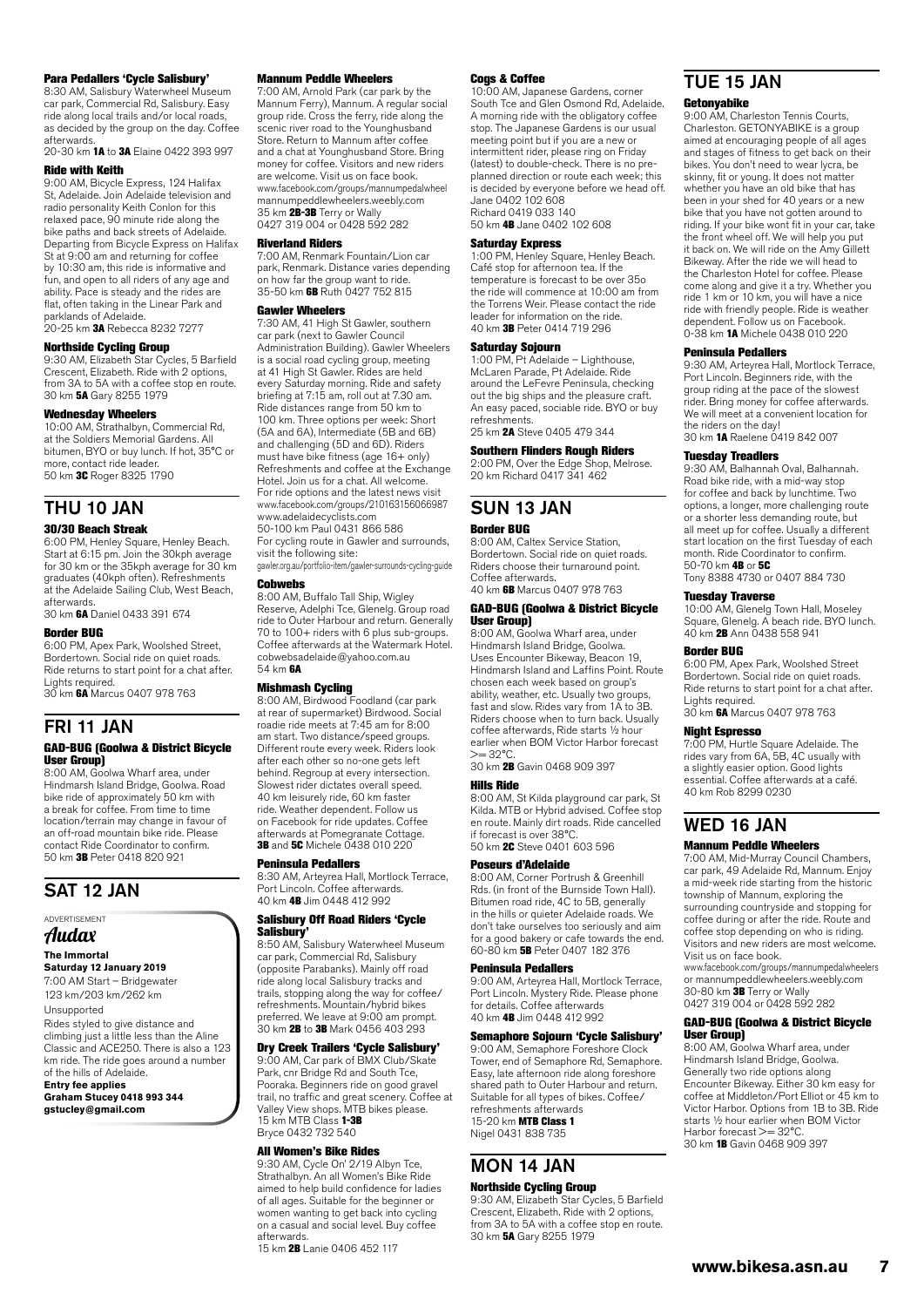December 2018-February 2019



9:00 AM, Bicycle Express, 124 Halifax St, Adelaide. Join Adelaide television and radio personality Keith Conlon for this relaxed pace, 90 minute ride along the bike paths and back streets of Adelaide. Departing from Bicycle Express on Halifax St at 9:00 am and returning for coffee by 10:30 am, this ride is informative and fun, and open to all riders of any age and ability. Pace is steady and the rides are flat, often taking in the Linear Park and parklands of Adelaide. 20-25 km 3A Rebecca 8232 7277

#### Northside Cycling Group

9:30 AM, Elizabeth Star Cycles, 5 Barfield Crescent, Elizabeth. Ride with 2 options, from 3A to 5A with a coffee stop en route. 30 km 5A Gary 8255 1979

## Wednesday Wheelers

10:00 AM, Rose Park, corner Alexandra Ave/Fullarton Rd. Watch the start of the TDU at Norwood, followed by a short ride 30 km 3C Steve 0401 603 596

# THU 17 JAN

## 30/30 Beach Streak

6:00 PM, Henley Square, Henley Beach. Start at 6:15 pm. Join the 30kph average for 30 km or the 35kph average for 30 km graduates (40kph often). Refreshments at the Adelaide Sailing Club, West Beach, afterwards.

30 km 6A Daniel 0433 391 674

#### Border BUG

6:00 PM, Apex Park, Woolshed Street, Bordertown. Social ride on quiet roads. Ride returns to start point for a chat after. Lights required. 30 km 6A Marcus 0407 978 763

# FRI 18 JAN

#### GAD-BUG (Goolwa & District Bicycle User Group)

8:00 AM, Goolwa Wharf area, under Hindmarsh Island Bridge, Goolwa. Road bike ride of approximately 50 km with a break for coffee. From time to time location/terrain may change in favour of an off-road mountain bike ride. Please contact Ride Coordinator to confirm. 50 km 3B Peter 0418 820 921

# SAT 19 JAN

#### Mannum Peddle Wheelers

7:00 AM, Arnold Park (car park by the Mannum Ferry), Mannum. A regular social group ride. Cross the ferry, ride along the scenic river road to the Younghusband Store. Return to Mannum after coffee and a chat at Younghusband Store. Bring money for coffee. Visitors and new riders are welcome. Visit us on face book. www.facebook.com/groups/mannumpedalwheel mannumpeddlewheelers.weebly.com 35 km 2B-3B Terry or Wally 0427 319 004 or 0428 592 282

#### Riverland Riders

7:00 AM, Renmark Fountain/Lion car park, Renmark. Distance varies depending on how far the group want to ride.<br>35-50 km **6B** Ruth 0427 752 815

#### Gawler Wheelers

7:30 AM, 41 High St Gawler, southern car park (next to Gawler Council Administration Building). Gawler Wheelers is a social road cycling group, meeting at 41 High St Gawler. Rides are held every Saturday morning. Ride and safety briefing at 7:15 am, roll out at 7.30 am. Ride distances range from 50 km to 100 km. Three options per week: Short (5A and 6A), Intermediate (5B and 6B) and challenging (5D and 6D). Riders must have bike fitness (age 16+ only) Refreshments and coffee at the Exchange Hotel. Join us for a chat. All welcome. For ride options and the latest news visit www.facebook.com/groups/210163156066987 [www.adelaidecyclists.com](http://www.adelaidecyclists.com) 50-100 km Paul 0431 866 586

For cycling route in Gawler and surrounds, visit the following site: gawler.org.au/portfolio-item/gawler-surrounds-cycling-guide

**Cobwebs** 

#### 8:00 AM, Buffalo Tall Ship, Wigley

Reserve, Adelphi Tce, Glenelg. Group road ride to Outer Harbour and return. Generally 70 to 100+ riders with 6 plus sub-groups. Coffee afterwards at the Watermark Hotel. cobwebsadelaide@yahoo.com.au 54 km 6A

**Mishmash Cycling**<br>8:00 AM, Birdwood Foodland (car park at rear of supermarket) Birdwood. Social roadie ride meets at 7:45 am for 8:00 am start. Two distance/speed groups. Different route every week. Riders look after each other so no-one gets left behind. Regroup at every intersection. Slowest rider dictates overall speed. 40 km leisurely ride, 60 km faster ride. Weather dependent. Follow us on Facebook for ride updates. Coffee afterwards at Pomegranate Cottage. **3B** and 5C Michele 0438 010 220

#### Peninsula Pedallers

8:30 AM, Arteyrea Hall, Mortlock Terrace, Port Lincoln. Coffee afterwards. 40 km 4B Jim 0448 412 992

#### Para District Pedallers 'Cycle Salisbury'

9:00 AM, The start of the Levels-City Bikeway, Pooraka Triangle park, South Terrace, Pooraka. Ride along the Levels – City Bikeway to Walkerville for coffee then return along same route. Suitable for all types of bikes.

 $20 \text{ km}$  1A-3A Elaine 0422 393 997

#### All Women's Bike Rides

9:30 AM, Cycle On' 2/19 Albyn Tce, Strathalbyn. An all women's social bike ride with coffee afterwards. Various start locations Contact Lanie for details. 20 km 2B Lanie 0406 452 117

#### **Coas & Coffee**

10:00 AM, Japanese Gardens, corner South Tce and Glen Osmond Rd, Adelaide. A morning ride with the obligatory coffee stop. The Japanese Gardens is our usual meeting point but if you are a new or intermittent rider, please ring on Friday (latest) to double-check. There is no preplanned direction or route each week; this is decided by everyone before we head off. Jane 0402 102 608 Richard 0419 033 140

50 km 4B Jane 0402 102 608

#### Saturday Express

1:00 PM, Drage Reserve, Briar Ave, Felixstow. Café stop for afternoon tea. If the temperature is forecast to be over 35o the ride will commence at 10:00 am from the Torrens Weir. Please contact the ride leader for information on the ride. 40 km 3B Don 0428 566 745

#### Saturday Sojourn

1:00 PM, Brighton Jetty, Jetty Road, Brighton. Meander through the southwestern suburbs, perhaps picking up some sea breeze along the esplanade. An easy paced, sociable ride. BYO or buy refreshments. 25 km 2A Joan 0412 181 643

#### Southern Flinders Rough Riders

2:00 PM, Over the Edge Shop, Melrose. 20 km Richard 0417 341 462

# SUN 20 JAN

### Border BUG

8:00 AM, Caltex Service Station, Bordertown. Social ride on quiet roads. Riders choose their turnaround point. Coffee afterwards. 40 km 6B Marcus 0407 978 763

# GAD-BUG (Goolwa & District Bicycle

User Group) 8:00 AM, Goolwa Wharf area, under Hindmarsh Island Bridge, Goolwa. Uses Encounter Bikeway, Beacon 19, Hindmarsh Island and Laffins Point. Route chosen each week based on group's ability, weather, etc. Usually two groups, domly, weaking, etc. Seadily the greaper, and slow. Rides vary from 1A to 3B. Riders choose when to turn back. Usually coffee afterwards, Ride starts ½ hour earlier when BOM Victor Harbor forecast >= 32°C.

30 km 2B Gavin 0468 909 397 Hills Ride

8:00 AM, Mile End Homemaker Centre car park adjacent 99 Bikes. MTB or Hybrid advised. Coffee stop en route. Mainly dirt roads. Ride cancelled if forecast is over 38°C.

50 km 2C Neil 0429 201 144

#### Poseurs d'Adelaide

8:00 AM, Corner Portrush & Greenhill Rds. (in front of the Burnside Town Hall). Bitumen road ride, 4C to 5B, generally in the hills or quieter Adelaide roads. We don't take ourselves too seriously and aim for a good bakery or cafe towards the end. 60-80 km 5B Peter 0407 182 376

#### Peninsula Pedallers

9:00 AM, Arteyrea Hall, Mortlock Terrace, Port Lincoln. Coffee afterwards. 40 km 4B Jim 0448 412 992

# MON 21 JAN

## Northside Cycling Group

9:30 AM, Elizabeth Star Cycles, 5 Barfield Crescent, Elizabeth. Ride with 2 options, from 3A to 5A with a coffee stop en route. 30 km 5A Gary 8255 1979

# TUE 22 JAN

### Getonyabike

9:00 AM, Charleston Tennis Courts, Charleston. GETONYABIKE is a group aimed at encouraging people of all ages and stages of fitness to get back on their bikes. You don't need to wear lycra, be skinny, fit or young. It does not matter whether you have an old bike that has been in your shed for 40 years or a new bike that you have not gotten around to riding. If your bike wont fit in your car, take the front wheel off. We will help you put it back on. We will ride on the Amy Gillett Bikeway. After the ride we will head to the Charleston Hotel for coffee. Please come along and give it a try. Whether you ride 1 km or 10 km, you will have a nice ride with friendly people. Ride is weather dependent. Follow us on Facebook. 0-38 km 1A Michele 0438 010 220

#### Peninsula Pedallers

9:30 AM, Arteyrea Hall, Mortlock Terrace, Port Lincoln. Beginners ride, with the group riding at the pace of the slowest rider. Bring money for coffee afterwards. We will meet at a convenient location for the riders on the day! 30 km 1A Raelene 0419 842 007

#### Tuesday Treadlers

9:30 AM, Balhannah Oval, Balhannah. Road bike ride, with a mid-way stop for coffee and back by lunchtime. Two options, a longer, more challenging route or a shorter less demanding route, but all meet up for coffee. Usually a different start location on the first Tuesday of each month. Ride Coordinator to confirm. 50-70 km 4B or 5C Tony 8388 4730 or 0407 884 730

Tuesday Traverse 10:00 AM, Torrens Weir, War Memorial Drive, North Adelaide. Ride with a view to Hallett Cove bikeway. BYO lunch. 40 km 2B Jane 0402 102 608

#### Border BUG

6:00 PM, Apex Park, Woolshed Street Bordertown. Social ride on quiet roads. Ride returns to start point for a chat after. Lights required.<br>30 km **6A** Marcus 0407 978 763

#### Night Espresso

7:00 PM, Hurtle Square Adelaide. The rides vary from 6A, 5B, 4C usually with a slightly easier option. Good lights essential. Coffee afterwards at a café. 40 km Rob 8299 0230

# WED 23 JAN

#### Mannum Peddle Wheelers

7:00 AM, Mid-Murray Council Chambers, car park, 49 Adelaide Rd, Mannum. Enjoy a mid-week ride starting from the historic township of Mannum, exploring the surrounding countryside and stopping for coffee during or after the ride. Route and coffee stop depending on who is riding. Visitors and new riders are most welcome. Visit us on face book.

www.facebook.com/groups/mannumpedalwheelers or mannumpeddlewheelers.weebly.com 30-80 km 3B Terry or Wally 0427 319 004 or 0428 592 282

#### GAD-BUG (Goolwa & District Bicycle User Group)

8:00 AM, Goolwa Wharf area, under Hindmarsh Island Bridge, Goolwa. Generally two ride options along Encounter Bikeway. Either 30 km easy for coffee at Middleton/Port Elliot or 45 km to Victor Harbor. Options from 1B to 3B. Ride starts ½ hour earlier when BOM Victor Harbor forecast >= 32°C. 30 km 1B Gavin 0468 909 397

# Para Pedallers 'Cycle Salisbury'

8:30 AM, Salisbury Waterwheel Museum car park, Commercial Rd, Salisbury. Easy ride along local trails and/or local roads, as decided by the group on the day. Coffee afterwards.

20-30 km 1A to 3A Elaine 0422 393 997

#### Ride with Keith

9:00 AM, Bicycle Express, 124 Halifax St, Adelaide. Join Adelaide television and radio personality Keith Conlon for this relaxed pace, 90 minute ride along the bike paths and back streets of Adelaide. Departing from Bicycle Express on Halifax St at 9:00 am and returning for coffee by 10:30 am, this ride is informative and fun, and open to all riders of any age and ability. Pace is steady and the rides are flat, often taking in the Linear Park and parklands of Adelaide. 20-25 km 3A Rebecca 8232 7277

#### Northside Cycling Group

9:30 AM, Elizabeth Star Cycles, 5 Barfield Crescent, Elizabeth. Ride with 2 options, from 3A to 5A with a coffee stop en route. 30 km 5A Gary 8255 1979

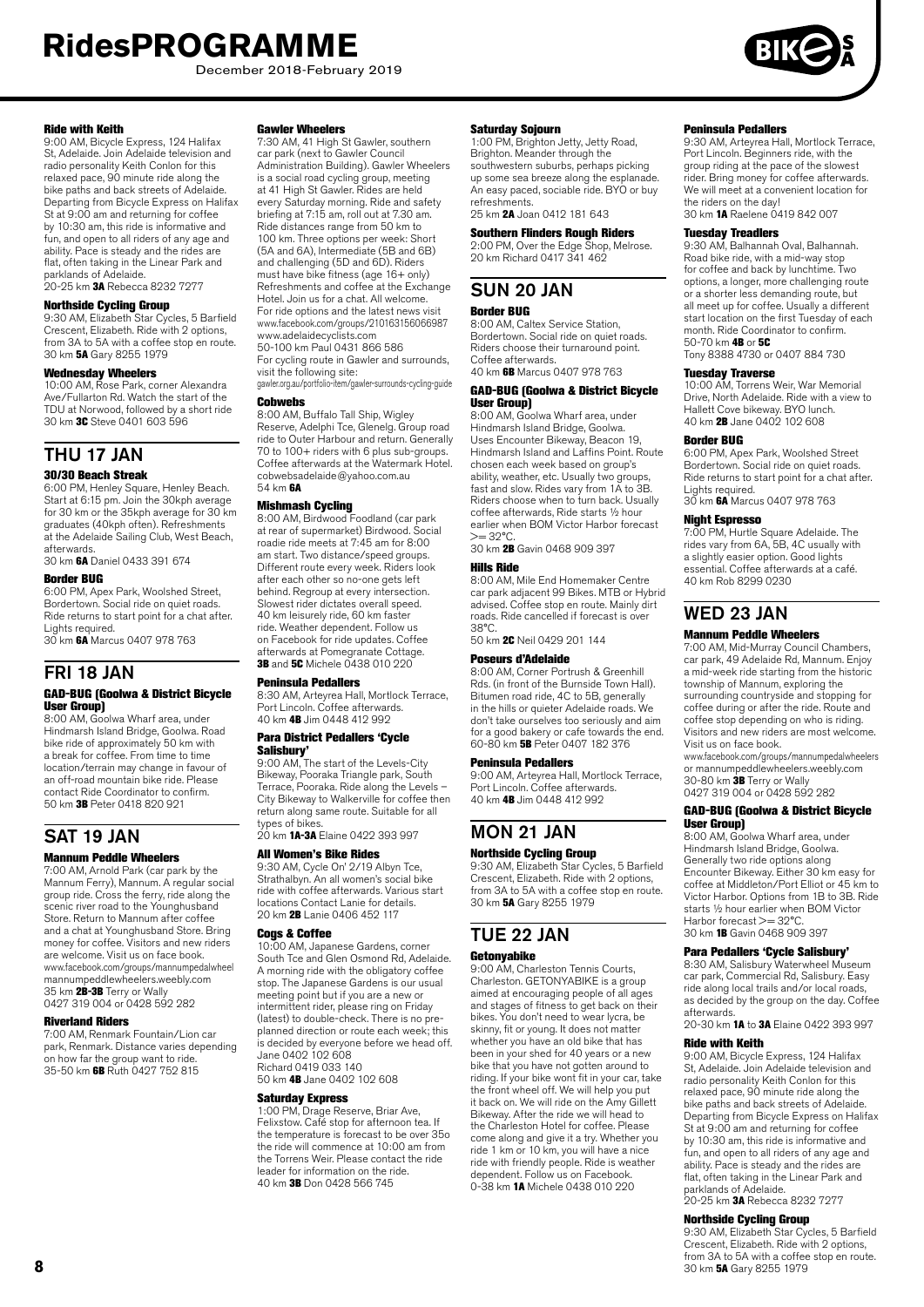#### Wednesday Wheelers

10:00 AM, Unley Oval, Frederick St, Unley. All bitumen, BYO or buy lunch. If hot, 35°C or more, contact ride leader. 50 km 3C Michael 8271 9731

# THU 24 JAN

# 30/30 Beach Streak

6:00 PM, Henley Square, Henley Beach. Start at 6:15 pm. Join the 30kph average for 30 km or the 35kph average for 30 km graduates (40kph often). Refreshments at the Adelaide Sailing Club, West Beach,

afterwards.<br>30 km **6A** Daniel 0433 391 674

#### Border BUG

6:00 PM, Apex Park, Woolshed Street, Bordertown. Social ride on quiet roads. Ride returns to start point for a chat after. Lights required. 30 km 6A Marcus 0407 978 763

# FRI 25 JAN

#### GAD-BUG (Goolwa & District Bicycle User Group)

8:00 AM, Goolwa Wharf area, under Hindmarsh Island Bridge, Goolwa. Road bike ride of approximately 50 km with a break for coffee. From time to time location/terrain may change in favour of an off-road mountain bike ride. Please contact Ride Coordinator to confirm.<br>50 km **3B** Peter 0418 820 921

# SAT 26 JAN

Mannum Peddle Wheelers 7:00 AM, Arnold Park (car park by the Mannum Ferry), Mannum. A regular social group ride. Cross the ferry, ride along the scenic river road to the Younghusband Store. Return to Mannum after coffee and a chat at Younghusband Store. Bring money for coffee. Visitors and new riders are welcome. Visit us on face book. www.facebook.com/groups/mannumpedalwheel mannumpeddlewheelers.weebly.com<br>35 km **2B-3B** Terry or Wally 0427 319 004 or 0428 592 282

#### Riverland Riders

7:00 AM, Renmark Fountain/Lion car park, Renmark. Distance varies depending on how far the group want to ride. 35-50 km 6B Ruth 0427 752 815

#### Gawler Wheelers

7:30 AM, 41 High St Gawler, southern car park (next to Gawler Council Administration Building). Gawler Wheelers is a social road cycling group, meeting at 41 High St Gawler. Rides are held every Saturday morning. Ride and safety briefing at 7:15 am, roll out at 7.30 am. Ride distances range from 50 km to 100 km. Three options per week: Short (5A and 6A), Intermediate (5B and 6B) and challenging (5D and 6D). Riders must have bike fitness (age 16+ only) Refreshments and coffee at the Exchange Hotel. Join us for a chat. All welcome. For ride options and the latest news visit www.facebook.com/groups/210163156066987 [www.adelaidecyclists.com](http://www.adelaidecyclists.com) 50-100 km Paul 0431 866 586 For cycling route in Gawler and surrounds,

visit the following site: gawler.org.au/portfolio-item/gawler-surrounds-cycling-guide

#### **Cohwebs**

8:00 AM, Buffalo Tall Ship, Wigley Reserve, Adelphi Tce, Glenelg. Group road ride to Outer Harbour and return. Generally 70 to 100+ riders with 6 plus sub-groups. Coffee afterwards at the Watermark Hotel. cobwebsadelaide@yahoo.com.au 54 km 6A

#### Mishmash Cycling

8:00 AM, Birdwood Foodland (car park at rear of supermarket) Birdwood. Social roadie ride meets at 7:45 am for 8:00 am start. Two distance/speed groups. Different route every week. Riders look after each other so no-one gets left behind. Regroup at every intersection Slowest rider dictates overall speed. 40 km leisurely ride, 60 km faster ride. Weather dependent. Follow us on Facebook for ride updates. Coffee afterwards at Pomegranate Cottage. **3B** and 5C Michele 0438 010 220

#### Peninsula Pedallers

8:30 AM, Arteyrea Hall, Mortlock Terrace, Port Lincoln. Coffee afterwards. 40 km 4B Jim 0448 412 992

# Salisbury Off Road Riders 'Cycle

**Salisbury'**<br>8:50 AM, Railway Station car park, under<br>Elder Smith Rd, Mawson Lakes. Mainly off road ride along local Salisbury tracks and trails, stopping along the way for coffee/ refreshments. Mountain/hybrid bikes preferred. We leave at 9:00 am prompt. 30 km 2B to 3B Mark 0456 403 293

#### Dry Creek Trailers 'Cycle Salisbury'

9:00 AM, Car park of BMX Club/Skate Park, cnr Bridge Rd and South Tce, Pooraka. Beginners ride on good gravel trail, no traffic and great scenery. Coffee at Valley View shops. MTB bikes please. 15 km MTB Class 1-3B Bryce 0432 732 540

#### All Women's Bike Rides

9:30 AM, Cycle On' 2/19 Albyn Tce, Strathalbyn. An all Women's Bike Ride aimed to help build confidence for ladies of all ages. Suitable for the beginner or women wanting to get back into cycling on a casual and social level. Buy coffee afterwards.

15 km 2B Lanie 0406 452 117

## Cogs & Coffee

10:00 AM, Japanese Gardens, corner South Tce and Glen Osmond Rd, Adelaide. A morning ride with the obligatory coffee stop. The Japanese Gardens is our usual meeting point but if you are a new or intermittent rider, please ring on Friday (latest) to double-check. There is no preplanned direction or route each week; this is decided by everyone before we head off. Jane 0402 102 608 Richard 0419 033 140

50 km 4B Jane 0402 102 608

#### Saturday Express

1:00 PM, Hackney Hotel, Hackney Rd, Hackney Come out and enjoy a summer ride. Café stop for afternoon tea. If the temperature is forecast to be over 35°C the ride will commence at 10:00 am from the Torrens Weir. Please contact the ride leader for information on the ride. 40 km 3B Patsy 0439 332 533

#### Saturday Sojourn

1:00 PM, Heywood Park, Addiscombe Place, Unley Park. Ride across to the Torrens Linear Park and out towards West Beach. Return via Everard Park and Millswood. An easy paced, sociable ride. BYO or buy refreshments. 25 km 2A Chris 0414 802 919

### Southern Flinders Rough Riders

2:00 PM, Over the Edge Shop, Melrose. 20 km Richard 0417 341 462

#### SUN 27 JAN GAD-BUG (Goolwa & District Bicycle User Group)

8:00 AM, Goolwa Wharf area, under Hindmarsh Island Bridge, Goolwa. Uses Encounter Bikeway, Beacon 19, Hindmarsh Island and Laffins Point. Route chosen each week based on group's ability, weather, etc. Usually two groups, fast and slow. Rides vary from 1A to 3B. Riders choose when to turn back. Usually coffee afterwards, Ride starts ½ hour earlier when BOM Victor Harbor forecast >= 32°C.

30 km 2B Gavin 0468 909 397

#### Hills Ride

8:00 AM, Lyndoch. Barossa Valley Way adjacent bakery. MTB or Hybrid advised. Coffee stop en route. Mainly dirt roads. Ride cancelled if forecast is over 38°C. 50 km 2C Joe 0429 694 022

#### Poseurs d'Adelaide

8:00 AM, Corner Portrush & Greenhill Rds. (in front of the Burnside Town Hall). Bitumen road ride, 4C to 5B, generally in the hills or quieter Adelaide roads. We don't take ourselves too seriously and aim for a good bakery or cafe towards the end. 60-80 km 5B Peter 0407 182 376

#### Peninsula Pedallers

9:00 AM, Arteyrea Hall, Mortlock Terrace, Port Lincoln. Coffee afterwards. 40 km 4B Jim 0448 412 992

#### Salisbury Explorers 'Cycle Salisbury'

9:00 AM, Shelter Arrea, Carisbrooke Park, Main North Rd, Salisbury Park. Beginners/ easy ride along the path of the Little Para Trail. 5-10 km MTB Class 1-2A

Jim 0401 984 767

## MON 28 JAN Northside Cycling Group

9:30 AM, Elizabeth Star Cycles, 5 Barfield Crescent, Elizabeth. Ride with 2 options, from 3A to 5A with a coffee stop en route. 30 km 5A Gary 8255 1979

#### Saturday Express

10:00 AM, Crafers Hotel, Crafers. Australia Day Holiday Ride. Ride off road tracks between Crafers and Mylor. Lunch at Mylor. All levels of riding, smooth tracks and single tracks. Suitable for MTB riders. If the forecast temperature will be over 35o the ride will be altered. Please contact the ride leader for information. Patsy 0439 332 533

# TUE 29 JAN

## Getonyabike

9:00 AM, Charleston Tennis Courts, Charleston. GETONYABIKE is a group aimed at encouraging people of all ages and stages of fitness to get back on their bikes. You don't need to wear lycra, be skinny, fit or young. It does not matter whether you have an old bike that has been in your shed for 40 years or a new bike that you have not gotten around to riding. If your bike wont fit in your car, take the front wheel off. We will help you put it back on. We will ride on the Amy Gillett Bikeway. After the ride we will head to the Charleston Hotel for coffee. Please come along and give it a try. Whether you ride 1 km or 10 km, you will have a nice ride with friendly people. Ride is weather dependent. Follow us on Facebook. 0-38 km 1A Michele 0438 010 220

#### Peninsula Pedallers

9:30 AM, Arteyrea Hall, Mortlock Terrace, Port Lincoln. Beginners ride, with the group riding at the pace of the slowest rider. Bring money for coffee afterwards. We will meet at a convenient location for the riders on the day!<br>30 km **1A** Raelene 0419 842 007

#### Tuesday Treadlers

9:30 AM, Balhannah Oval, Balhannah. Road bike ride, with a mid-way stop for coffee and back by lunchtime. Two options, a longer, more challenging route or a shorter less demanding route, but all meet up for coffee. Usually a different start location on the first Tuesday of each month. Ride Coordinator to confirm. 50-70 km 4B or 5C

Tony 8388 4730 or 0407 884 730

#### Tuesday Traverse

10:00 AM, Torrens Weir, War Memorial<br>Drive, Adelaide. Mystery ride. BYO lunch.<br>40 km **2B** Richard 0438 805 901

# Bicycle Maintenance Course

#### **Basic Bike Care 5:30 PM – 8:30 PM Tuesday 29 January 2019 Bicycle SA Office, 53 Carrington St, Adelaide**

This basic 3 hour course is designed specifically for those just starting out or who haven't got the bike out of the shed for a while. Learn how to clean and lubricate the major mechanical working parts of a bike, and get the inside story on repairing punctures!

# **Fee applies**

**Early bookings essential (maximum 10 registrants per course) Bicycle office 8168 9999 office@bikesa.asn.au [www.bikesa.asn.au](http://www.bikesa.asn.au)**

#### Border BUG

6:00 PM, Apex Park, Woolshed Street Bordertown. Social ride on quiet roads. Ride returns to start point for a chat after. Lights required. 30 km 6A Marcus 0407 978 763

#### Night Espresso

7:00 PM, Hurtle Square Adelaide. Introducing the Night Expresso rides. The rides vary from 6A, 5B, 4C usually with a slightly easier option. Good lights essential. Coffee afterwards at a café. 40 km Rob 8299 0230

### WED 30 JAN Mannum Peddle Wheelers

7:00 AM, Mid-Murray Council Chambers, car park, 49 Adelaide Rd, Mannum. Enjoy a mid-week ride starting from the historic township of Mannum, exploring the surrounding countryside and stopping for coffee during or after the ride. Route and coffee stop depending on who is riding. Visitors and new riders are most welcome. Visit us on face book. www.facebook.com/groups/mannumpedalwheelers or mannumpeddlewheelers.weebly.com 30-80 km 3B Terry or Wally

0427 319 004 or 0428 592 282

#### GAD-BUG (Goolwa & District Bicycle User Group)

8:00 AM, Goolwa Wharf area, under Hindmarsh Island Bridge, Goolwa. Generally two ride options along Encounter Bikeway. Either 30 km easy for coffee at Middleton/Port Elliot or 45 km to Victor Harbor. Options from 1B to 3B. Ride starts <sup>1/2</sup> hour earlier when BOM Victor Harbor forecast >= 32°C. 30 km 1B Gavin 0468 909 397

#### Ride with Keith

9:00 AM, Bicycle Express, 124 Halifax St, Adelaide. Join Adelaide television and radio personality Keith Conlon for this relaxed pace, 90 minute ride along the bike paths and back streets of Adelaide. Departing from Bicycle Express on Halifax St at 9:00 am and returning for coffee by 10:30 am, this ride is informative and fun, and open to all riders of any age and ability. Pace is steady and the rides are flat, often taking in the Linear Park and<br>parklands of Adelaide.<br>20-25 km **3A** Rebecca 8232 7277

# Northside Cycling Group

9:30 AM, Elizabeth Star Cycles, 5 Barfield Crescent, Elizabeth. Ride with 2 options, from 3A to 5A with a coffee stop en route. 30 km 5A Gary 8255 1979

### Wednesday Wheelers

10:00 AM, Seaford Railway Station Catch the 9:00 train from Adelaide. Some dirt tracks. MTB or hybrid bike recommended. If hot, 35°C or more, contact ride leader. 50 km 3C Clarry 0424 041 122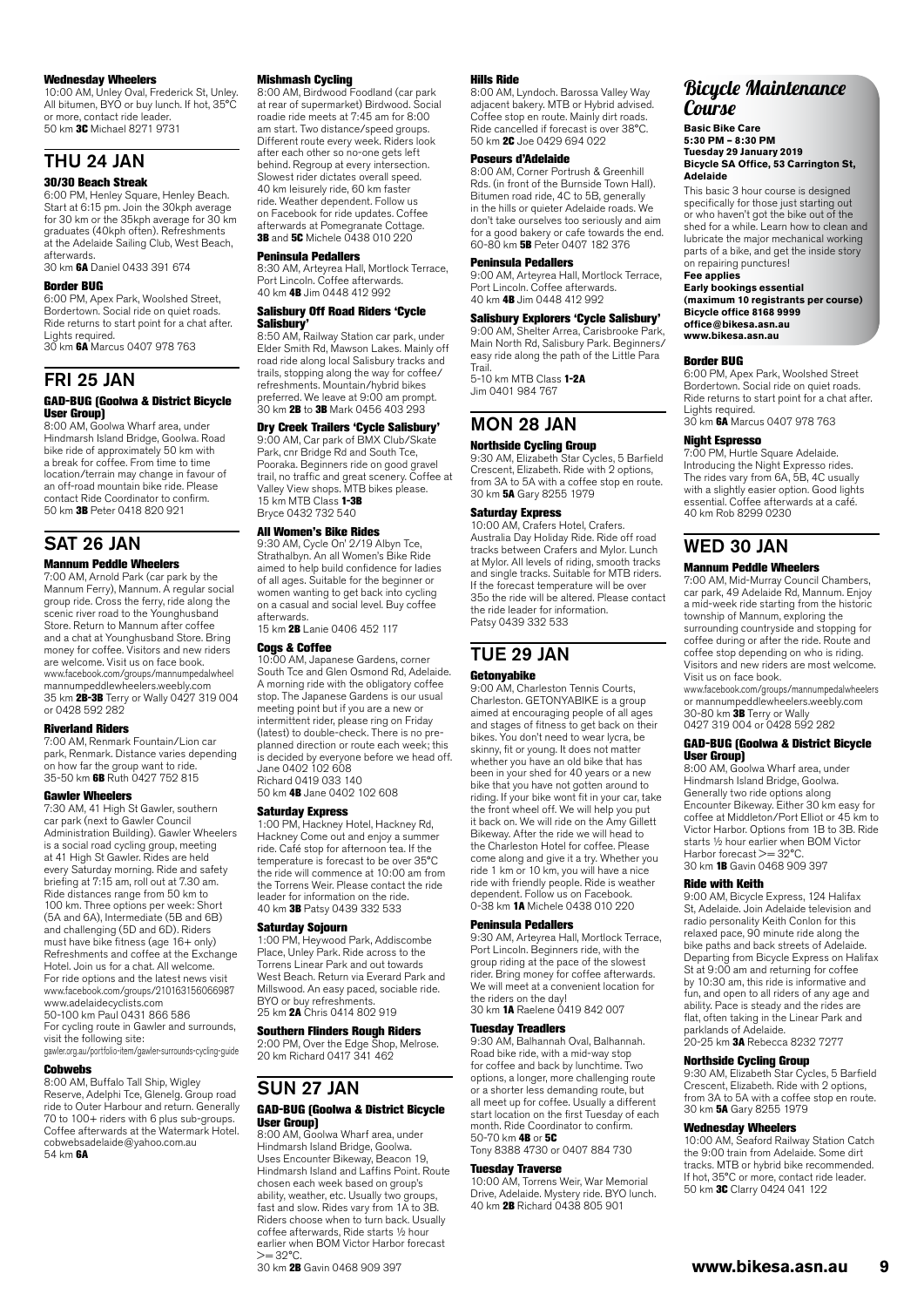December 2018-February 2019

## THU 31 JAN 30/30 Beach Streak

6:00 PM, Henley Square, Henley Beach. Start at 6:15 pm. Join the 30kph average for 30 km or the 35kph average for 30 km graduates (40kph often). Refreshments at the Adelaide Sailing Club, West Beach, afterwards.<br>30 km **6A** Daniel 0433 391 674

#### Border BUG

6:00 PM, Apex Park, Woolshed Street, Bordertown. Social ride on quiet roads. Ride returns to start point for a chat after. Lights required. 30 km 6A Marcus 0407 978 763

#### FRI 1 FEB GAD-BUG (Goolwa & District Bicycle **User Group)**

8:00 AM, Goolwa Wharf area, under Hindmarsh Island Bridge, Goolwa. Road bike ride of approximately 50 km with a break for coffee. From time to time location/terrain may change in favour of an off-road mountain bike ride. Please contact Ride Coordinator to confirm.<br>50 km **3B** Peter 0418 820 921

# SAT 2 FEB

### Mannum Peddle Wheelers

7:00 AM, Arnold Park (car park by the Mannum Ferry), Mannum. A regular social group ride. Cross the ferry, ride along the scenic river road to the Younghusband Store. Return to Mannum after coffee and a chat at Younghusband Store. Bring money for coffee. Visitors and new riders are welcome. Visit us on face book. www.facebook.com/groups/mannumpedalwheel mannumpeddlewheelers.weebly.com 35 km 2B-3B Terry or Wally 0427 319 004 or 0428 592 282

#### Riverland Riders

7:00 AM, Renmark Fountain/Lion car park, Renmark. Distance varies depending on how far the group want to ride. 35-50 km 6B Ruth 0427 752 815

#### Gawler Wheelers

7:30 AM, 41 High St Gawler, southern car park (next to Gawler Council Administration Building). Gawler Wheelers is a social road cycling group, meeting at 41 High St Gawler. Rides are held every Saturday morning. Ride and safety briefing at 7:15 am, roll out at 7.30 am. Ride distances range from 50 km to 100 km. Three options per week: Short (5A and 6A), Intermediate (5B and 6B) and challenging (5D and 6D). Riders must have bike fitness (age 16+ only) Refreshments and coffee at the Exchange Hotel. Join us for a chat. All welcome. For ride options and the latest news visit www.facebook.com/groups/210163156066987 [www.adelaidecyclists.com](http://www.adelaidecyclists.com) 50-100 km Paul 0431 866 586 For cycling route in Gawler and surrounds, visit the following site:

gawler.org.au/portfolio-item/gawler-surrounds-cycling-guide

**Mishmash Cycling**<br>8:00 AM, Birdwood Foodland (car park<br>at rear of supermarket) Birdwood. Social<br>roadie ride meets at 7:45 am for 8:00 am start. Two distance/speed groups. Different route every week. Riders look after each other so no-one gets left behind. Regroup at every intersection. Slowest rider dictates overall speed. 40 km leisurely ride, 60 km faster ride. Weather dependent. Follow us on Facebook for ride updates. Coffee afterwards at Pomegranate Cottage.<br>**3B** and **5C** Michele 0438 010 220

#### Peninsula Pedallers

8:30 AM, Arteyrea Hall, Mortlock Terrace, Port Lincoln. Coffee afterwards. 40 km 4B Jim 0448 412 992

#### Para District Pedallers 'Cycle Salisbury'

9:00 AM, north east corner Watershed car park, Salisbury Highway, Greenfields. Easy ride along the Dry Creek Trail. Coffee afterwards. Mountain/hybrid bikes preferred.

20 km MTB 1-3A Jim 0401 984 767

#### All Women's Bike Rides

9:30 AM, Cycle On' 2/19 Albyn Tce, Strathalbyn. An all women's social bike ride with coffee afterwards. Various start locations Contact Lanie for details. 20 km 2B Lanie 0406 452 117

#### Cogs & Coffee

10:00 AM, Japanese Gardens, corner South Tce and Glen Osmond Rd, Adelaide. A morning ride with the obligatory coffee stop. The Japanese Gardens is our usual meeting point but if you are a new or intermittent rider, please ring on Friday (latest) to double-check. There is no preplanned direction or route each week; this is decided by everyone before we head off. Jane 0402 102 608 Richard 0419 033 140 50 km 4B Jane 0402 102 608

#### Saturday Express

1:00 PM, Film Studios (front entrance by Clock Tower), 226 Fullarton Rd, Glenside. Café stop for afternoon tea. If the temperature is forecast to be over 35o the ride will commence at 10:00 am from the Torrens Weir. Please contact the ride leader for information on the ride. 40 km 3B Rosalind 0448 741 556

**Saturday Sojourn**<br>1:00 PM, Heywood Park, Addiscombe<br>Place, Unley Park. Ride a loop around<br>the city, mostly in the parklands. An easy paced, sociable ride. BYO or buy refreshments. 25 km 2A Chris 0414 802 919

# Southern Flinders Rough Riders

2:00 PM, Over the Edge Shop, Melrose. 20 km Richard 0417 341 462

# SUN 3 FEB

#### GAD-BUG (Goolwa & District Bicycle User Group)

8:00 AM, Goolwa Wharf area, under Hindmarsh Island Bridge, Goolwa. Uses Encounter Bikeway, Beacon 19, Hindmarsh Island and Laffins Point. Route chosen each week based on group's ability, weather, etc. Usually two groups, fast and slow. Rides vary from 1A to 3B. Riders choose when to turn back. Usually coffee afterwards, Ride starts ½ hour earlier when BOM Victor Harbor forecast  $>= 32^{\circ}C$ 

30 km **2B** Gavin 0468 909 397

#### Hills Ride

8:00 AM, Oaklands Park. Oaklands Estate Reserve. MTB or Hybrid advised. Coffee stop en route. Mainly dirt roads. Ride cancelled if forecast is over 38°C. 50 km 2C Judith 8298 3131

#### Poseurs d'Adelaide

8:00 AM, Corner Portrush & Greenhill Rds. (in front of the Burnside Town Hall). Bitumen road ride, 4C to 5B, generally in the hills or quieter Adelaide roads. We don't take ourselves too seriously and aim for a good bakery or cafe towards the end. 60-80 km 5B Peter 0407 182 376

# Bicycle Maintenance Course

**Advanced Bike Maintenance Course 9:00 AM – 4:00 PM Sunday 3, 10 and 17 February 2019**

#### **Bicycle SA office, 53 Carrington St, Adelaide The first 2019 session in a series**

#### **of 2 successive Saturday/Sunday workshops**

The Advanced Bike Maintenance course, with extensive practical experience, is specifically suited to riders who can confidently undertake the regular tuning and cleaning tasks required to keep their bikes running but are seeking an in depth knowledge of their bikes' anatomy so that they can remove, repair, adjust and replace each of the major mechanical working components themselves.

This programme is structured to include content relating to both road and MTB enthusiasts and covers workshop specifics for both bike designs, so whether your passion lies on the black stuff or the dirt you will get the instruction and the answers you are looking for!

#### **Fee applies**

**Free workshop manual valued at \$40 provided to all participants. Bicycle SA office 8168 9999 office@bikesa.asn.au www.bikesa.asn.au**

#### Peninsula Pedallers

9:00 AM, Arteyrea Hall, Mortlock Terrace, Port Lincoln. Coffee afterwards. 40 km 4B Jim 0448 412 992

## MON 4 FEB Northside Cycling Group

9:30 AM, Elizabeth Star Cycles, 5 Barfield Crescent, Elizabeth. Ride with 2 options, from 3A to 5A with a coffee stop en route.<br>30 km **5A** Gary 8255 1979

# TUE 5 FEB

#### Getonyabike

9:00 AM, Charleston Tennis Courts, Stoo Am, Charleston. Commo Soc. C, Charleston. GETONYABIKE is a group aimed at encouraging people of all ages and stages of fitness to get back on their bikes. You don't need to wear lycra, be skinny, fit or young. It does not matter whether you have an old bike that has been in your shed for 40 years or a new bike that you have not gotten around to riding. If your bike wont fit in your car, take the front wheel off. We will help you put it back on. We will ride on the Amy Gillett Bikeway. After the ride we will head to the Charleston Hotel for coffee. Please come along and give it a try. Whether you ride 1 km or 10 km, you will have a nice ride with friendly people. Ride is weather dependent. Follow us on Facebook. 0-38 km 1A Michele 0438 010 220

#### Peninsula Pedallers

9:30 AM, Arteyrea Hall, Mortlock Terrace, Port Lincoln. Beginners ride, with the group riding at the pace of the slowest group manng at the pace of the chemical We will meet at a convenient location for the riders on the day! 30 km 1A Raelene 0419 842 007

#### Tuesday Treadlers

9:30 AM, Balhannah Oval, Balhannah. Road bike ride, with a mid-way stop for coffee and back by lunchtime. Two options, a longer, more challenging route or a shorter less demanding route, but all meet up for coffee. Usually a different start location on the first Tuesday of each month. Ride Coordinator to confirm. 50-70 km 4B or 5C

Tony 8388 4730 or 0407 884 730

#### Tuesday Traverse

10:00 AM, Drage Reserve, Briar Road. Felixstow. North Eastern Suburbs. Hybrid or Mountain Bike recommended. Some hills. BYO lunch.

40 km 2C Don 0428 566 745

Border BUG 6:00 PM, Apex Park, Woolshed Street, Bordertown. Social ride on quiet roads. Ride returns to start point for a chat after. Lights required.

30 km 6A Marcus 0407 978 763

#### Night Espresso

7:00 PM, Hurtle Square Adelaide. An easier ride option for those wishing to join the Espresso 'night riders' Good lights essential. Coffee afterwards at a café 40 km 4A Rob 8299 0230

### WED 6 FEB Mannum Peddle Wheelers

7:00 AM, Mid-Murray Council Chambers, car park, 49 Adelaide Rd, Mannum. Enjoy a mid-week ride starting from the historic township of Mannum, exploring the surrounding countryside and stopping for coffee during or after the ride. Route and coffee stop depending on who is riding. Visitors and new riders are most welcome. Visit us on face book. www.facebook.com/groups/mannumpedalwheelers or mannumpeddlewheelers.weebly.com

30-80 km 3B Terry or Wally 0427 319 004 or 0428 592 282

#### GAD-BUG (Goolwa & District Bicycle User Group)

8:00 AM, Goolwa Wharf area, under Hindmarsh Island Bridge, Goolwa. Generally two ride options along Encounter Bikeway. Either 30 km easy for coffee at Middleton/Port Elliot or 45 km to Victor Harbor. Options from 1B to 3B. Ride starts ½ hour earlier when BOM Victor Harbor forecast >= 32°C. 30 km 1B Gavin 0468 909 397

#### Para Pedallers 'Cycle Salisbury'

8:30 AM, Salisbury Waterwheel Museum car park, Commercial Rd, Salisbury. Easy ride along local trails and/or local roads, as decided by the group on the day. Coffee afterwards.

20-30 km 1A to 3A Elaine 0422 393 997 Ride with Keith

9:00 AM, Bicycle Express, 124 Halifax St, Adelaide. Join Adelaide television and radio personality Keith Conlon for this relaxed pace, 90 minute ride along the bike paths and back streets of Adelaide. Departing from Bicycle Express on Halifax St at 9:00 am and returning for coffee by 10:30 am, this ride is informative and fun, and open to all riders of any age and ability. Pace is steady and the rides are flat, often taking in the Linear Park and parklands of Adelaide. 20-25 km 3A Rebecca 8232 7277

#### Northside Cycling Group

9:30 AM, Elizabeth Star Cycles, 5 Barfield Crescent, Elizabeth. Ride with 2 options, from 3A to 5A with a coffee stop en route. 30 km 5A Gary 8255 1979

Wednesday Wheelers<br>10:00 AM, Gawler Railway Station. Catch the 9:08 am train from Adelaide. All bitumen ride back to the city. Pub lunch at Cudlee Creek. If hot, 35°C or more, contact ride leader. 70 km 3C John 8223 7397

# THU 7 FEB

## 30/30 Beach Streak

6:00 PM, Henley Square, Henley Beach. Start at 6:15 pm. Join the 30kph average for 30 km or the 35kph average for 30 km graduates (40kph often). Refreshments at the Adelaide Sailing Club, West Beach, afterwards. 30 km 6A Daniel 0433 391 674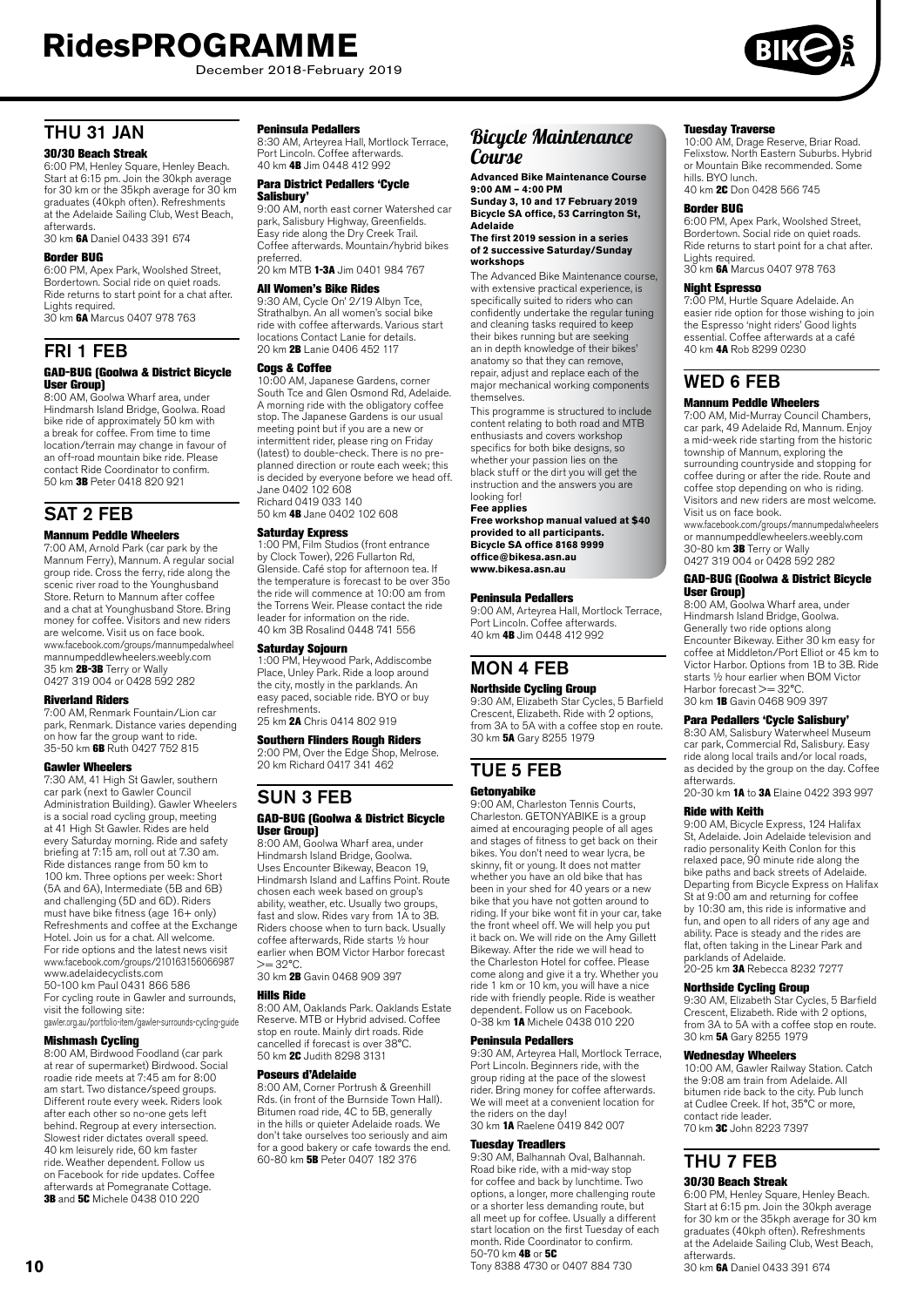#### Border BUG

6:00 PM, Apex Park, Woolshed Street Bordertown. Social ride on quiet roads. Ride returns to start point for a chat after. Lights required.<br>30 km **6A** Marcus 0407 978 763

## FRI 8 FEB

#### GAD-BUG (Goolwa & District Bicycle User Group)

8:00 AM, Goolwa Wharf area, under Hindmarsh Island Bridge, Goolwa. Road bike ride of approximately 50 km with a break for coffee. From time to time location/terrain may change in favour of an off-road mountain bike ride. Please contact Ride Coordinator to confirm. 50 km 3B Peter 0418 820 921

# SAT 9 FEB

ADVERTISEMENT

# Audax

# **Brevailed**

**Saturday 9 February 2019** Start time (contact Matt Rogers) Bici Café, Adelaide

213 km/309 km/609 km Unsupported 200 km to 600 km options. Roads

around the southern and eastern parts of Adelaide. As many quiet roads as possible chosen and you will still get the required distance. Complete this and **Brevail** 

#### **Entry fee applies**

**Matt Rogers 0439 952 077 Matt\_rodgers68@live.com**

#### Mannum Peddle Wheelers

7:00 AM, Arnold Park (car park by the Mannum Ferry), Mannum. A regular social group ride. Cross the ferry, ride along the scenic river road to the Younghusband Store. Return to Mannum after coffee and a chat at Younghusband Store. Bring money for coffee. Visitors and new riders are welcome. Visit us on face book. www.facebook.com/groups/mannumpedalwheel mannumpeddlewheelers.weebly.com 35 km **2B-3B** Terry or Wally<br>0427 319 004 or 0428 592 282

#### Riverland Riders

7:00 AM, Renmark Fountain/Lion car park, Renmark. Distance varies depending on how far the group want to ride.<br>35-50 km **6B** Ruth 0427 752 815

#### Gawler Wheelers

7:30 AM, 41 High St Gawler, southern car park (next to Gawler Council Administration Building). Gawler Wheelers is a social road cycling group, meeting at 41 High St Gawler. Rides are held every Saturday morning. Ride and safety briefing at 7:15 am, roll out at 7.30 am. Ride distances range from 50 km to 100 km. Three options per week: Short (5A and 6A), Intermediate (5B and 6B) and challenging (5D and 6D). Riders must have bike fitness (age 16+ only) Refreshments and coffee at the Exchange Hotel. Join us for a chat. All welcome. For ride options and the latest news visit www.facebook.com/groups/210163156066987 [www.adelaidecyclists.com](http://www.adelaidecyclists.com)

50-100 km Paul 0431 866 586 For cycling route in Gawler and surrounds, visit the following site: gawler.org.au/portfolio-item/gawler-surrounds-cycling-guide

#### Cobwebs

8:00 AM, Buffalo Tall Ship, Wigley Reserve, Adelphi Tce, Glenelg. Group road ride to Outer Harbour and return. Generally 70 to 100+ riders with 6 plus sub-groups. Coffee afterwards at the Watermark Hotel. cobwebsadelaide@yahoo.com.au 54 km 6A

#### Mishmash Cycling

8:00 AM, Birdwood Foodland (car park at rear of supermarket) Birdwood. Social roadie ride meets at 7:45 am for 8:00 am start. Two distance/speed groups. Different route every week. Riders look after each other so no-one gets left behind. Regroup at every intersection. Slowest rider dictates overall speed. 40 km leisurely ride, 60 km faster ride. Weather dependent. Follow us on Facebook for ride updates. Coffee afterwards at Pomegranate Cottage. **3B** and 5C Michele 0438 010 220

#### Peninsula Pedallers

8:30 AM, Arteyrea Hall, Mortlock Terrace, Port Lincoln. Coffee afterwards. 40 km 4B Jim 0448 412 992

#### Salisbury Off Road Riders 'Cycle Salisbury'

8:50 AM, Salisbury Waterwheel Museum car park, Commercial Rd, Salisbury. (opposite Parabanks). Mainly off road ride along local Salisbury tracks and trails, stopping along the way for coffee/ refreshments. Mountain/hybrid bikes preferred. We leave at 9:00 am prompt. 30 km 2B to 3B Mark 0456 403 293

#### Dry Creek Trailers 'Cycle Salisbury'

9:00 AM, Car park of BMX Club/Skate Park, cnr Bridge Rd and South Tce, Pooraka. Beginners ride on good gravel trail, no traffic and great scenery. Coffee at Valley View shops. MTB bikes please. 15 km MTB Class  $1-3B$ Bryce 0432 732 540

#### All Women's Bike Rides

9:30 AM, Cycle On' 2/19 Albyn Tce, Strathalbyn. An all Women's Bike Ride aimed to help build confidence for ladies of all ages. Suitable for the beginner or women wanting to get back into cycling on a casual and social level. Buy coffee afterwards.

15 km 2B Lanie 0406 452 117

#### Cogs & Coffee

10:00 AM, Japanese Gardens, corner South Tce and Glen Osmond Rd, Adelaide. A morning ride with the obligatory coffee stop. The Japanese Gardens is our usual meeting point but if you are a new or intermittent rider, please ring on Friday (latest) to double-check. There is no preplanned direction or route each week; this is decided by everyone before we head off. Jane 0402 102 608 Richard 0419 033 140 50 km 4B Jane 0402 102 608

#### Saturday Express

1:00 PM, Brighton Railway Station, Brighton. Café stop for afternoon tea. If the temperature is forecast to be over 35o the ride will commence at 10:00 am from the Torrens Weir. Please contact the ride leader for information on the ride. 40 km 3B Jeff 0407 191 958

#### Saturday Sojourn

1:00 PM, Glenelg Jetty, Moseley Square, Glenelg. North, south, or east? It might depend on the weather. An easy paced, sociable ride. BYO or buy refreshments. 25 km 2A Joan 0412 181 643

### Southern Flinders Rough Riders

2:00 PM, Over the Edge Shop, Melrose. 20 km Richard 0417 341 462

# SUN 10 FEB

#### Border BUG

8:00 AM, Caltex Service Station, Bordertown. Social ride on quiet roads. Riders choose their turnaround point. Coffee afterwards.

40 km 6B Marcus 0407 978 763

#### GAD-BUG (Goolwa & District Bicycle User Group)

8:00 AM, Goolwa Wharf area, under Hindmarsh Island Bridge, Goolwa. Uses Encounter Bikeway, Beacon 19, Hindmarsh Island and Laffins Point. Route chosen each week based on group's ability, weather, etc. Usually two groups, fast and slow. Rides vary from 1A to 3B. Riders choose when to turn back. Usually coffee afterwards, Ride starts ½ hour earlier when BOM Victor Harbor forecast  $>= 30^{\circ}C$ 30 km 2B Gavin 0468 909 397

## Hills Ride

8:00 AM, Belair. Gate 2 Sheoak Road near Belair Railway Station. MTB or Hybrid advised. Coffee stop en route. Mainly dirt roads. Ride cancelled if forecast is over 38°C.

50 km 2C Catherine 0413 332 866

#### Poseurs d'Adelaide

8:00 AM, Corner Portrush & Greenhill Rds. (in front of the Burnside Town Hall). Bitumen road ride, 4C to 5B, generally in the hills or quieter Adelaide roads. We don't take ourselves too seriously and aim for a good bakery or cafe towards the end. 60-80 km **5B** Peter 0407 182 376

#### Peninsula Pedallers

9:00 AM, Arteyrea Hall, Mortlock Terrace, Port Lincoln. Mystery Ride. Please phone for details. Coffee afterwards. 40 km 4B Jim 0448 412 992

# MON 11 FEB

Northside Cycling Group 9:30 AM, Elizabeth Star Cycles, 5 Barfield Crescent, Elizabeth. Ride with 2 options,

from 3A to 5A with a coffee stop en route. 30 km 5A Gary 8255 1979

### TUE 12 FEB **Getonyabike**

9:00 AM, Charleston Tennis Courts, Charleston. GETONYABIKE is a group aimed at encouraging people of all ages and stages of fitness to get back on their bikes. You don't need to wear lycra, be skinny, fit or young. It does not matter whether you have an old bike that has been in your shed for 40 years or a new bike that you have not gotten around to riding. If your bike wont fit in your car, take the front wheel off. We will help you put it back on. We will ride on the Amy Gillett Bikeway. After the ride we will head to the Charleston Hotel for coffee. Please come along and give it a try. Whether you ride 1 km or 10 km, you will have a nice ride with friendly people. Ride is weather dependent. Follow us on Facebook. 0-38 km 1A Michele 0438 010 220

#### Peninsula Pedallers

9:30 AM, Arteyrea Hall, Mortlock Terrace, Port Lincoln. Beginners ride, with the group riding at the pace of the slowest rider. Bring money for coffee afterwards. We will meet at a convenient location for the riders on the day!<br>30 km **1A** Raelene 0419 842 007

#### Tuesday Treadlers

9:30 AM, Balhannah Oval, Balhannah. Road bike ride, with a mid-way stop for coffee and back by lunchtime. Two options, a longer, more challenging route or a shorter less demanding route, but all meet up for coffee. Usually a different start location on the first Tuesday of each month. Ride Coordinator to confirm. 50-70 km **4B** or 5C

#### Tony 8388 4730 or 0407 884 730

#### Tuesday Traverse

10:00 AM, Brighton Railway Station (Beach side). Mystery ride. BYO lunch 40 km 2B Denise 0409 097 408

#### Border BUG

6:00 PM, Apex Park, Woolshed Street, Bordertown. Social ride on quiet roads. Ride returns to start point for a chat after. Lights required.

30 km 6A Marcus 0407 978 763

#### Night Espresso

7:00 PM, Hurtle Square Adelaide. The rides vary from 6A, 5B, 4C usually with a slightly easier option. Good lights essential. Coffee afterwards at a café. 40 km Rob 8299 0230

# WED 13 FEB

#### Mannum Peddle Wheelers

7:00 AM, Mid-Murray Council Chambers, car park, 49 Adelaide Rd, Mannum. Enjoy a mid-week ride starting from the historic township of Mannum, exploring the surrounding countryside and stopping for coffee during or after the ride. Route and coffee stop depending on who is riding. Visitors and new riders are most welcome. Visit us on face book.

www.facebook.com/groups/mannumpedalwheelers or mannumpeddlewheelers.weebly.com 30-80 km **3B** Terry or Wally 0427 319 004 or 0428 592 282

#### GAD-BUG (Goolwa & District Bicycle User Group)

8:00 AM, Goolwa Wharf area, under Hindmarsh Island Bridge, Goolwa. Generally two ride options along Encounter Bikeway. Either 30 km easy for coffee at Middleton/Port Elliot or 45 km to Victor Harbor. Options from 1B to 3B. Ride starts ½ hour earlier when BOM Victor Harbor forecast >= 32°C. 30 km 1B Gavin 0468 909 397

#### Ride with Keith

9:00 AM, Bicycle Express, 124 Halifax St, Adelaide. Join Adelaide television and radio personality Keith Conlon for this relaxed pace, 90 minute ride along the bike paths and back streets of Adelaide. Departing from Bicycle Express on Halifax St at 9:00 am and returning for coffee by 10:30 am, this ride is informative and fun, and open to all riders of any age and ability. Pace is steady and the rides are flat, often taking in the Linear Park and parklands of Adelaide. 20-25 km 3A Rebecca 8232 7277

#### Northside Cycling Group

9:30 AM, Elizabeth Star Cycles, 5 Barfield Crescent, Elizabeth. Ride with 2 options, from 3A to 5A with a coffee stop en route. 30 km 5A Gary 8255 1979

Wednesday Wheelers<br>10:00 AM, Rose Park, corner Alexandra Ave/Fullarton Rd. All bitumen, BYO or buy lunch. If hot, 35°C or more, contact ride leader. 50 km 3C Karel 0449 854 454

# THU 14 FEB

### 30/30 Beach Streak

6:00 PM, Henley Square, Henley Beach. Start at 6:15 pm. Join the 30kph average for 30 km or the 35kph average for 30 km graduates (40kph often). Refreshments at the Adelaide Sailing Club, West Beach, afterwards.

30 km 6A Daniel 0433 391 674

#### Border BUG

6:00 PM, Apex Park, Woolshed Street Bordertown. Social ride on quiet roads. Ride returns to start point for a chat after. Lights required. 30 km 6A Marcus 0407 978 763

## FRI 15 FEB

#### GAD-BUG (Goolwa & District Bicycle User Group)

8:00 AM, Goolwa Wharf area, under Hindmarsh Island Bridge, Goolwa. Road bike ride of approximately 50 km with a break for coffee. From time to time location/terrain may change in favour of an off-road mountain bike ride. Please contact Ride Coordinator to confirm. 50 km 3B Peter 0418 820 921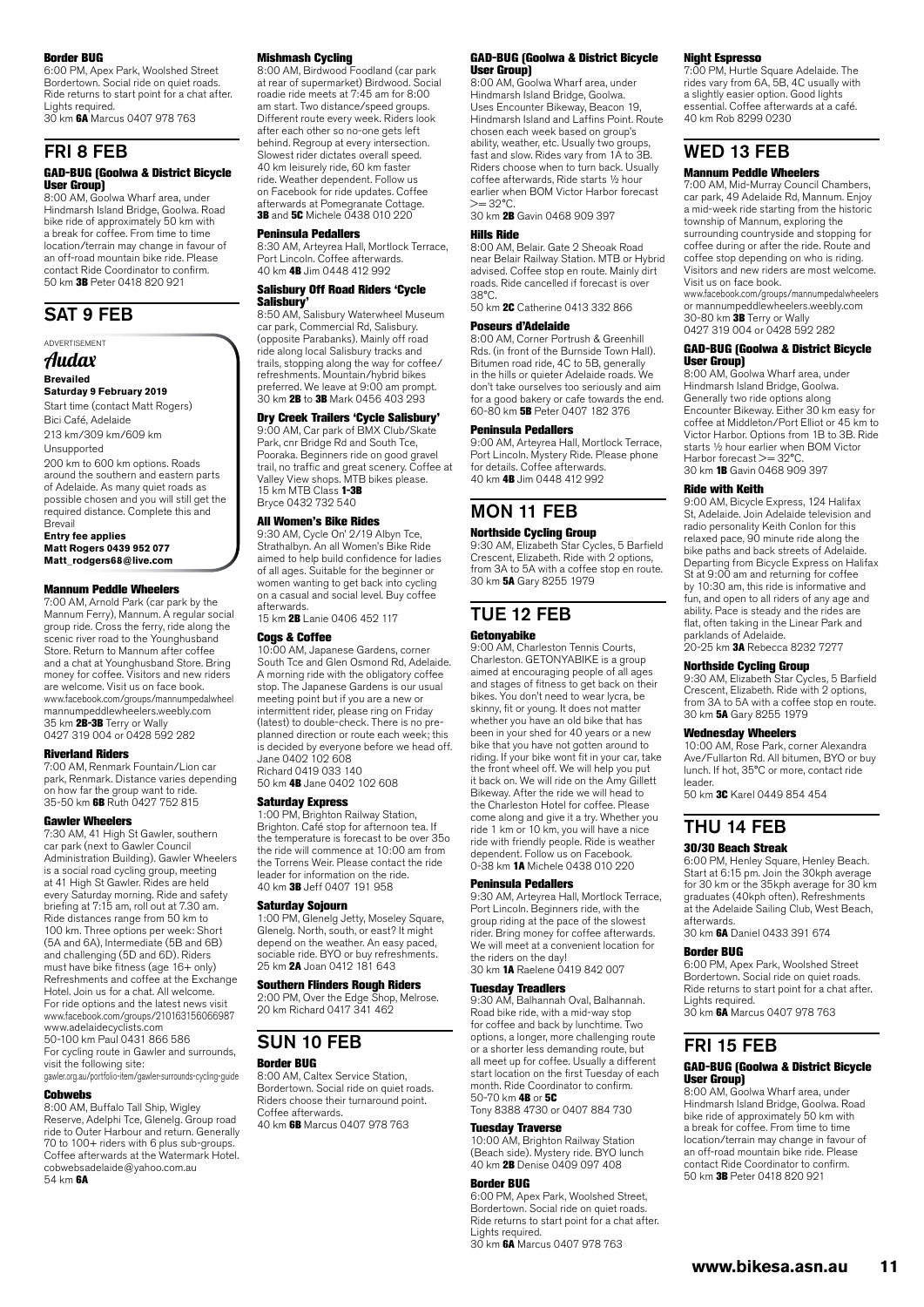December 2018-February 2019



# SAT 16 FFR

## Mannum Peddle Wheelers

7:00 AM, Arnold Park (car park by the Mannum Ferry), Mannum. A regular social group ride. Cross the ferry, ride along the scenic river road to the Younghusband Store. Return to Mannum after coffee and a chat at Younghusband Store. Bring money for coffee. Visitors and new riders are welcome. Visit us on face book. www.facebook.com/groups/mannumpedalwheel mannumpeddlewheelers.weebly.com 35 km 2B-3B Terry or Wally 0427 319 004 or 0428 592 282

#### Riverland Riders

7:00 AM, Renmark Fountain/Lion car park, Renmark. Distance varies depending on how far the group want to ride.<br>35-50 km **6B** Ruth 0427 752 815

#### Gawler Wheelers

7:30 AM, 41 High St Gawler, southern car park (next to Gawler Council Administration Building). Gawler Wheelers is a social road cycling group, meeting at 41 High St Gawler. Rides are held every Saturday morning. Ride and safety briefing at 7:15 am, roll out at 7.30 am. Ride distances range from 50 km to 100 km. Three options per week: Short (5A and 6A), Intermediate (5B and 6B) and challenging (5D and 6D). Riders must have bike fitness (age 16+ only) Refreshments and coffee at the Exchange Hotel. Join us for a chat. All welcome. For ride options and the latest news visit www.facebook.com/groups/210163156066987

[www.adelaidecyclists.com](http://www.adelaidecyclists.com) 50-100 km Paul 0431 866 586 For cycling route in Gawler and surrounds, visit the following site: gawler.org.au/portfolio-item/gawler-surrounds-cycling-guide

#### **Cobwebs**

8:00 AM, Buffalo Tall Ship, Wigley Reserve, Adelphi Tce, Glenelg. Group road ride to Outer Harbour and return. Generally 70 to 100+ riders with 6 plus sub-groups. Coffee afterwards at the Watermark Hotel. cobwebsadelaide@yahoo.com.au 54 km 6A

**Mishmash Cycling**<br>8:00 AM, Birdwood Foodland (car park at rear of supermarket) Birdwood. Social roadie ride meets at 7:45 am for 8:00 am start. Two distance/speed groups. Different route every week. Riders look after each other so no-one gets left behind. Regroup at every intersection. Slowest rider dictates overall speed. 40 km leisurely ride, 60 km faster ride. Weather dependent. Follow us on Facebook for ride updates. Coffee afterwards at Pomegranate Cottage.<br>**3B** and **5C** Michele 0438 010 220

#### Peninsula Pedallers

8:30 AM, Arteyrea Hall, Mortlock Terrace, Port Lincoln. Coffee afterwards. 40 km 4B Jim 0448 412 992

ADVERTISEMENT

# Audax

**Marino Rocks Greenway Bikeway Saturday 16 February 2019** 9:00 AM Start – War Memorial Drive,

North Adelaide (Red House Café) 52 km

Group ride led by Matt, following the bike paths to Hallett Cove and return. **Entry fee applies**

**Matthew Rawnsley 0427 379 640 longdistance1200@hotmail.com**

## Bicycle Maintenance Course

#### **Intermediate Bike Maintenance – Course #1 (Gears and Brakes) 9:00 AM – 1:00pm PM Saturday 16 February 2019 Bicycle SA Office, 53 Carrington St,**

# **Adelaide**

The next step after Basic Bike Care, this course will provide you with the skills and knowledge needed to confidently carry out the basic scheduled maintenance tasks that are essential for a well maintained bike. To maximise value for participants the course is split into two and run on alternate months as there is a lot to cover (recommended). An option is also available every 3 months to participate in both courses on the one day for those with further to travel. Get up close and personal with the gear and brake systems on your bike. Discuss and practice the skills required to repair, replace and adjust your brakes and gears.

**Fee applies Early bookings essential (maximum 10 registrants per course) Bicycle office 8168 9999 office@bikesa.asn.au www.bikesa.asn.au**

#### Para District Pedallers 'Cycle Salisbury'

9:00 AM, Salisbury Waterwheel Museum car park, Commercial Rd, Salisbury (opposite Parabanks). Ride along Edinburgh and Stuart O'Grady bike paths and some roads to Angle Vale for coffee then return. Suitable for all types of bikes. 30 km 1A-3A Elaine 0422 393 997

#### All Women's Bike Rides

9:30 AM, Cycle On' 2/19 Albyn Tce, Strathalbyn. An all women's social bike ride with coffee afterwards. Various start locations Contact Lanie for details. 20 km 2B Lanie 0406 452 117

#### **Coas & Coffee**

10:00 AM, Japanese Gardens, corner South Tce and Glen Osmond Rd, Adelaide. A morning ride with the obligatory coffee stop. The Japanese Gardens is our usual meeting point but if you are a new or intermittent rider, please ring on Friday (latest) to double-check. There is no preplanned direction or route each week; this is decided by everyone before we head off. Jane 0402 102 608 Richard 0419 033 140 50 km 4B Jane 0402 102 608

#### Saturday Express

1:00 PM, Torrens Weir, War Memorial Drive, North Adelaide. Café stop for afternoon tea. If the temperature is forecast to be over 35o the ride will commence at 10:00 am from the Torrens Weir. Please contact the ride leader for information on the ride. 40 km 3B Bob 8356 0906

## Southern Flinders Rough Riders

2:00 PM, Over the Edge Shop, Melrose. 20 km Richard 0417 341 462

### SUN 17 FEB Border BUG

8:00 AM, Caltex Service Station, Bordertown. Social ride on quiet roads. Riders choose their turnaround point. Coffee afterwards. 40 km 6B Marcus 0407 978 763

#### GAD-BUG (Goolwa & District Bicycle User Group)

8:00 AM, Goolwa Wharf area, under Hindmarsh Island Bridge, Goolwa. Uses Encounter Bikeway, Beacon 19, Hindmarsh Island and Laffins Point. Route chosen each week based on group's ability, weather, etc. Usually two groups, fast and slow. Rides vary from 1A to 3B. Riders choose when to turn back. Usually coffee afterwards, Ride starts ½ hour earlier when BOM Victor Harbor forecast  $>= 32^{\circ}C$ 

30 km 2B Gavin 0468 909 397

### Poseurs d'Adelaide

8:00 AM, Corner Portrush & Greenhill Rds. (in front of the Burnside Town Hall). Bitumen road ride, 4C to 5B, generally in the hills or quieter Adelaide roads. We don't take ourselves too seriously and aim for a good bakery or cafe towards the end. 60-80 km 5B Peter 0407 182 376

#### Peninsula Pedallers

9:00 AM, Arteyrea Hall, Mortlock Terrace, Port Lincoln. Coffee afterwards. 40 km 4B Jim 0448 412 992

#### Hills Ride

7:00 PM, Oakbank. Gillman Road adjacent old go-kart track. MTB or Hybrid advised. Mainly dirt roads. Night ride - good lights essential. Possible coffee afterwards.<br>50 km **2C** Rob 0428 990 059

# MON 18 FEB Northside Cycling Group

9:30 AM, Elizabeth Star Cycles, 5 Barfield Crescent, Elizabeth. Ride with 2 options, from 3A to 5A with a coffee stop en route.<br>30 km **5A** Gary 8255 1979

# TUE 19 FEB

#### **Getonyabike**

9:00 AM, Charleston Tennis Courts, Charleston. GETONYABIKE is a group aimed at encouraging people of all ages and stages of fitness to get back on their bikes. You don't need to wear lycra, be skinny, fit or young. It does not matter whether you have an old bike that has been in your shed for 40 years or a new bike that you have not gotten around to riding. If your bike wont fit in your car, take the front wheel off. We will help you put it back on. We will ride on the Amy Gillett Bikeway. After the ride we will head to the Charleston Hotel for coffee. Please come along and give it a try. Whether you ride 1 km or 10 km, you will have a nice ride with friendly people. Ride is weather dependent. Follow us on Facebook. 0-38 km 1A Michele 0438 010 220

#### Peninsula Pedallers

9:30 AM, Arteyrea Hall, Mortlock Terrace, Port Lincoln. Beginners ride, with the group riding at the pace of the slowest group maing at the pace of the cience. We will meet at a convenient location for the riders on the day!<br>30 km **1A** Raelene 0419 842 007

#### Tuesday Treadlers

9:30 AM, Balhannah Oval, Balhannah. Road bike ride, with a mid-way stop for coffee and back by lunchtime. Two options, a longer, more challenging route or a shorter less demanding route, but all meet up for coffee. Usually a different start location on the first Tuesday of each month. Ride Coordinator to confirm. 50-70 km 4B or 5C Tony 8388 4730 or 0407 884 730

# **Tuesday Traverse**<br>10:00 AM, Seaford Railway Station.<br>Mystery ride to Southern Beaches area.

40 km 2B Graham 0448 833 947

BYO lunch.

Border BUG

6:00 PM, Apex Park, Woolshed Street, Bordertown. Social ride on quiet roads. Ride returns to start point for a chat after. Lights required. 30 km 6A Marcus 0407 978 763

# Night Espresso

7:00 PM, Hurtle Square Adelaide. The rides vary from 6A, 5B, 4C usually with a slightly easier option. Good lights essential. Coffee afterwards at a café. 40 km Rob 8299 0230

# WED 20 FEB

#### Mannum Peddle Wheelers

7:00 AM, Mid-Murray Council Chambers, car park, 49 Adelaide Rd, Mannum. Enjoy a mid-week ride starting from the historic township of Mannum, exploring the surrounding countryside and stopping for coffee during or after the ride. Route and coffee stop depending on who is riding. Visitors and new riders are most welcome. Visit us on face book.

www.facebook.com/groups/mannumpedalwheelers or mannumpeddlewheelers.weebly.com<br>30 -80 km 3B Terry or Wally 0427 319 004 or 0428 592 282

#### GAD-BUG (Goolwa & District Bicycle User Group)

8:00 AM, Goolwa Wharf area, under Hindmarsh Island Bridge, Goolwa. Generally two ride options along Encounter Bikeway. Either 30 km easy for coffee at Middleton/Port Elliot or 45 km to Victor Harbor. Options from 1B to 3B. Ride starts ½ hour earlier when BOM Victor Harbor forecast >= 32°C.<br>30 km **1B** Gavin 0468 909 397

#### Para Pedallers 'Cycle Salisbury'

8:30 AM, Salisbury Waterwheel Museum car park, Commercial Rd, Salisbury. Easy ride along local trails and/or local roads, as decided by the group on the day. Coffee afterwards.

# 20-30 km **1A** to **3A** Elaine 0422 393 997

#### Ride with Keith

9:00 AM, Bicycle Express, 124 Halifax St, Adelaide. Join Adelaide television and radio personality Keith Conlon for this relaxed pace, 90 minute ride along the bike paths and back streets of Adelaide. Departing from Bicycle Express on Halifax St at 9:00 am and returning for coffee by 10:30 am, this ride is informative and fun, and open to all riders of any age and ability. Pace is steady and the rides are flat, often taking in the Linear Park and parklands of Adelaide. 20-25 km 3A Rebecca 8232 7277

# Northside Cycling Group

9:30 AM, Elizabeth Star Cycles, 5 Barfield Crescent, Elizabeth. Ride with 2 options, from 3A to 5A with a coffee stop en route. 30 km 5A Gary 8255 1979

#### Wednesday Wheelers

10:00 AM, Aberfoyle Park, near cnr. Chandlers Hill Rd / Education Rd All bitumen, BYO or buy lunch. If hot, 35°C or more, contact ride leader. 50 km 3C Max 0405 191 955

# THU 21 FEB

#### 30/30 Beach Streak

6:00 PM, Henley Square, Henley Beach. Start at 6:15 pm. Join the 30kph average for 30 km or the 35kph average for 30 km graduates (40kph often). Refreshments at the Adelaide Sailing Club, West Beach, afterwards.

30 km 6A Daniel 0433 391 674

#### Border BUG

6:00 PM, Apex Park, Woolshed Street Bordertown. Social ride on quiet roads. Ride returns to start point for a chat after. Lights required.<br>30 km **6A** Marcus 0407 978 763

**12**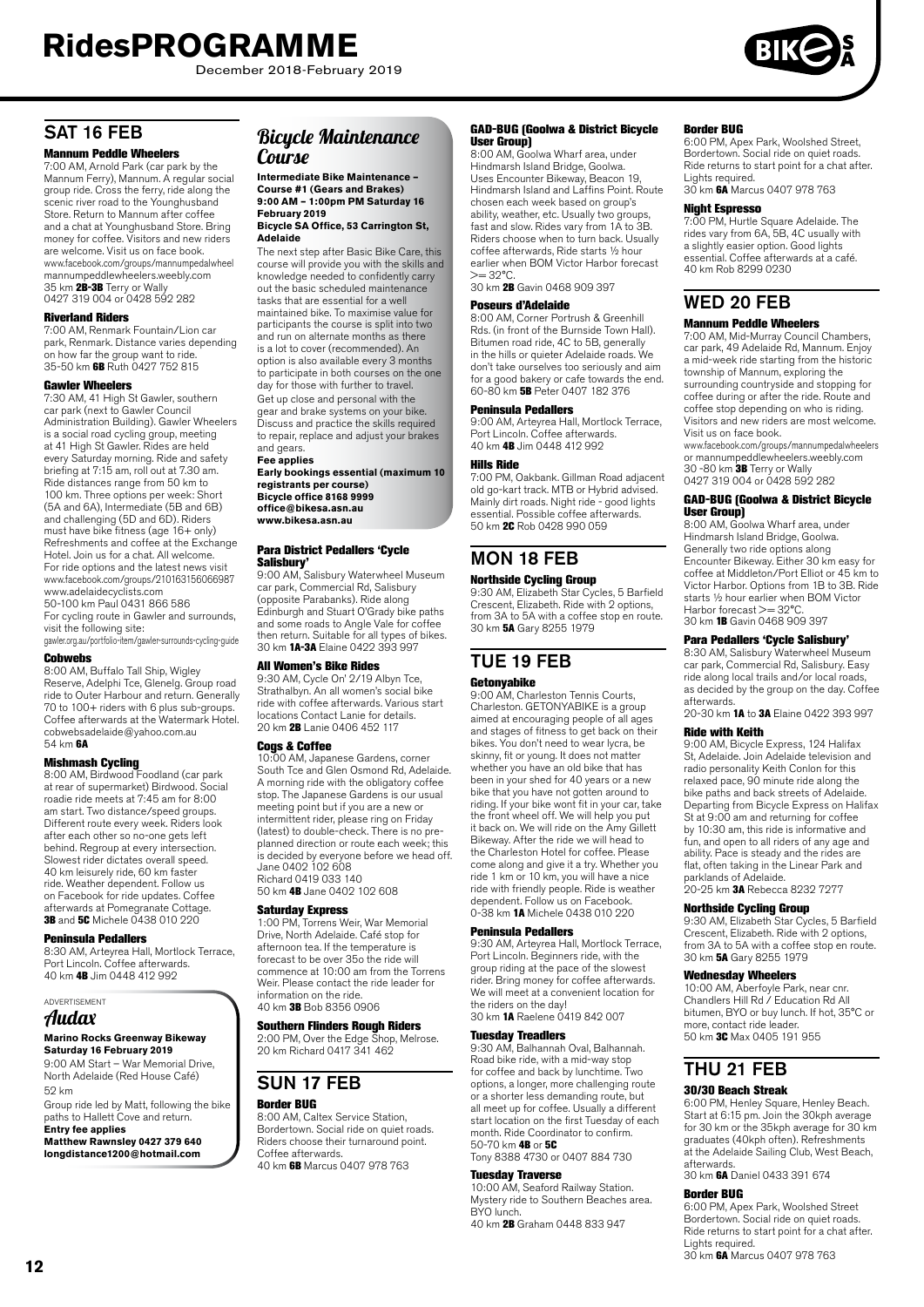# FRI 22 FEB

#### GAD-BUG (Goolwa & District Bicycle User Group)

8:00 AM, Goolwa Wharf area, under Hindmarsh Island Bridge, Goolwa. Road bike ride of approximately 50 km with a break for coffee. From time to time location/terrain may change in favour of an off-road mountain bike ride. Please contact Ride Coordinator to confirm.<br>50 km **3B** Peter 0418 820 921

ADVERTISEMENT Audax

#### **Bootlegger 2019 Friday 22 February 2019 8:30 PM Start – North Adelaide 204 km/300 km/405 km Unsupported**

Ride 200 km or more at night with a full moon to help you. The Bootlegger 2019 takes you through the Adelaide Hills to Murray Bridge and back for breakfast. Or extend your ride to 300 km or 400 km. The perfect preparation for Paris-Brest-Paris.

**Entry fee applies David Fairweather 0401 528 563 div.fw@bigpond.net.au**

# SAT 23 FEB

#### Mannum Peddle Wheelers

7:00 AM, Arnold Park (car park by the Mannum Ferry), Mannum. A regular social group ride. Cross the ferry, ride along the scenic river road to the Younghusband Store. Return to Mannum after coffee and a chat at Younghusband Store. Bring money for coffee. Visitors and new riders are welcome. Visit us on face book. www.facebook.com/groups/mannumpedalwheel mannumpeddlewheelers.weebly.com 35 km **2B-3B** Terry or Wally<br>0427 319 004 or 0428 592 282

#### Riverland Riders

7:00 AM, Renmark Fountain/Lion car park, Renmark. Distance varies depending on how far the group want to ride.<br>35-50 km **6B** Ruth 0427 752 815

#### Gawler Wheelers

7:30 AM, 41 High St Gawler, southern car park (next to Gawler Council Administration Building). Gawler Wheelers is a social road cycling group, meeting at 41 High St Gawler. Rides are held every Saturday morning. Ride and safety briefing at 7:15 am, roll out at 7.30 am. Ride distances range from 50 km to 100 km. Three options per week: Short (5A and 6A), Intermediate (5B and 6B) and challenging (5D and 6D). Riders must have bike fitness (age 16+ only) Refreshments and coffee at the Exchange Hotel. Join us for a chat. All welcome. For ride options and the latest news visit www.facebook.com/groups/210163156066987 [www.adelaidecyclists.com](http://www.adelaidecyclists.com) 50-100 km Paul 0431 866 586

For cycling route in Gawler and surrounds, visit the following site: gawler.org.au/portfolio-item/gawler-surrounds-cycling-guide

#### **Cobwebs**

8:00 AM, Buffalo Tall Ship, Wigley Reserve, Adelphi Tce, Glenelg. Group road ride to Outer Harbour and return. Generally 70 to 100+ riders with 6 plus sub-groups. Coffee afterwards at the Watermark Hotel. cobwebsadelaide@yahoo.com.au 54 km 6A

**Mishmash Cycling**<br>8:00 AM, Birdwood Foodland (car park at rear of supermarket) Birdwood. Social roadie ride meets at 7:45 am for 8:00 am start. Two distance/speed groups. Different route every week. Riders look after each other so no-one gets left behind. Regroup at every intersection. Slowest rider dictates overall speed. 40 km leisurely ride, 60 km faster ride. Weather dependent. Follow us on Facebook for ride updates. Coffee afterwards at Pomegranate Cottage.<br>**3B** and **5C** Michele 0438 010 220

#### Peninsula Pedallers

8:30 AM, Arteyrea Hall, Mortlock Terrace, Port Lincoln. Coffee afterwards. 40 km 4B Jim 0448 412 992

#### Salisbury Off Road Riders 'Cycle Salisbury'

8:50 AM, Shelter Shed, Carisbrooke Park, Main North Rd, Salisbury Park. Mainly off road ride along local Salisbury tracks and trails, stopping along the way for coffee/ refreshments. Mountain/hybrid bikes preferred.

30 km **2B** to 3B Mark 0456 403 293

#### Dry Creek Trailers 'Cycle Salisbury'

9:00 AM, Car park of BMX Club/Skate Park, cnr Bridge Rd and South Tce, Pooraka. Beginners ride on good gravel trail, no traffic and great scenery. Coffee at Valley View shops. MTB bikes please. 15 km MTB Class 1-3B Bryce 0432 732 540

#### All Women's Bike Rides

9:30 AM, Cycle On' 2/19 Albyn Tce, Strathalbyn. An all Women's Bike Ride aimed to help build confidence for ladies of all ages. Suitable for the beginner or women wanting to get back into cycling on a casual and social level. Buy coffee afterwards.

15 km **2B** Lanie 0406 452 117

#### **Coas & Coffee**

10:00 AM, Japanese Gardens, corner South Tce and Glen Osmond Rd, Adelaide. A morning ride with the obligatory coffee stop. The Japanese Gardens is our usual meeting point but if you are a new or intermittent rider, please ring on Friday (latest) to double-check. There is no preplanned direction or route each week; this is decided by everyone before we head off. Jane 0402 102 608 Richard 0419 033 140

50 km 4B Jane 0402 102 608

#### Saturday Express

1:00 PM, Velo Café, Victoria Park, Rose Park. Café stop for afternoon tea. If the temperature is forecast to be over 35o the ride will commence at 10:00 am from the Torrens Weir. Please contact the ride leader for information on the ride. 40 km 3B Steve 8339 4368

#### Saturday Sojourn

1:00 PM, Pt Adelaide - Lighthouse, McLaren Parade, Pt Adelaide. Ride a leisurely loop to Outer Harbour and return. An easy paced, sociable ride. BYO or buy refreshments.

25 km 2A Steve 0405 479 344

#### Southern Flinders Rough Riders

2:00 PM, Over the Edge Shop, Melrose. 20 km Richard 0417 341 462

# SUN 24 FEB

### Border BUG

8:00 AM, Caltex Service Station, Bordertown. Social ride on quiet roads. Riders choose their turnaround point. Coffee afterwards. 40 km 6B Marcus 0407 978 763

#### GAD-BUG (Goolwa & District Bicycle User Group)

8:00 AM, Goolwa Wharf area, under Hindmarsh Island Bridge, Goolwa. Uses Encounter Bikeway, Beacon 19, Hindmarsh Island and Laffins Point. Route chosen each week based on group's ability, weather, etc. Usually two groups, fast and slow. Rides vary from 1A to 3B. Riders choose when to turn back. Usually coffee afterwards, Ride starts ½ hour earlier when BOM Victor Harbor forecast  $>= 32^{\circ}C$ 

30 km 2B Gavin 0468 909 397

#### Hills Ride

8:00 AM, McLaren Vale. Field Street car park behind Coles. MTB or Hybrid advised. Coffee stop en route. Mainly dirt roads. Ride cancelled if forecast is over 38°C. 50 km 2C Judith 8298 3131

#### Poseurs d'Adelaide

8:00 AM, Corner Portrush & Greenhill Rds. (in front of the Burnside Town Hall). Bitumen road ride, 4C to 5B, generally in the hills or quieter Adelaide roads. We don't take ourselves too seriously and aim for a good bakery or cafe towards the end. 60-80 km 5B Peter 0407 182 376

#### Peninsula Pedallers

9:00 AM, Arteyrea Hall, Mortlock Terrace, Port Lincoln. Coffee afterwards. 40 km 4B Jim 0448 412 992

#### Salisbury Explorers 'Cycle Salisbury'

9:00 AM, Little Para Trail next to Hausler Reserve, Paralowie. Beginners/easy ride along the bitumised path of the Little Para Trail. 5-10 km MTB Class 1-2A

Jim 0401 984 767

### Better Harts

Mt Gambier. Rides to various locations and varying distances are organised during the month on an ad hoc basis, depending on who is interested, available, and riders' ability. We ride at the speed of the slowest rider. Our aim to get people to start riding and help them connect with other riders. If interested, please contact Sharon Holmes on 8723 0805 or email sharonholmes@ozemail.com.au Sharon 8723 0805

#### Mon 25 Feb

Northside Cycling Group 9:30 AM, Elizabeth Star Cycles, 5 Barfield Crescent, Elizabeth. Ride with 2 options, from 3A to 5A with a coffee stop en route. 30 km 5A Gary 8255 1979

# TUE 26 FEB

#### Getonyabike

9:00 AM, Charleston Tennis Courts, Charleston. GETONYABIKE is a group aimed at encouraging people of all ages and stages of fitness to get back on their bikes. You don't need to wear lycra, be skinny, fit or young. It does not matter whether you have an old bike that has been in your shed for 40 years or a new bike that you have not gotten around to riding. If your bike wont fit in your car, take the front wheel off. We will help you put it back on. We will ride on the Amy Gillett Bikeway. After the ride we will head to the Charleston Hotel for coffee. Please come along and give it a try. Whether you ride 1 km or 10 km, you will have a nice ride with friendly people. Ride is weather dependent. Follow us on Facebook. 0-38 km 1A Michele 0438 010 220

#### Peninsula Pedallers

9:30 AM, Arteyrea Hall, Mortlock Terrace, Port Lincoln. Beginners ride, with the group riding at the pace of the slowest rider. Bring money for coffee afterwards. We will meet at a convenient location for the riders on the day! 30 km 1A Raelene 0419 842 007

#### Tuesday Treadlers

9:30 AM, Balhannah Oval, Balhannah. Road bike ride, with a mid-way stop for coffee and back by lunchtime. Two options, a longer, more challenging route or a shorter less demanding route, but all meet up for coffee. Usually a different start location on the first Tuesday of each month. Ride Coordinator to confirm. 50-70 km **4B** or **5C**<br>Tony 8388 4730 or 0407 884 730

#### Tuesday Traverse

10:00 AM, Torrens Weir, War Memorial Drive, North Adelaide. Ride to Brownhill Creek via Unley, Mitcham areas. Coffee at Mile End Centre. BYO lunch. 40 km 2B Rick 0417 816 372

#### Border BUG

6:00 PM, Apex Park, Woolshed Street, Bordertown. Social ride on quiet roads Ride returns to start point for a chat after. Lights required. 30 km 6A Marcus 0407 978 763

#### Night Espresso

7:00 PM, Hurtle Square Adelaide. The rides vary from 6A, 5B, 4C usually with a slightly easier option. Good lights essential. Coffee afterwards at a café. 40 km Rob 8299 0230

# WED 27 FEB

#### Mannum Peddle Wheelers

7:00 AM, Mid-Murray Council Chambers, car park, 49 Adelaide Rd, Mannum. Enjoy a mid-week ride starting from the historic township of Mannum, exploring the surrounding countryside and stopping for coffee during or after the ride. Route and coffee stop depending on who is riding. Visitors and new riders are most welcome. Visit us on face book.

www.facebook.com/groups/mannumpedalwheelers or mannumpeddlewheelers.weebly.com 30-80 km 3B Terry or Wally 0427 319 004 or 0428 592 282

#### GAD-BUG (Goolwa & District Bicycle User Group)

8:00 AM, Goolwa Wharf area, under Hindmarsh Island Bridge, Goolwa. Generally two ride options along Encounter Bikeway. Either 30 km easy for coffee at Middleton/Port Elliot or 45 km to Victor Harbor. Options from 1B to 3B. Ride starts ½ hour earlier when BOM Victor Harbor forecast >= 32°C. 30 km 1B Gavin 0468 909 397

#### Ride with Keith

9:00 AM, Bicycle Express, 124 Halifax St, Adelaide. Join Adelaide television and radio personality Keith Conlon for this relaxed pace, 90 minute ride along the bike paths and back streets of Adelaide. Departing from Bicycle Express on Halifax St at 9:00 am and returning for coffee by 10:30 am, this ride is informative and fun, and open to all riders of any age and ability. Pace is steady and the rides are flat, often taking in the Linear Park and<br>parklands of Adelaide.<br>20-25 km **3A** Rebecca 8232 7277

**Northside Cycling Group**<br>9:30 AM, Elizabeth Star Cycles, 5 Barfield<br>Crescent, Elizabeth. Ride with 2 options, from 3A to 5A with a coffee stop en route. 30 km 5A Gary 8255 1979

#### Wednesday Wheelers

10:00 AM, Oaklands Estate Reserve, Oaklands Park. All bitumen ride. BYO lunch or buy. 50 km 3C Paul 0403 779 411

# THU 28 FEB

#### 30/30 Beach Streak

6:00 PM, Henley Square, Henley Beach. Start at 6:15 pm. Join the 30kph average for 30 km or the 35kph average for 30 km graduates (40kph often). Refreshments at the Adelaide Sailing Club, West Beach, afterwards.

30 km 6A Daniel 0433 391 674

#### Border BUG

6:00 PM, Apex Park, Woolshed Street Bordertown. Social ride on quiet roads. Ride returns to start point for a chat after. Lights required.<br>30 km **6A** Marcus 0407 978 763